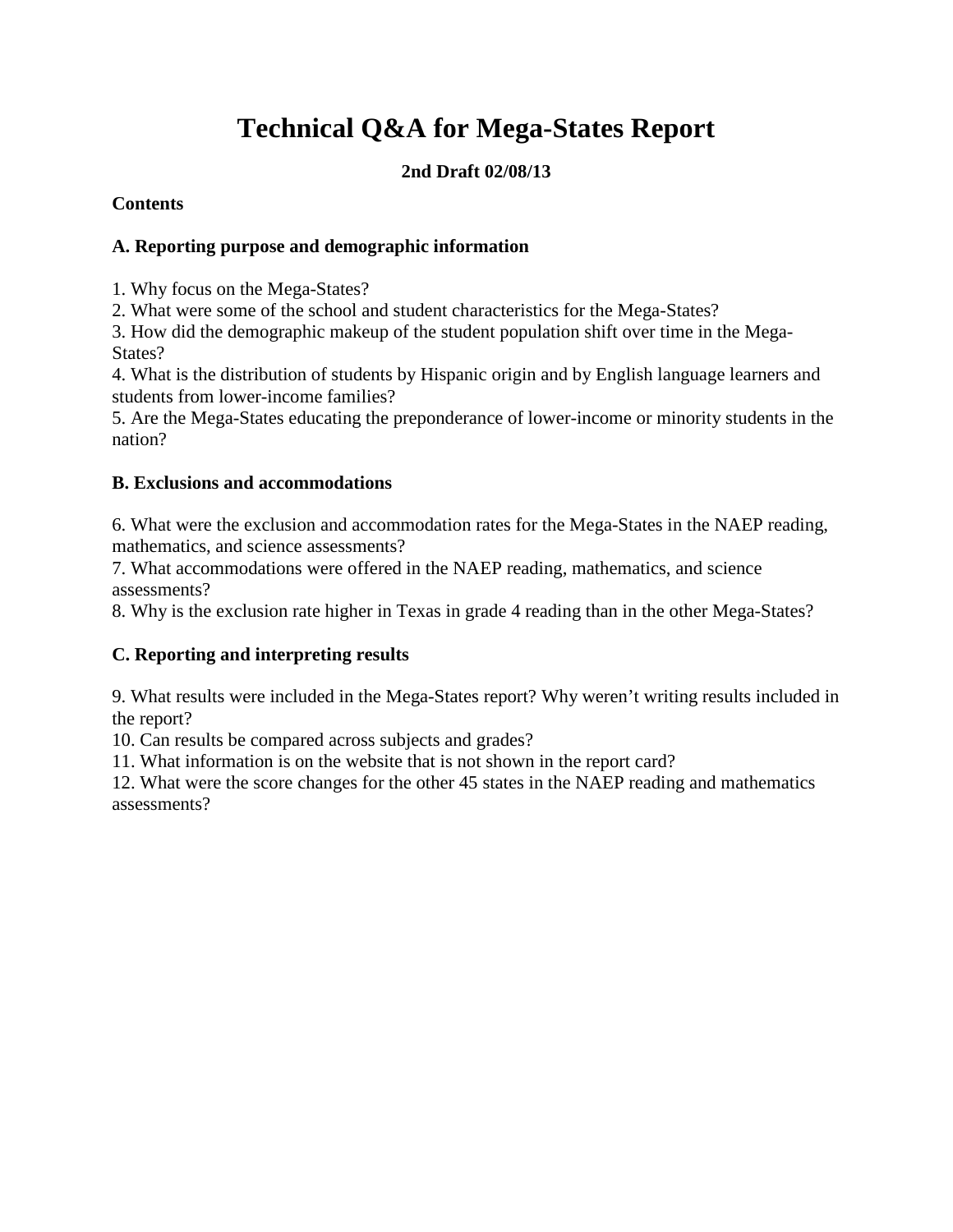## <span id="page-1-0"></span>*A. Reporting purpose and demographic information*

#### **1. Why focus on the Mega-States?**

The importance of these "Mega-States" goes beyond the sheer size of their population. They now serve more than half of the nation's English language learners (ELL), as well as some of the largest concentrations of children from lower-income families. As policymakers and educators look at the nation's changing demographics and explore ways to close achievement gaps, the educational progress of children in these states is of interest far beyond their state borders. That's why the National Center for Education Statistics and the National Assessment Governing Board focused this special report on educational outcomes in the five largest states.

#### **2. What were some of the school and student characteristics for the Mega-States?**

The table below provides an overview of the five Mega-States in several key categories, including the number of students enrolled in operating schools in the nation and the five Mega-States. The expenditures per pupil, student/teacher ratio, percentage of students eligible for free/reduced-price school lunch, and number of English language learners are also shown.

|                      |                 | <b>School System Data</b> | Socioeconomic<br><b>Indicators</b> |                     |                                    |                     |
|----------------------|-----------------|---------------------------|------------------------------------|---------------------|------------------------------------|---------------------|
|                      | Number          |                           |                                    |                     | Percentage of<br>students eligible | Number of           |
|                      | οf<br>operating | Number of                 | Current<br>expenditures            | Student/<br>teacher | for free or<br>reduced-price       | English<br>language |
| State/jurisdiction   | schools         | students                  | per pupil                          | ratio               | school lunch                       | learners            |
| <b>United States</b> | 98,817          | 49,484,181                | \$10,591                           | 16.0                | 48.0                               | 5,208,247           |
| California           | 10,124          | 6,289,578                 | 9,503                              | 24.1                | 53.8                               | 1,467,989           |
| Florida              | 4,131           | 2,643,347                 | 8,867                              | 15.1                | 56.0                               | 260,202             |
| <b>Illinois</b>      | 4,361           | 2,091,654                 | 11,592                             | 15.7                | 46.6                               | 176,262             |
| New York             | 4,757           | 2,734,955                 | 17,746                             | 12.9                | 47.8                               | 237,634             |
| Texas                | 8,732           | 4,935,715                 | 8,562                              | 14.7                | 50.0                               | 726,823             |

School and student characteristics for public elementary and secondary schools, by state/jurisdiction: Fiscal year 2009, school year 2009-10, and school year 2010-11

NOTE: The results for current expenditures per pupil are based on fiscal year 2009, and the results for the number of English language learners are based on school year 2009-10. The other results shown in the table are based on school year 2010-11.

SOURCE: U.S. Department of Education, National Center for Education Statistics, Common Core of Data (CCD), "Public Elementary/Secondary School Universe Survey," 2010-11, Version 1a; and "State Nonfiscal Survey of Public Elementary/Secondary Education," 2010-11, Version 1a; and "National Public Education Financial Survey," FY09 (2008-09); and Consolidated State Performance Reports, 2009-10.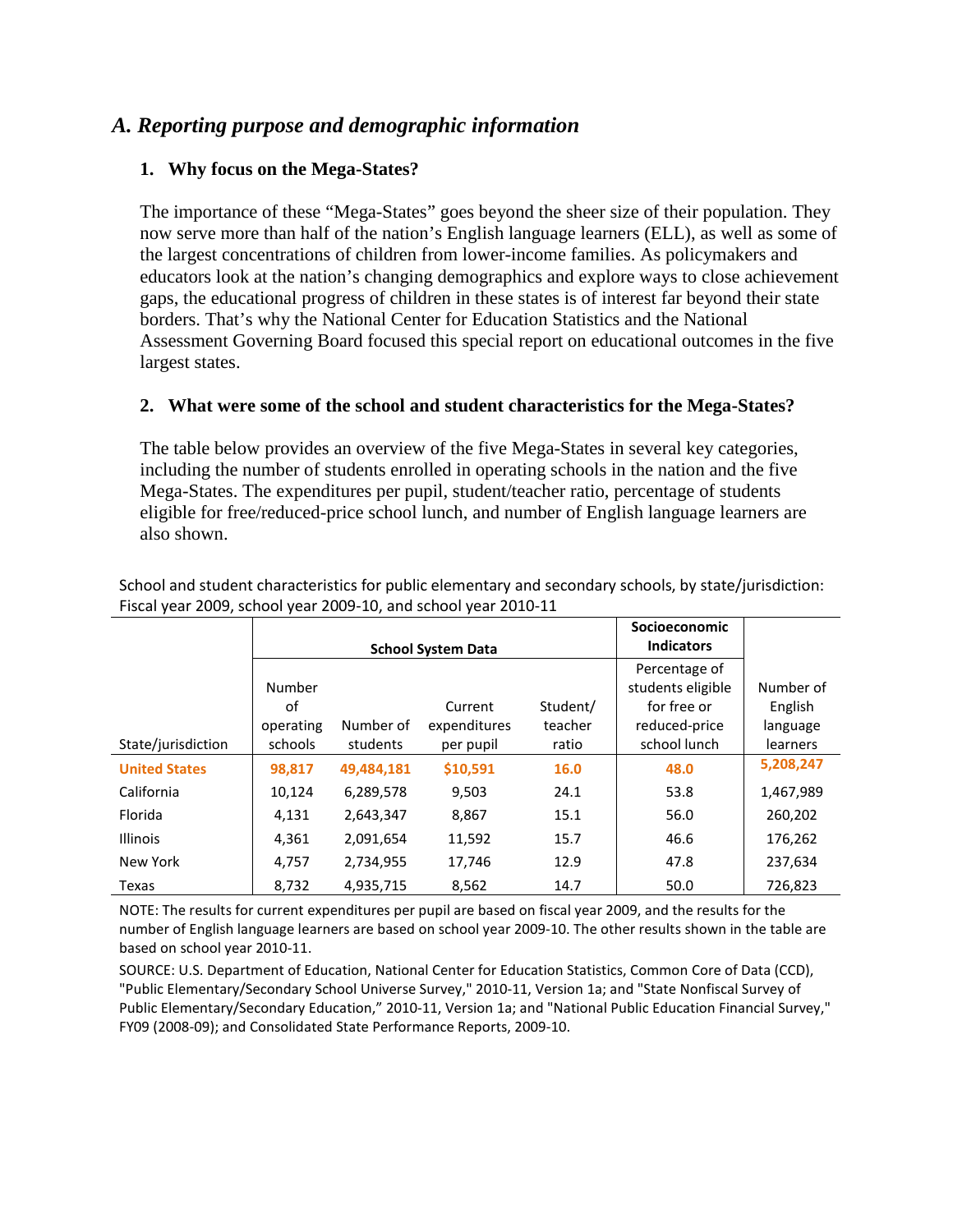#### <span id="page-2-0"></span>**3. How did the demographic makeup of the student population shift over time in the Mega-States?**

The table below shows that the demographic makeup of students has changed in the Mega-States and in the nation overall. In looking at eighth-graders who were assessed in NAEP mathematics, the percentage of Hispanic students assessed in 2011 increased nationally and across the Mega-States compared to 1990, while the percentage of White students assessed decreased. In comparison to 2003, the proportion of students eligible for free/reduced-price school lunch increased in the nation and the Mega-States.

| Percentage of eighth-grade public school students assessed in NAEP mathematics, by jurisdiction, race/ethnicity, and eligibility for free/reduced- |  |
|----------------------------------------------------------------------------------------------------------------------------------------------------|--|
| price school lunch: 1990, 2003, and 2011                                                                                                           |  |

|                               |      | Nation (public) |      | California |      | Florida |         | <b>Illinois</b> |      | New York        |      | Texas |          |      |      |       |      |
|-------------------------------|------|-----------------|------|------------|------|---------|---------|-----------------|------|-----------------|------|-------|----------|------|------|-------|------|
| Race/ethnicity                | 1990 | 2011            | 1990 |            | 201' | 990     |         | 2011            | 1990 |                 | 2011 | 1990  |          | 2011 | 1990 |       | 2011 |
| White                         | 73   | 54              | 49   |            | 26   | 64      |         | 45              | 70   |                 | 51   | 61    |          | 51   | 50   |       | 32   |
| <b>Black</b>                  | 16   | 16              |      |            |      | 22      |         | 22              | 19   |                 | 18   | 19    |          | 19   | 14   |       | 13   |
| Hispanic                      |      | 23              | 30   |            | 52   | 12      |         | 27              | 8    |                 | 24   | 13    | $\star$  | 22   | 33   |       | 51   |
| Asian/Pacific Islander        | ⌒    | 6               | 12   |            | 15   | ົ       |         | 3               | ົ    |                 | 5    | 4     | *        | 8    | 2    |       | 4    |
| American Indian/Alaska Native |      |                 |      |            |      | #       |         | #               | #    |                 | #    |       |          | #    | #    |       | #    |
| Free/reduced-price school     |      | Nation (public) |      | California |      |         | Florida |                 |      | <b>Illinois</b> |      |       | New York |      |      | Texas |      |
| lunch                         | 2003 | 2011            | 2003 |            | 201' | 2003    |         | 2011            | 2003 |                 | 2011 | 2003  |          | 2011 | 2003 |       | 2011 |
| Eligible                      | 36   | 48              | 41   | $\star$    | 54   | 43      |         | 55              | 37   |                 | 48   | 44    | $\star$  | 51   | 45   |       | 59   |
| Not eligible                  | 58   | 52              | 46   |            | 45   | 52      |         | 45              | 60   |                 | 52   | 51    |          | 49   | 53   |       | 41   |

# Rounds to zero.

\* Significantly different (*p* < .05) from 2011.

NOTE: Detail may not sum to totals because results are not shown for students whose race/ethnicity was two or more races and for students whose eligibility status for free/reduced-price school lunch was not available.

SOURCE: U.S. Department of Education, Institute of Education Sciences, National Center for Education Statistics, National Assessment of Educational Progress (NAEP), 1990, 2003, and 2011 Mathematics Assessments.

#### **4. What is the distribution of students by Hispanic origin and by English language learners and students from lower-income families?**

The three charts below show the distribution by Hispanic origin in each state for all public school students at grade 8. In addition, Hispanic origin is cross-tabulated by English language learners (ELL), and by students who are eligible for the National School Lunch Program (NSLP). For example, 6 percent of all public school eighth-graders in Florida are Cuban, compared to 0.4 percent in the nation and 0.1 percent in the other Mega-States. Among ELL students in Florida, 18 percent are Mexican, 13 percent are Puerto Rican, 19 percent are Cuban, 23 percents are from some other Hispanic or Latino background, and 1 percent reported two or more of these Hispanic origins.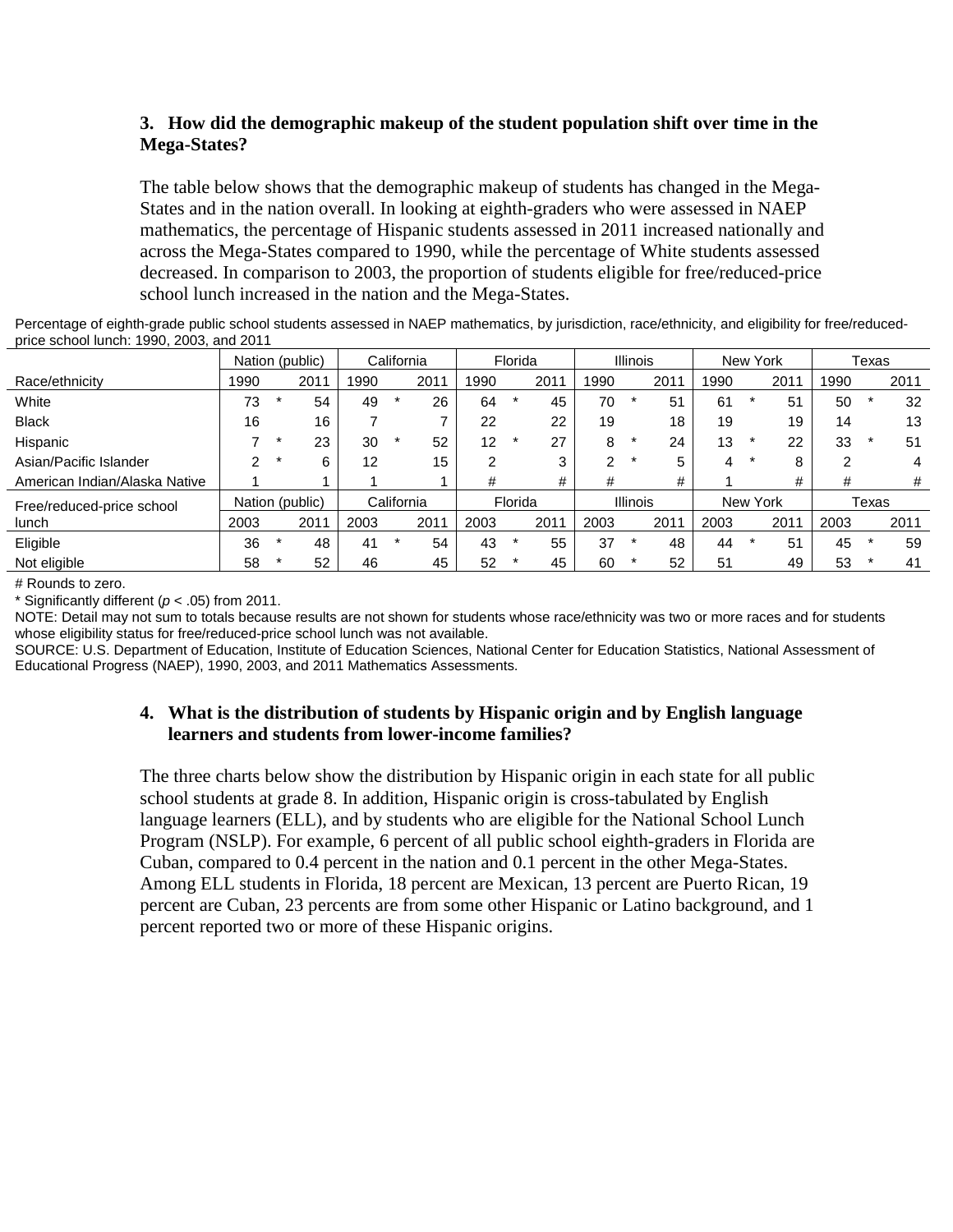|                        |                 | All students   |               |                        |       |      |            |  |  |  |
|------------------------|-----------------|----------------|---------------|------------------------|-------|------|------------|--|--|--|
|                        |                 |                |               | <b>Hispanic Origin</b> |       |      |            |  |  |  |
|                        |                 |                |               |                        |       | Two  |            |  |  |  |
|                        | <b>Not</b>      |                | <b>Puerto</b> |                        |       | or   | <b>Not</b> |  |  |  |
| <b>Jurisdiction</b>    | <b>Hispanic</b> | <b>Mexican</b> | Rican         | Cuban                  | Other | more | specified  |  |  |  |
| <b>National Public</b> | 77.5%           | 13.2%          | 1.5%          | 0.4%                   | 4.9%  | 1.6% | 0.9%       |  |  |  |
| <b>California</b>      | 48.5%           | 37.1%          | 0.3%          | 0.1%                   | 8.3%  | 3.9% | 2.0%       |  |  |  |
| <b>Florida</b>         | 72.7%           | 6.2%           | 4.7%          | 5.6%                   | 8.6%  | 1.5% | 0.8%       |  |  |  |
| <b>Illinois</b>        | 76.5%           | 17.3%          | 1.6%          | 0.1%                   | 1.9%  | 2.0% | 0.7%       |  |  |  |
| <b>New York</b>        | 78.4%           | 3.0%           | 5.1%          | 0.1%                   | 10.9% | 1.5% | 1.0%       |  |  |  |
| <b>Texas</b>           | 49.4%           | 34.8%          | 0.7%          | 0.1%                   | 9.7%  | 4.0% | 1.4%       |  |  |  |
| Alabama                | 95.2%           | 3.2%           | 0.3%          | 0.0%                   | 0.9%  | 0.3% | 0.1%       |  |  |  |
| Alaska                 | 94.3%           | 0.0%           | 0.0%          | 0.0%                   | 0.0%  | 0.0% | 5.8%       |  |  |  |
| Arizona                | 59.1%           | 32.7%          | 0.5%          | 0.1%                   | 4.0%  | 2.7% | 1.1%       |  |  |  |
| <b>Arkansas</b>        | 91.3%           | 6.1%           | 0.2%          | 0.0%                   | 1.8%  | 0.3% | 0.3%       |  |  |  |
| Colorado               | 71.7%           | 19.3%          | 0.4%          | 0.1%                   | 4.9%  | 1.9% | 1.6%       |  |  |  |
| <b>Connecticut</b>     | 83.4%           | 2.3%           | 8.8%          | 0.2%                   | 3.5%  | 1.4% | 0.4%       |  |  |  |
| <b>Delaware</b>        | 89.6%           | 4.3%           | 2.7%          | 0.2%                   | 2.2%  | 0.8% | 0.2%       |  |  |  |
| Georgia                | 90.7%           | 5.6%           | 0.7%          | 0.1%                   | 1.9%  | 0.6% | 0.3%       |  |  |  |
| Hawaii                 | 95.7%           | 1.9%           | 1.3%          | 0.1%                   | 0.5%  | 0.2% | 0.3%       |  |  |  |
| Idaho                  | 84.5%           | 11.3%          | 0.1%          | 0.1%                   | 1.7%  | 1.4% | 0.9%       |  |  |  |
| Indiana                | 92.4%           | 5.0%           | 0.6%          | 0.1%                   | 1.2%  | 0.5% | 0.3%       |  |  |  |
| lowa                   | 92.0%           | 5.0%           | 0.3%          | 0.0%                   | 1.4%  | 0.5% | 0.8%       |  |  |  |
| <b>Kansas</b>          | 86.1%           | 9.9%           | 0.5%          | 0.0%                   | 2.1%  | 0.7% | 0.6%       |  |  |  |
| Kentucky               | 97.0%           | 1.7%           | 0.4%          | 0.2%                   | 0.5%  | 0.2% | 0.1%       |  |  |  |
| Louisiana              | 96.2%           | 1.4%           | 0.3%          | 0.1%                   | 1.7%  | 0.3% | 0.1%       |  |  |  |
| <b>Maine</b>           | 98.8%           | 0.4%           | 0.2%          | 0.0%                   | 0.4%  | 0.1% | 0.1%       |  |  |  |
| Maryland               | 89.4%           | 1.4%           | 0.8%          | 0.1%                   | 7.6%  | 0.4% | 0.4%       |  |  |  |
| <b>Massachusetts</b>   | 86.7%           | 0.4%           | 5.5%          | 0.1%                   | 5.3%  | 1.2% | 0.8%       |  |  |  |
| Michigan               | 95.8%           | 2.9%           | 0.3%          | 0.1%                   | 0.4%  | 0.3% | 0.4%       |  |  |  |
| Minnesota              | 94.0%           | 3.8%           | 0.2%          | $0.0\%$                | 1.4%  | 0.4% | 0.1%       |  |  |  |
| Mississippi            | 97.5%           | 1.4%           | 0.2%          | 0.0%                   | 0.6%  | 0.2% | 0.0%       |  |  |  |
| <b>Missouri</b>        | 96.8%           | 1.9%           | 0.1%          | 0.0%                   | 0.8%  | 0.3% | 0.1%       |  |  |  |
| Montana                | 96.6%           | 2.1%           | 0.1%          | 0.0%                   | 0.4%  | 0.3% | 0.5%       |  |  |  |
| <b>Nebraska</b>        | 85.4%           | 10.5%          | 0.3%          | 0.3%                   | 2.4%  | 0.7% | 0.5%       |  |  |  |
| Nevada                 | 61.6%           | 26.1%          | 0.7%          | 0.7%                   | 6.1%  | 4.0% | 0.8%       |  |  |  |
| <b>New Hampshire</b>   | 96.9%           | 0.3%           | 1.1%          | 0.0%                   | 1.1%  | 0.2% | 0.3%       |  |  |  |
| <b>New Jersey</b>      | 80.2%           | 2.4%           | 5.4%          | 0.5%                   | 7.9%  | 1.6% | 1.9%       |  |  |  |
| <b>New Mexico</b>      | 39.3%           | 34.0%          | 0.6%          | 0.4%                   | 17.2% | 5.0% | 3.4%       |  |  |  |
| <b>North Carolina</b>  | 89.3%           | 6.3%           | 0.8%          | 0.1%                   | 2.5%  | 0.7% | 0.3%       |  |  |  |
| <b>North Dakota</b>    | 98.0%           | 1.3%           | 0.0%          | 0.1%                   | 0.4%  | 0.2% | 0.0%       |  |  |  |
| Ohio                   | 97.0%           | 1.5%           | 0.8%          | 0.0%                   | 0.4%  | 0.2% | 0.2%       |  |  |  |

#### **Grade 8 Math 2011**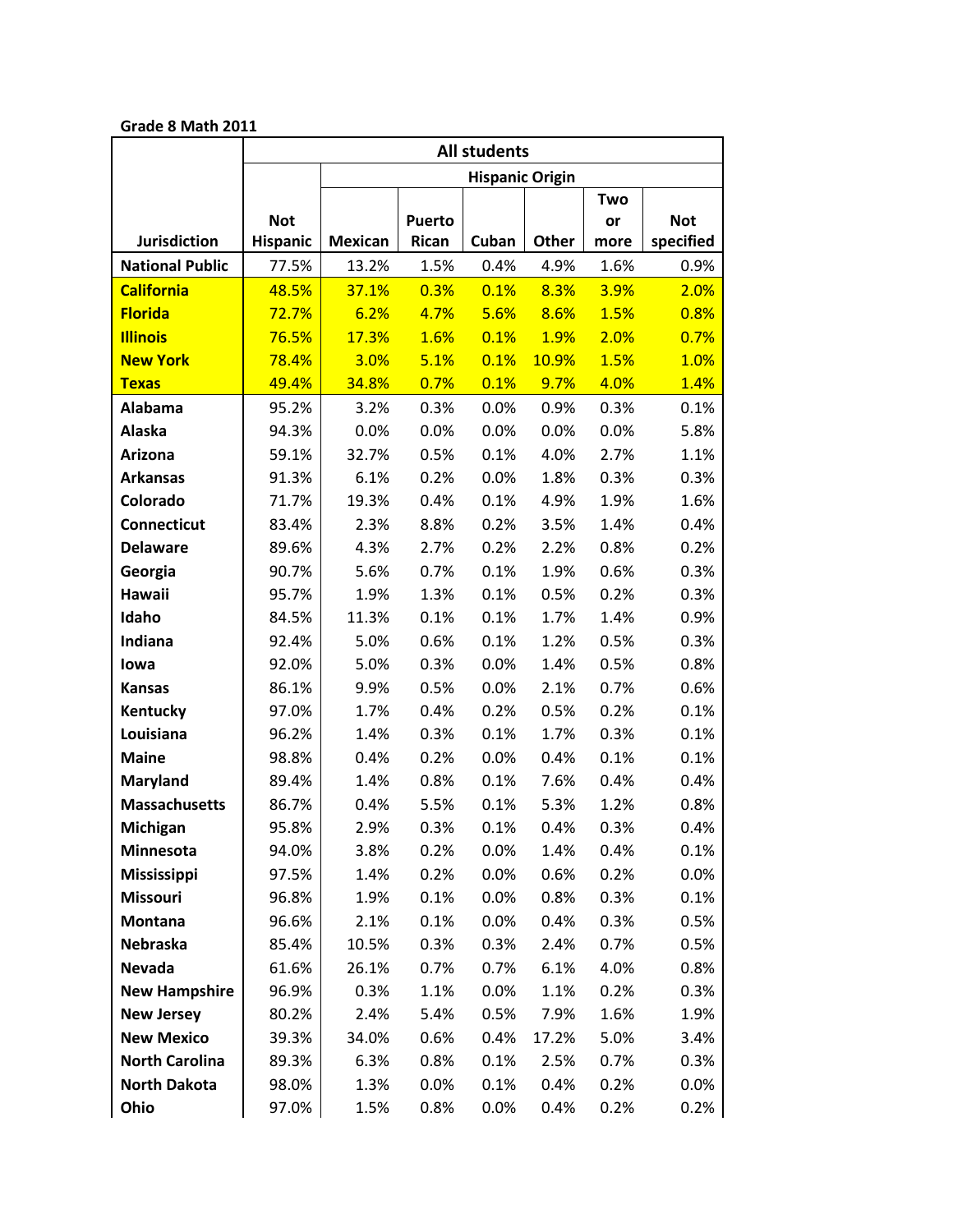| <b>Oklahoma</b>       | 88.9% | 7.7%  | 0.4% | 0.1%    | 1.5%  | 0.8% | 0.6% |
|-----------------------|-------|-------|------|---------|-------|------|------|
| Oregon                | 80.1% | 14.6% | 0.3% | 0.1%    | 2.6%  | 1.7% | 0.8% |
| Pennsylvania          | 93.4% | 1.1%  | 3.4% | 0.1%    | 1.5%  | 0.3% | 0.2% |
| Rhode Island          | 81.1% | 0.9%  | 5.3% | 0.1%    | 10.7% | 1.3% | 0.7% |
| <b>South Carolina</b> | 94.5% | 2.7%  | 0.8% | 0.0%    | 1.3%  | 0.5% | 0.3% |
| <b>South Dakota</b>   | 97.0% | 1.9%  | 0.1% | 0.0%    | 0.5%  | 0.3% | 0.2% |
| <b>Tennessee</b>      | 94.7% | 3.5%  | 0.6% | $0.0\%$ | 1.0%  | 0.1% | 0.2% |
| Utah                  | 85.2% | 10.3% | 0.1% | 0.0%    | 2.9%  | 0.9% | 0.6% |
| <b>Vermont</b>        | 98.3% | 0.3%  | 0.3% | 0.0%    | 0.9%  | 0.2% | 0.1% |
| Virginia              | 89.0% | 2.0%  | 1.3% | 0.2%    | 6.6%  | 0.4% | 0.5% |
| Washington            | 82.8% | 12.5% | 0.5% | 0.0%    | 2.0%  | 1.2% | 0.9% |
| <b>West Virginia</b>  | 98.9% | 0.5%  | 0.2% | 0.0%    | 0.3%  | 0.1% | 0.0% |
| Wisconsin             | 92.3% | 5.2%  | 0.8% | 0.0%    | 0.6%  | 0.7% | 0.4% |
| <b>Wyoming</b>        | 88.2% | 8.0%  | 0.4% | $0.0\%$ | 1.8%  | 1.0% | 0.7% |
| Dist of               |       |       |      |         |       |      |      |
| Columbia              | 89.5% | 0.9%  | 0.3% | 0.1%    | 8.4%  | 0.3% | 0.7% |
| <b>DoDEA</b>          | 83.3% | 4.9%  | 5.3% | 0.4%    | 4.0%  | 1.0% | 1.0% |

|                        |                 | <b>NSLP Eligible students</b> |               |                        |       |      |            |  |  |  |  |  |  |
|------------------------|-----------------|-------------------------------|---------------|------------------------|-------|------|------------|--|--|--|--|--|--|
|                        |                 |                               |               | <b>Hispanic Origin</b> |       |      |            |  |  |  |  |  |  |
|                        |                 |                               |               |                        |       | Two  |            |  |  |  |  |  |  |
|                        | <b>Not</b>      |                               | <b>Puerto</b> |                        |       | or   | <b>Not</b> |  |  |  |  |  |  |
| Jurisdiction           | <b>Hispanic</b> | <b>Mexican</b>                | Rican         | Cuban                  | Other | more | specified  |  |  |  |  |  |  |
| <b>National Public</b> | 64.6%           | 21.6%                         | 2.2%          | 0.5%                   | 7.5%  | 2.5% | 1.1%       |  |  |  |  |  |  |
| <b>California</b>      | 31.0%           | 50.0%                         | 0.1%          | 0.1%                   | 11.4% | 4.9% | 2.6%       |  |  |  |  |  |  |
| <b>Florida</b>         | 63.4%           | 10.1%                         | 5.8%          | 7.0%                   | 11.0% | 1.7% | 1.0%       |  |  |  |  |  |  |
| <b>Illinois</b>        | 61.4%           | 29.2%                         | 2.2%          | 0.1%                   | 3.2%  | 3.1% | 0.9%       |  |  |  |  |  |  |
| <b>New York</b>        | 64.5%           | 5.3%                          | 8.2%          | 0.2%                   | 18.1% | 2.5% | 1.3%       |  |  |  |  |  |  |
| <b>Texas</b>           | 32.8%           | 47.8%                         | 0.6%          | 0.0%                   | 12.3% | 5.1% | 1.4%       |  |  |  |  |  |  |
| Alabama                | 92.7%           | 5.1%                          | 0.3%          | 0.0%                   | 1.3%  | 0.5% | 0.1%       |  |  |  |  |  |  |
| Alaska                 | 93.0%           | 0.0%                          | 0.0%          | 0.0%                   | 0.0%  | 0.0% | 7.0%       |  |  |  |  |  |  |
| Arizona                | 40.2%           | 49.1%                         | 0.6%          | 0.1%                   | 5.4%  | 3.2% | 1.5%       |  |  |  |  |  |  |
| <b>Arkansas</b>        | 86.9%           | 9.3%                          | 0.2%          | 0.1%                   | 2.6%  | 0.6% | 0.4%       |  |  |  |  |  |  |
| Colorado               | 46.4%           | 40.5%                         | 0.4%          | 0.2%                   | 7.6%  | 3.3% | 1.7%       |  |  |  |  |  |  |
| Connecticut            | 62.0%           | 5.3%                          | 21.6%         | 0.1%                   | 7.4%  | 3.0% | 0.7%       |  |  |  |  |  |  |
| <b>Delaware</b>        | 82.1%           | 8.1%                          | 3.9%          | 0.1%                   | 4.0%  | 1.5% | 0.3%       |  |  |  |  |  |  |
| Georgia                | 86.6%           | 9.1%                          | 0.7%          | 0.1%                   | 2.3%  | 1.0% | 0.3%       |  |  |  |  |  |  |
| <b>Hawaii</b>          | 95.4%           | 1.9%                          | 1.5%          | 0.0%                   | 0.4%  | 0.3% | 0.4%       |  |  |  |  |  |  |
| Idaho                  | 73.2%           | 20.4%                         | 0.0%          | 0.1%                   | 2.7%  | 2.5% | 1.2%       |  |  |  |  |  |  |
| Indiana                | 87.4%           | 8.8%                          | 0.6%          | 0.1%                   | 1.8%  | 0.9% | 0.4%       |  |  |  |  |  |  |
| lowa                   | 83.7%           | 10.7%                         | 0.7%          | 0.0%                   | 2.5%  | 1.2% | 1.3%       |  |  |  |  |  |  |
| <b>Kansas</b>          | 75.6%           | 18.6%                         | 0.7%          | 0.1%                   | 3.2%  | 1.2% | 0.6%       |  |  |  |  |  |  |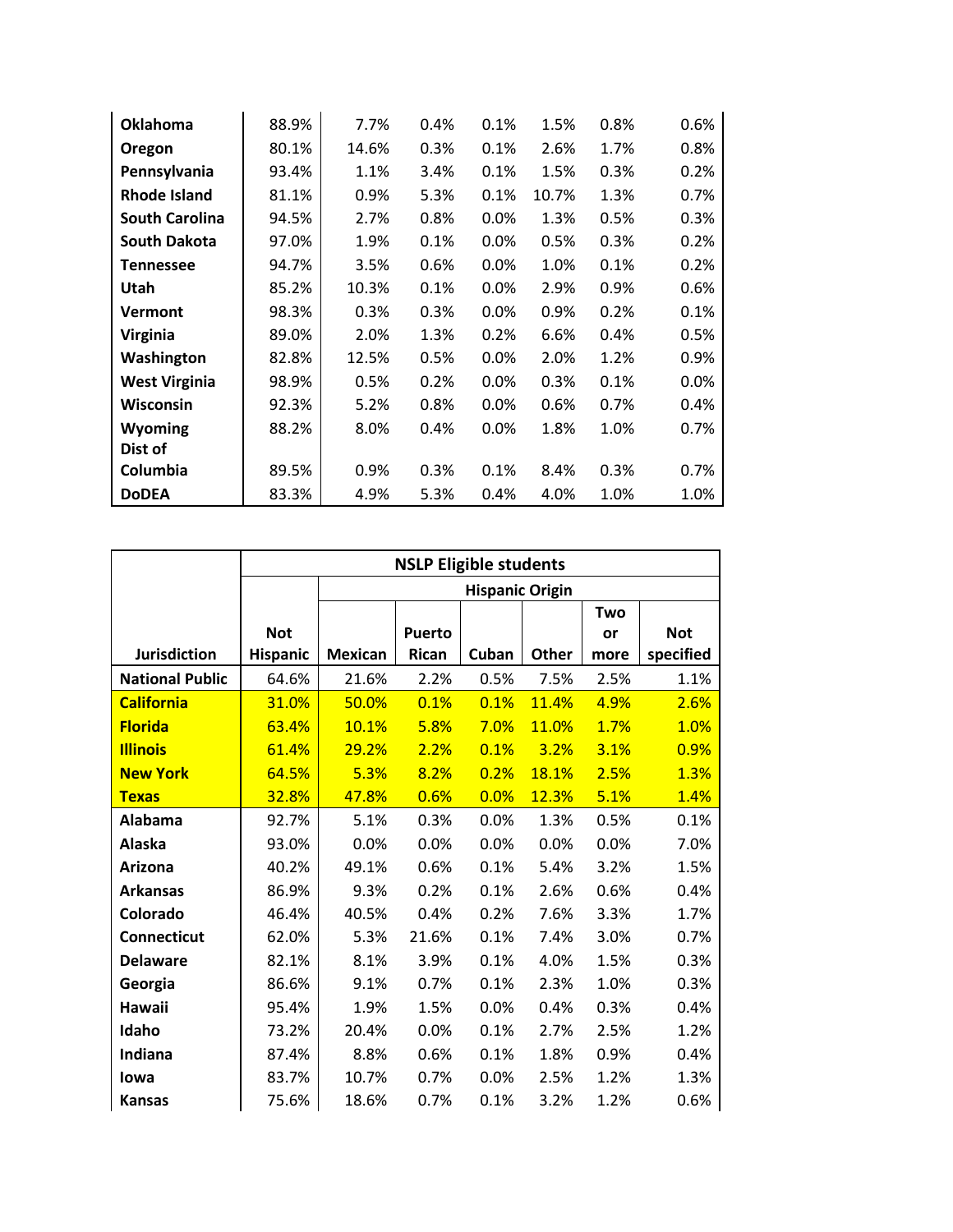| Kentucky              | 95.6% | 2.8%  | 0.4%  | 0.2% | 0.5%  | 0.3% | 0.1% |
|-----------------------|-------|-------|-------|------|-------|------|------|
| Louisiana             | 95.4% | 1.7%  | 0.3%  | 0.2% | 2.0%  | 0.4% | 0.1% |
| <b>Maine</b>          | 97.9% | 0.8%  | 0.4%  | 0.0% | 0.5%  | 0.2% | 0.2% |
| <b>Maryland</b>       | 80.0% | 3.0%  | 0.8%  | 0.0% | 15.4% | 0.5% | 0.3% |
| <b>Massachusetts</b>  | 69.3% | 0.7%  | 13.5% | 0.1% | 12.7% | 2.5% | 1.2% |
| Michigan              | 93.4% | 4.8%  | 0.7%  | 0.1% | 0.4%  | 0.2% | 0.4% |
| Minnesota             | 87.7% | 8.7%  | 0.0%  | 0.0% | 2.8%  | 0.8% | 0.1% |
| Mississippi           | 97.2% | 1.8%  | 0.2%  | 0.0% | 0.5%  | 0.3% | 0.0% |
| <b>Missouri</b>       | 94.2% | 3.6%  | 0.2%  | 0.0% | 1.4%  | 0.4% | 0.3% |
| <b>Montana</b>        | 94.9% | 3.6%  | 0.3%  | 0.1% | 0.4%  | 0.3% | 0.6% |
| Nebraska              | 70.4% | 21.7% | 0.4%  | 0.5% | 4.6%  | 1.5% | 0.9% |
| <b>Nevada</b>         | 44.7% | 39.4% | 0.8%  | 0.7% | 8.4%  | 5.2% | 0.9% |
| <b>New</b>            |       |       |       |      |       |      |      |
| Hampshire             | 92.2% | 0.5%  | 3.6%  | 0.1% | 2.6%  | 0.6% | 0.4% |
| <b>New Jersey</b>     | 55.6% | 6.0%  | 11.2% | 0.6% | 19.2% | 3.1% | 4.3% |
| <b>New Mexico</b>     | 28.9% | 43.3% | 0.7%  | 0.4% | 17.5% | 5.5% | 3.8% |
| <b>North Carolina</b> | 82.9% | 11.1% | 1.0%  | 0.0% | 3.3%  | 1.3% | 0.4% |
| <b>North Dakota</b>   | 95.6% | 2.9%  | 0.0%  | 0.2% | 0.7%  | 0.4% | 0.1% |
| Ohio                  | 94.9% | 2.8%  | 1.3%  | 0.1% | 0.5%  | 0.3% | 0.2% |
| Oklahoma              | 85.1% | 10.8% | 0.4%  | 0.1% | 1.9%  | 1.1% | 0.7% |
| Oregon                | 66.4% | 25.9% | 0.3%  | 0.0% | 3.4%  | 3.0% | 1.1% |
| Pennsylvania          | 86.3% | 2.3%  | 7.5%  | 0.1% | 3.1%  | 0.6% | 0.2% |
| <b>Rhode Island</b>   | 63.8% | 1.7%  | 11.0% | 0.0% | 20.1% | 2.6% | 0.9% |
| <b>South Carolina</b> | 91.4% | 4.6%  | 1.1%  | 0.0% | 1.9%  | 0.8% | 0.2% |
| <b>South Dakota</b>   | 94.6% | 4.1%  | 0.1%  | 0.0% | 1.0%  | 0.3% | 0.0% |
| <b>Tennessee</b>      | 92.1% | 5.3%  | 0.7%  | 0.0% | 1.5%  | 0.1% | 0.2% |
| Utah                  | 68.9% | 22.5% | 0.2%  | 0.1% | 5.7%  | 2.2% | 0.4% |
| Vermont               | 98.0% | 0.3%  | 0.8%  | 0.0% | 0.6%  | 0.3% | 0.0% |
| <b>Virginia</b>       | 80.3% | 4.5%  | 1.9%  | 0.4% | 11.4% | 0.9% | 0.7% |
| Washington            | 70.3% | 22.6% | 0.3%  | 0.0% | 3.5%  | 2.3% | 1.0% |
| <b>West Virginia</b>  | 98.4% | 0.8%  | 0.4%  | 0.0% | 0.3%  | 0.2% | 0.0% |
| Wisconsin             | 84.2% | 10.8% | 1.9%  | 0.0% | 0.9%  | 1.5% | 0.7% |
| Wyoming               | 78.5% | 16.3% | 0.5%  | 0.0% | 2.3%  | 1.4% | 1.0% |
| Dist of               |       |       |       |      |       |      |      |
| Columbia              | 88.8% | 1.0%  | 0.1%  | 0.1% | 9.1%  | 0.3% | 0.7% |
| <b>DoDEA</b>          | 0.0%  | 0.0%  | 0.0%  | 0.0% | 0.0%  | 0.0% | 0.0% |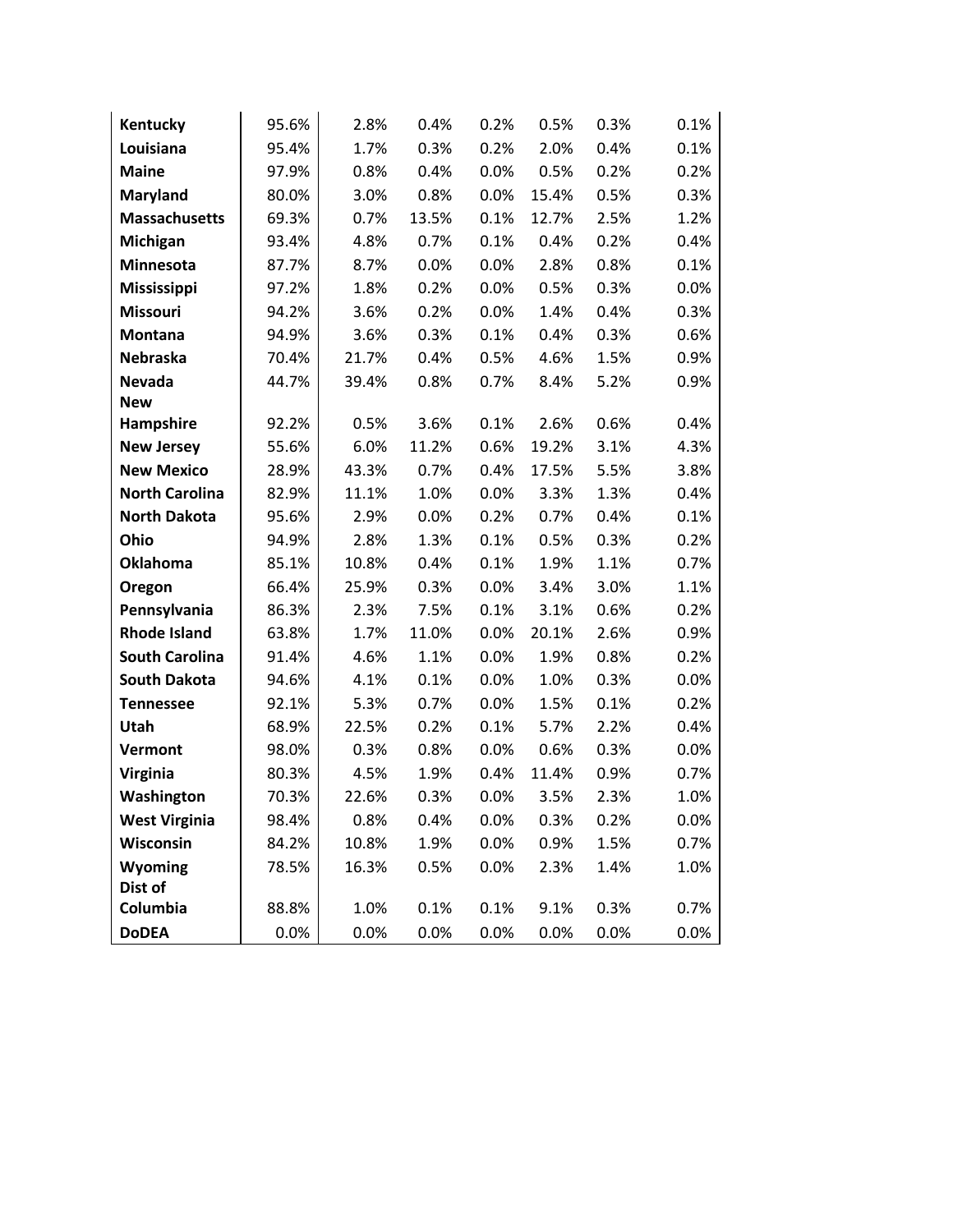|                        |                 |                |               | <b>ELL students</b>    |         |       |            |
|------------------------|-----------------|----------------|---------------|------------------------|---------|-------|------------|
|                        |                 |                |               | <b>Hispanic Origin</b> |         |       |            |
|                        |                 |                |               |                        |         | Two   |            |
|                        | <b>Not</b>      |                | <b>Puerto</b> |                        |         | or    | <b>Not</b> |
| <b>Jurisdiction</b>    | <b>Hispanic</b> | <b>Mexican</b> | Rican         | Cuban                  | Other   | more  | specified  |
| <b>National Public</b> | 20.5%           | 51.9%          | 2.7%          | 1.0%                   | 17.3%   | 3.8%  | 3.0%       |
| <b>California</b>      | 14.5%           | 62.9%          | 0.0%          | 0.0%                   | 14.0%   | 4.1%  | 4.5%       |
| <b>Florida</b>         | 25.5%           | 17.6%          | 12.7%         | 18.5%                  | 23.2%   | 1.3%  | 1.2%       |
| <b>Illinois</b>        | 15.3%           | 60.1%          | 2.9%          | 0.0%                   | 10.4%   | 7.7%  | 3.6%       |
| <b>New York</b>        | 24.6%           | 12.3%          | 4.5%          | 0.0%                   | 53.3%   | 3.4%  | 2.1%       |
| <b>Texas</b>           | 4.1%            | 73.9%          | 1.0%          | 0.0%                   | 13.2%   | 5.0%  | 2.7%       |
| Alabama                | 8.0%            | 59.8%          | 0.0%          | 0.0%                   | 27.3%   | 5.0%  | 0.0%       |
| Alaska                 | 88.5%           | 0.0%           | 0.0%          | 0.0%                   | 0.0%    | 0.0%  | 11.5%      |
| <b>Arizona</b>         | 18.4%           | 63.4%          | 0.0%          | 0.0%                   | 10.3%   | 1.7%  | 6.2%       |
| <b>Arkansas</b>        | 15.4%           | 63.6%          | 0.5%          | 0.0%                   | 18.0%   | 0.9%  | 1.6%       |
| Colorado               | 11.4%           | 77.5%          | 0.0%          | 0.0%                   | 8.3%    | 2.9%  | 0.0%       |
| <b>Connecticut</b>     | 20.1%           | 17.3%          | 39.9%         | 0.0%                   | 19.4%   | 3.4%  | 0.0%       |
| <b>Delaware</b>        | 46.6%           | 32.7%          | 8.0%          | 0.0%                   | 10.8%   | 0.0%  | 1.9%       |
| Georgia                | 28.5%           | 49.2%          | 1.7%          | 0.0%                   | 16.5%   | 2.1%  | 2.0%       |
| Hawaii                 | 95.7%           | 2.7%           | 0.7%          | 0.0%                   | 0.5%    | 0.0%  | 0.4%       |
| Idaho                  | 19.9%           | 65.0%          | 0.0%          | 0.0%                   | 8.5%    | 5.0%  | 1.7%       |
| Indiana                | 16.3%           | 60.6%          | 1.3%          | 0.9%                   | 14.3%   | 3.8%  | 2.8%       |
| lowa                   | 33.4%           | 50.9%          | 1.2%          | 0.0%                   | 8.0%    | 5.2%  | 1.4%       |
| <b>Kansas</b>          | 22.2%           | 63.0%          | 0.0%          | 0.7%                   | 10.8%   | 2.2%  | 1.1%       |
| Kentucky               | 44.0%           | 35.1%          | 5.8%          | 5.3%                   | 5.7%    | 4.1%  | 0.0%       |
| Louisiana              | 27.0%           | 39.1%          | 3.2%          | 3.4%                   | 24.5%   | 0.0%  | 2.9%       |
| <b>Maine</b>           | 94.9%           | 0.0%           | 1.9%          | 0.0%                   | 3.2%    | 0.0%  | 0.0%       |
| <b>Maryland</b>        | 41.7%           | 7.2%           | 0.3%          | 0.0%                   | 47.6%   | 0.0%  | 3.2%       |
| <b>Massachusetts</b>   | 43.9%           | 2.0%           | 16.7%         | 2.1%                   | 32.9%   | 0.4%  | 2.1%       |
| Michigan               | 59.7%           | 31.5%          | 2.3%          | 1.5%                   | 3.8%    | 1.0%  | 0.2%       |
| Minnesota              | 63.2%           | 28.1%          | 0.0%          | $0.0\%$                | 7.8%    | 0.2%  | 0.8%       |
| <b>Mississippi</b>     | 6.5%            | 68.7%          | 5.5%          | 0.0%                   | 7.2%    | 12.2% | 0.0%       |
| Missouri               | 62.2%           | 18.6%          | 0.0%          | 0.0%                   | 19.2%   | 0.0%  | 0.0%       |
| <b>Montana</b>         | 96.8%           | 3.2%           | 0.0%          | 0.0%                   | $0.0\%$ | 0.0%  | 0.0%       |
| Nebraska               | 24.3%           | 51.7%          | 0.0%          | 4.3%                   | 17.0%   | 1.8%  | 1.0%       |
| <b>Nevada</b>          | 13.3%           | 61.6%          | 0.6%          | 2.2%                   | 13.4%   | 8.2%  | 0.6%       |
| <b>New</b>             |                 |                |               |                        |         |       |            |
| Hampshire              | 65.8%           | 1.9%           | 10.2%         | 0.0%                   | 15.8%   | 3.3%  | 3.0%       |
| <b>New Jersey</b>      | 29.9%           | 8.2%           | 1.3%          | 1.6%                   | 44.0%   | 1.3%  | 13.7%      |
| <b>New Mexico</b>      | 18.2%           | 59.1%          | 0.6%          | 0.5%                   | 12.5%   | 5.0%  | 4.1%       |
| <b>North Carolina</b>  | 21.1%           | 53.1%          | 1.9%          | 0.0%                   | 16.4%   | 6.7%  | 0.8%       |
| <b>North Dakota</b>    | 83.3%           | 12.7%          | 0.0%          | $0.0\%$                | 2.0%    | 2.1%  | 0.0%       |
| Ohio                   | 52.6%           | 33.2%          | 9.9%          | $0.0\%$                | 4.2%    | 0.2%  | 0.0%       |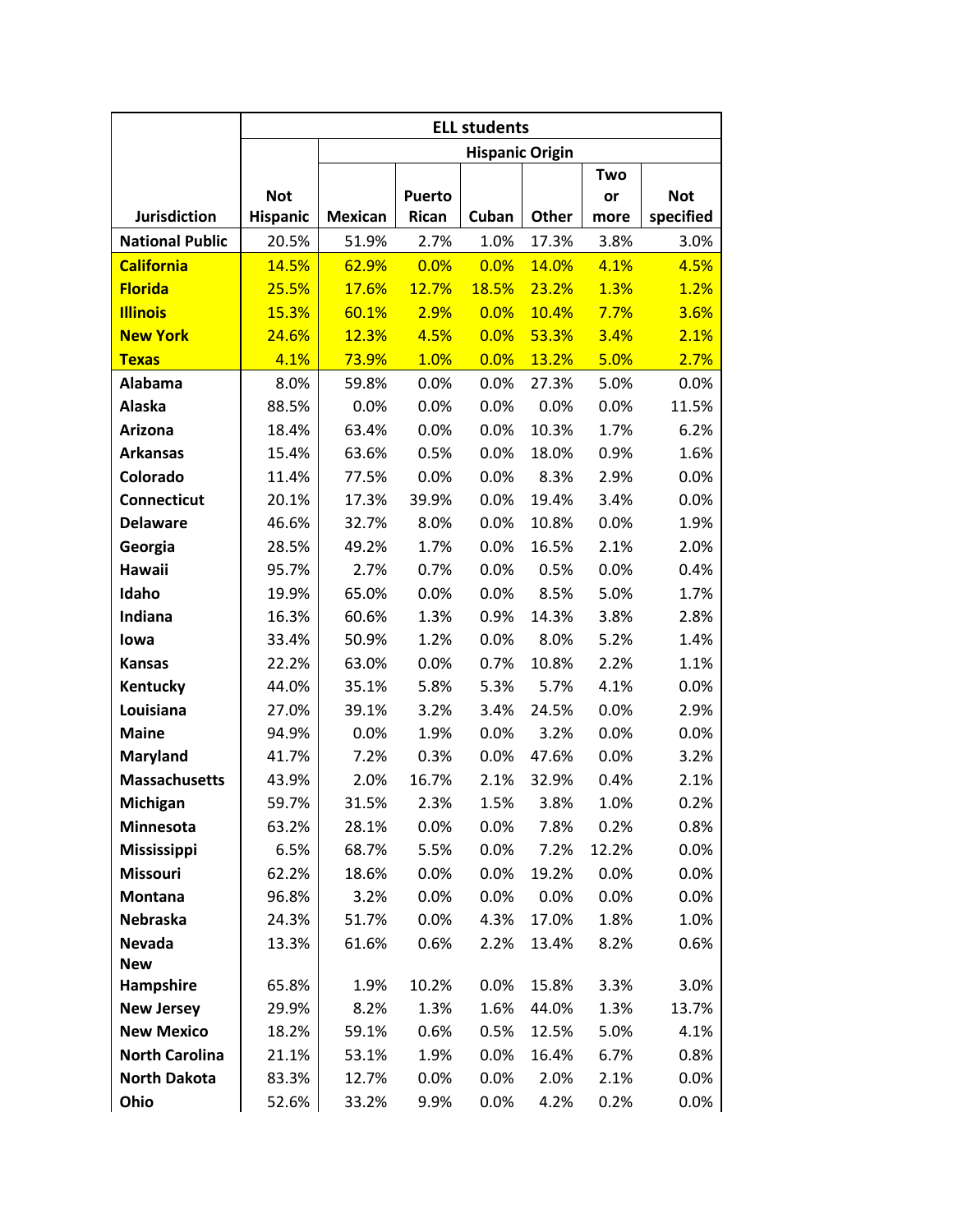<span id="page-7-0"></span>

| <b>Oklahoma</b>       | 10.3% | 68.2% | 2.7%  | $0.0\%$ | 10.5% | 8.3% | 0.0% |
|-----------------------|-------|-------|-------|---------|-------|------|------|
| Oregon                | 23.8% | 58.5% | 0.5%  | 0.8%    | 9.8%  | 5.0% | 1.7% |
| Pennsylvania          | 34.1% | 5.3%  | 41.9% | 0.0%    | 18.2% | 0.6% | 0.0% |
| <b>Rhode Island</b>   | 43.4% | 0.0%  | 16.0% | 0.0%    | 37.4% | 1.0% | 2.2% |
| <b>South Carolina</b> | 25.5% | 47.2% | 2.1%  | 0.0%    | 17.7% | 6.6% | 1.0% |
| <b>South Dakota</b>   | 70.8% | 17.4% | 3.7%  | 0.0%    | 8.1%  | 0.0% | 0.0% |
| <b>Tennessee</b>      | 36.9% | 38.3% | 3.9%  | $0.0\%$ | 19.9% | 1.1% | 0.0% |
| Utah                  | 21.0% | 66.0% | 0.0%  | 0.0%    | 9.7%  | 2.4% | 0.9% |
| <b>Vermont</b>        | 90.7% | 0.0%  | 3.1%  | 0.0%    | 6.3%  | 0.0% | 0.0% |
| Virginia              | 36.3% | 11.0% | 2.9%  | 0.9%    | 45.7% | 1.7% | 1.5% |
| Washington            | 30.7% | 58.4% | 0.0%  | 0.0%    | 8.0%  | 3.0% | 0.0% |
| <b>West Virginia</b>  | 19.0% | 24.2% | 22.9% | $0.0\%$ | 24.5% | 9.4% | 0.0% |
| Wisconsin             | 45.1% | 41.4% | 4.2%  | $0.0\%$ | 4.3%  | 4.5% | 0.6% |
| Wyoming               | 24.8% | 56.7% | 3.1%  | 0.0%    | 9.2%  | 3.1% | 3.1% |
| Dist of               |       |       |       |         |       |      |      |
| Columbia              | 25.2% | 5.2%  | 0.0%  | 0.0%    | 65.6% | 0.8% | 3.1% |
| <b>DoDEA</b>          | 68.9% | 5.0%  | 17.9% | 0.0%    | 6.6%  | 0.0% | 1.8% |

#### **5. Are the Mega-States educating the preponderance of lower-income or minority students in the nation?**

Based on the 2011 NAEP grade 8 mathematics assessment, Mega-States served nearly 40 percent public school students in the nation. Among those students who are eligible for the NSLP in the nation, 44 percent are in the Mega-States. Mega-States are also educating 33 percent of Black students and 69 percent of Hispanic students in the nation. The chart below shows that California and Texas are the two front contributors for these percentages.

|                        | <b>Total</b> |            | Eligible   |            | <b>Black</b> |            | <b>Hispanic</b> |            | <b>Black+Hispanic</b> |     |
|------------------------|--------------|------------|------------|------------|--------------|------------|-----------------|------------|-----------------------|-----|
| <b>Jurisdiction</b>    | <b>WtN</b>   | Pct        | <b>WtN</b> | Pct        | <b>WtN</b>   | <b>Pct</b> | <b>WtN</b>      | Pct        | <b>WtN</b>            | Pct |
| <b>National Public</b> | 3,507,908    |            | 1,688,236  |            | 555,175      |            | 790,389         |            | 1,345,564             |     |
| <b>California</b>      | 462,215      | <b>13%</b> | 252,277    | <b>15%</b> | 31,750       | 6%         | 238,808         | <b>30%</b> | 270,558               | 20% |
| <b>Florida</b>         | 191,088      | 5%         | 105,118    | 6%         | 42,043       | 8%         | 52,334          | 7%         | 94,377                | 7%  |
| <b>Illinois</b>        | 146,728      | 4%         | 70,868     | 4%         | 26,609       | 5%         | 34,488          | 4%         | 61,097                | 5%  |
| <b>New York</b>        | 207,743      | 6%         | 105,449    | 6%         | 39,277       | 7%         | 44,500          | 6%         | 83,777                | 6%  |
| <b>Texas</b>           | 340,795      | 10%        | 202,957    | <b>12%</b> | 45,282       | 8%         | 172,335         | 22%        | 217,617               | 16% |
| <b>Mega-States</b>     |              | 38%        |            | 44%        |              | 33%        |                 | 69%        |                       | 54% |
| Alabama                | 54,901       | 2%         | 29,172     | 2%         | 18,133       | 3%         | 2,605           | 0%         | 20,738                | 2%  |
| Alaska                 | 8,472        | 0%         | 3,527      | 0%         | 352          | 0%         | 511             | 0%         | 863                   | 0%  |
| Arizona                | 74,761       | 2%         | 38,274     | 2%         | 4,353        | 1%         | 30,667          | 4%         | 35,020                | 3%  |
| <b>Arkansas</b>        | 35,428       | 1%         | 20,138     | 1%         | 7,594        | 1%         | 3,138           | 0%         | 10,732                | 1%  |
| Colorado               | 55,095       | 2%         | 20,643     | 1%         | 2,881        | 1%         | 15,690          | 2%         | 18,571                | 1%  |

| Grade 8 Math 2011 |  |
|-------------------|--|
|-------------------|--|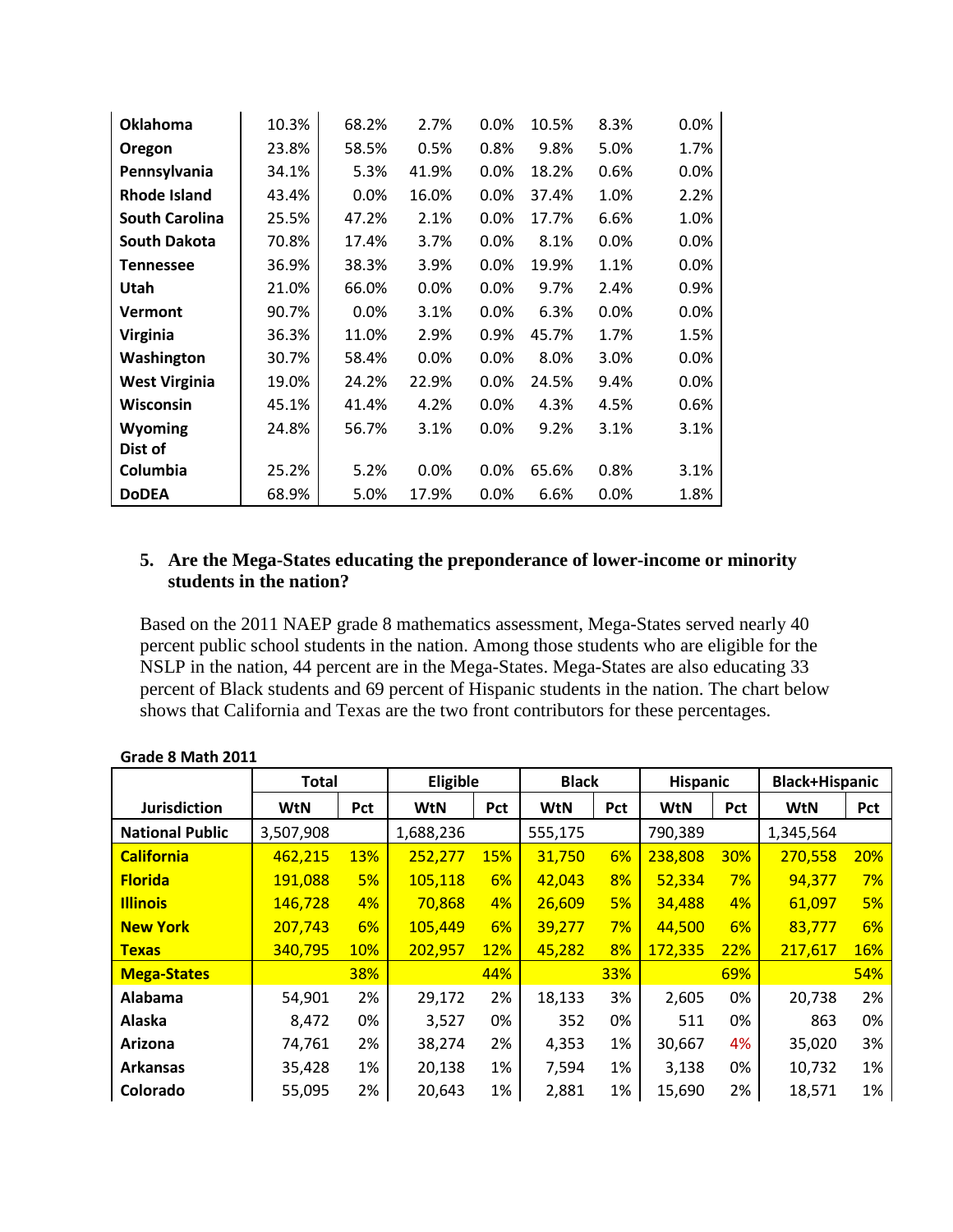| Connecticut             | 39,663  | 1% | 13,087 | 1% | 4,971  | 1% | 6,691  | 1% | 11,662 | 1%    |
|-------------------------|---------|----|--------|----|--------|----|--------|----|--------|-------|
| <b>Delaware</b>         | 9,101   | 0% | 3,995  | 0% | 3,021  | 1% | 946    | 0% | 3,967  | $0\%$ |
| Georgia                 | 111,742 | 3% | 62,507 | 4% | 43,695 | 8% | 10,386 | 1% | 54,081 | 4%    |
| Hawaii                  | 12,487  | 0% | 5,794  | 0% | 317    | 0% | 543    | 0% | 860    | 0%    |
| Idaho                   | 19,378  | 1% | 8,930  | 1% | 243    | 0% | 3,019  | 0% | 3,262  | 0%    |
| Indiana                 | 74,662  | 2% | 33,090 | 2% | 10,433 | 2% | 5,800  | 1% | 16,233 | 1%    |
| lowa                    | 33,205  | 1% | 12,540 | 1% | 1,617  | 0% | 2,682  | 0% | 4,299  | 0%    |
| <b>Kansas</b>           | 31,888  | 1% | 14,118 | 1% | 2,404  | 0% | 4,428  | 1% | 6,832  | 1%    |
| Kentucky                | 49,336  | 1% | 26,075 | 2% | 5,200  | 1% | 1,547  | 0% | 6,747  | 1%    |
| Louisiana               | 46,445  | 1% | 28,661 | 2% | 18,394 | 3% | 1,769  | 0% | 20,163 | 1%    |
| <b>Maine</b>            | 14,045  | 0% | 5,823  | 0% | 412    | 0% | 166    | 0% | 578    | 0%    |
| Maryland                | 60,935  | 2% | 20,901 | 1% | 21,251 | 4% | 6,729  | 1% | 27,980 | 2%    |
| <b>Massachusetts</b>    | 72,825  | 2% | 24,672 | 1% | 5,615  | 1% | 10,136 | 1% | 15,751 | 1%    |
| Michigan                | 113,665 | 3% | 48,642 | 3% | 18,770 | 3% | 4,737  | 1% | 23,507 | 2%    |
| Minnesota               | 59,498  | 2% | 19,039 | 1% | 4,893  | 1% | 3,599  | 0% | 8,492  | 1%    |
| <b>Mississippi</b>      | 34,558  | 1% | 23,357 | 1% | 16,956 | 3% | 858    | 0% | 17,814 | 1%    |
| <b>Missouri</b>         | 60,155  | 2% | 25,992 | 2% | 9,317  | 2% | 1,911  | 0% | 11,228 | 1%    |
| Montana                 | 10,378  | 0% | 3,973  | 0% | 93     | 0% | 354    | 0% | 447    | 0%    |
| Nebraska                | 19,866  | 1% | 7,877  | 0% | 1,167  | 0% | 2,893  | 0% | 4,060  | 0%    |
| Nevada                  | 31,545  | 1% | 14,793 | 1% | 2,930  | 1% | 12,151 | 2% | 15,081 | 1%    |
| <b>New Hampshire</b>    | 14,500  | 0% | 3,391  | 0% | 317    | 0% | 459    | 0% | 776    | 0%    |
| <b>New Jersey</b>       | 95,447  | 3% | 28,938 | 2% | 15,383 | 3% | 18,622 | 2% | 34,005 | 3%    |
| <b>New Mexico</b>       | 23,448  | 1% | 15,028 | 1% | 432    | 0% | 14,248 | 2% | 14,680 | 1%    |
| <b>North Carolina</b>   | 103,317 | 3% | 52,149 | 3% | 26,830 | 5% | 11,174 | 1% | 38,004 | 3%    |
| <b>North Dakota</b>     | 7,156   | 0% | 2,303  | 0% | 195    | 0% | 146    | 0% | 341    | 0%    |
| Ohio                    | 125,254 | 4% | 54,588 | 3% | 22,068 | 4% | 3,664  | 0% | 25,732 | 2%    |
| Oklahoma                | 40,957  | 1% | 22,168 | 1% | 4,275  | 1% | 4,456  | 1% | 8,731  | 1%    |
| Oregon                  | 41,991  | 1% | 21,198 | 1% | 1,179  | 0% | 8,362  | 1% | 9,541  | 1%    |
| Pennsylvania            | 137,550 | 4% | 55,332 | 3% | 26,527 | 5% | 9,120  | 1% | 35,647 | 3%    |
| <b>Rhode Island</b>     | 10,672  | 0% | 4,432  | 0% | 772    | 0% | 2,041  | 0% | 2,813  | 0%    |
| <b>South Carolina</b>   | 50,735  | 1% | 26,526 | 2% | 18,097 | 3% | 2,799  | 0% | 20,896 | 2%    |
| <b>South Dakota</b>     | 9,224   | 0% | 3,289  | 0% | 223    | 0% | 275    | 0% | 498    | 0%    |
| <b>Tennessee</b>        | 68,146  | 2% | 36,549 | 2% | 15,041 | 3% | 3,509  | 0% | 18,550 | 1%    |
| Utah                    | 38,138  | 1% | 13,660 | 1% | 515    | 0% | 5,763  | 1% | 6,278  | 0%    |
| Vermont                 | 6,438   | 0% | 2,197  | 0% | 112    | 0% | 113    | 0% | 225    | 0%    |
| Virginia                | 85,623  | 2% | 28,064 | 2% | 18,822 | 3% | 9,758  | 1% | 28,580 | 2%    |
| Washington              | 78,300  | 2% | 31,564 | 2% | 4,087  | 1% | 13,574 | 2% | 17,661 | 1%    |
| <b>West Virginia</b>    | 19,454  | 1% | 9,057  | 1% | 1,101  | 0% | 215    | 0% | 1,316  | 0%    |
| Wisconsin               | 58,227  | 2% | 20,228 | 1% | 5,661  | 1% | 4,452  | 1% | 10,113 | 1%    |
| Wyoming                 | 6,481   | 0% | 2,242  | 0% | 70     | 0% | 761    | 0% | 831    | 0%    |
| <b>Dist of Columbia</b> | 4,246   | 0% | 3,042  | 0% | 3,495  | 1% | 454    | 0% | 3,949  | 0%    |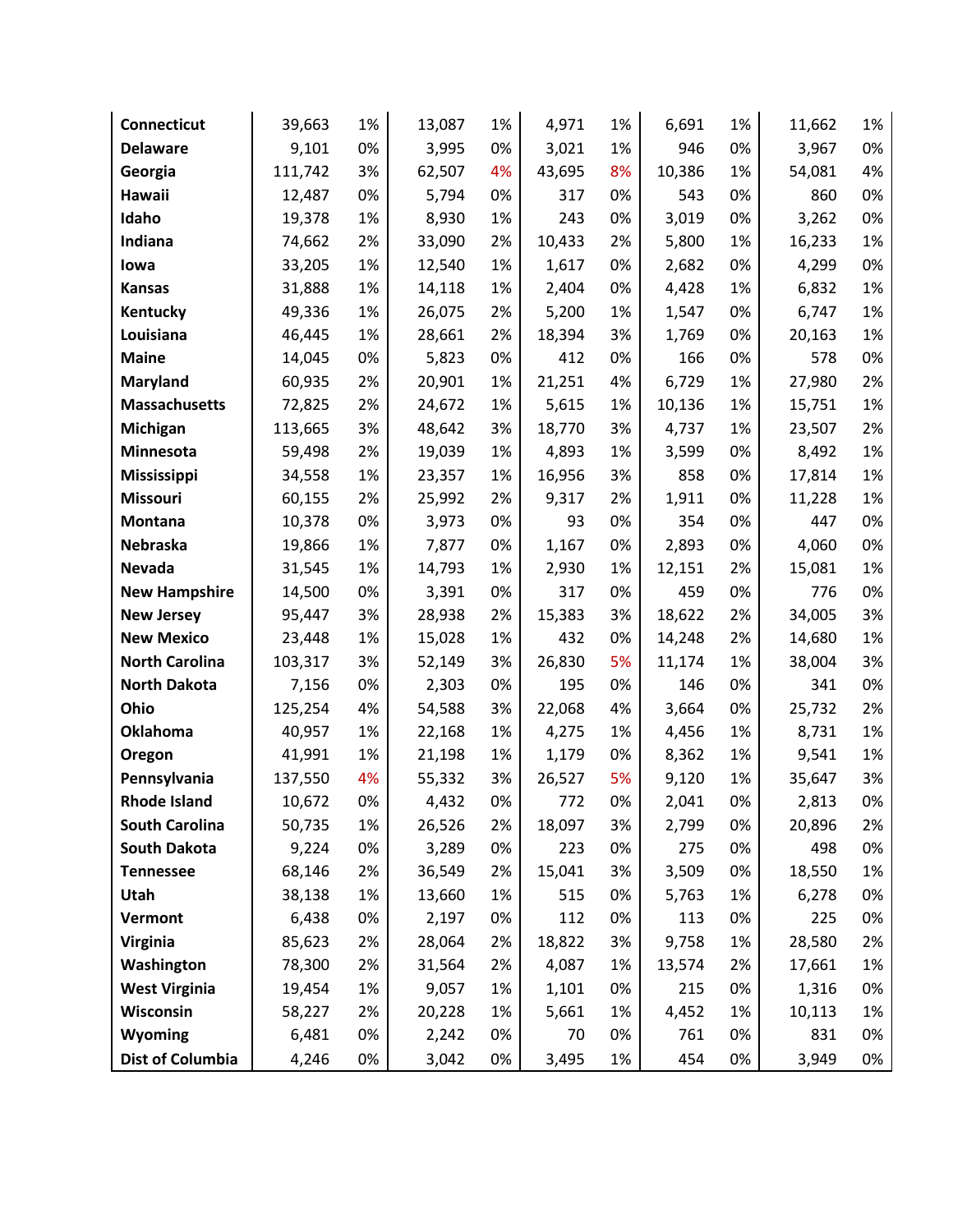<span id="page-9-0"></span>Based on the 2010 Census data, eight of the ten most populated cities are in Mega-States. Seven of these top ten cities also participated in the NAEP Trial Urban District Assessments. The chart below shows what percentages of lower-income or minority students in the nation or in their home state are from these 7 districts.

|                           | <b>Total</b> |           |        |            | Eligible  |        |            | <b>Black</b> |        |            | <b>Hispanic</b> |        |
|---------------------------|--------------|-----------|--------|------------|-----------|--------|------------|--------------|--------|------------|-----------------|--------|
|                           |              | Pct       |        |            | Pct       |        |            | Pct          |        |            | Pct             |        |
|                           |              | <b>of</b> | Pct of |            | of        | Pct of |            | <b>of</b>    | Pct of |            | <b>of</b>       | Pct of |
| Jurisdiction              | <b>WtN</b>   | <b>NP</b> | state  | <b>WtN</b> | <b>NP</b> | state  | <b>WtN</b> | <b>NP</b>    | state  | <b>WtN</b> | <b>NP</b>       | state  |
| <b>National Public</b>    | 3,507,908    |           |        | 1,688,236  |           |        | 555,175    |              |        | 790,389    |                 |        |
| <b>Nat Pub Large City</b> | 562,050      | 16%       |        | 392,084    | 23%       |        | 150,105    | 27%          |        | 242,650    | 31%             |        |
| Fresno                    | 5,050        | 0.1%      | 1.1%   | 4,434      | 0.3%      | 1.8%   | 553        | 0.1%         | 1.7%   | 3,098      | 0.4%            | 1.3%   |
| <b>Los Angeles</b>        | 41,301       | 1.2%      | 8.9%   | 33,827     | 2.0%      | 13.4%  | 3,756      | 0.7%         | 11.8%  | 30,445     | 3.9%            | 12.7%  |
| <b>San Diego</b>          | 7,533        | 0.2%      | 1.6%   | 4,553      | 0.3%      | 1.8%   | 857        | 0.2%         | 2.7%   | 3,200      | 0.4%            | 1.3%   |
| Hillsborough              |              |           |        |            |           |        |            |              |        |            |                 |        |
| County                    | 14,063       | 0.4%      | 7.4%   | 7,600      | 0.5%      | 7.2%   | 2,705      | 0.5%         | 6.4%   | 4,411      | 0.6%            | 8.4%   |
| <b>Miami-Dade</b>         | 25,437       | 0.7%      | 13.3%  | 18,423     | 1.1%      | 17.5%  | 5,666      | 1.0%         | 13.5%  | 17,090     | 2.2%            | 32.7%  |
| <b>Chicago</b>            | 27,266       | 0.8%      | 18.6%  | 22,996     | 1.4%      | 32.4%  | 11,839     | 2.1%         | 44.5%  | 11,113     | 1.4%            | 32.2%  |
| <b>New York City</b>      | 73,567       | 2.1%      | 35.4%  | 63,837     | 3.8%      | 60.5%  | 22,145     | 4.0%         | 56.4%  | 29,693     | 3.8%            | 66.7%  |
| <b>Austin</b>             | 5,176        | 0.1%      | 1.5%   | 3,134      | 0.2%      | 1.5%   | 491        | 0.1%         | 1.1%   | 3,061      | 0.4%            | 1.8%   |
| <b>Dallas</b>             | 9,687        | 0.3%      | 2.8%   | 8,285      | 0.5%      | 4.1%   | 2,495      | 0.4%         | 5.5%   | 6,536      | 0.8%            | 3.8%   |
| <b>Houston</b>            | 11,653       | 0.3%      | 3.4%   | 8,917      | 0.5%      | 4.4%   | 3,136      | 0.6%         | 6.9%   | 7,200      | 0.9%            | 4.2%   |
| Albuquerque               | 6,379        | 0.2%      | 27.2%  | 3,898      | 0.2%      | 25.9%  | 90         | 0.0%         | 20.8%  | 4,198      | 0.5%            | 29.5%  |
| <b>Atlanta</b>            | 3,086        | 0.1%      | 2.8%   | 2,530      | 0.1%      | 4.0%   | 2,640      | 0.5%         | 6.0%   | 147        | 0.0%            | 1.4%   |
| <b>Baltimore</b>          | 4,187        | 0.1%      | 6.9%   | 3,600      | 0.2%      | 17.2%  | 3,515      | 0.6%         | 16.5%  | 135        | 0.0%            | 2.0%   |
| <b>Boston</b>             | 3,628        | 0.1%      | 5.0%   | 2,767      | 0.2%      | 11.2%  | 1,369      | 0.2%         | 24.4%  | 1,302      | 0.2%            | 12.8%  |
| <b>Charlotte</b>          | 9,144        | 0.3%      | 8.9%   | 4,729      | 0.3%      | 9.1%   | 3,980      | 0.7%         | 14.8%  | 1,371      | 0.2%            | 12.3%  |
| Cleveland                 | 2,899        | 0.1%      | 2.3%   | 2,899      | 0.2%      | 5.3%   | 1,886      | 0.3%         | 8.5%   | 412        | 0.1%            | 11.2%  |
| <b>Detroit</b>            | 3,721        | 0.1%      | 3.3%   | 2,966      | 0.2%      | 6.1%   | 3,255      | 0.6%         | 17.3%  | 357        | 0.0%            | 7.5%   |
| <b>Dist of Columbia</b>   | 2,386        | 0.1%      | 56.2%  | 1,682      | 0.1%      | 55.3%  | 1,857      | 0.3%         | 53.1%  | 295        | 0.0%            | 65.0%  |
| <b>Jefferson County</b>   | 6,675        | 0.2%      | 13.5%  | 4,032      | 0.2%      | 15.5%  | 2,478      | 0.4%         | 47.7%  | 364        | 0.0%            | 23.5%  |
| <b>Milwaukee</b>          | 4,730        | 0.1%      | 8.1%   | 3,799      | 0.2%      | 18.8%  | 2,694      | 0.5%         | 47.6%  | 1,079      | 0.1%            | 24.2%  |
| Philadelphia              | 10,415       | 0.3%      | 7.6%   | 9,172      | 0.5%      | 16.6%  | 5,833      | 1.1%         | 22.0%  | 2,221      | 0.3%            | 24.4%  |

#### *B. Exclusions and accommodations*

#### **6. What were the exclusion and accommodation rates for the Mega-States in the NAEP reading, mathematics, and science assessments?**

The exclusion and accommodation rates for the Mega-States in the NAEP reading, mathematics, and science assessments are presented in **Appendix A** in this document. In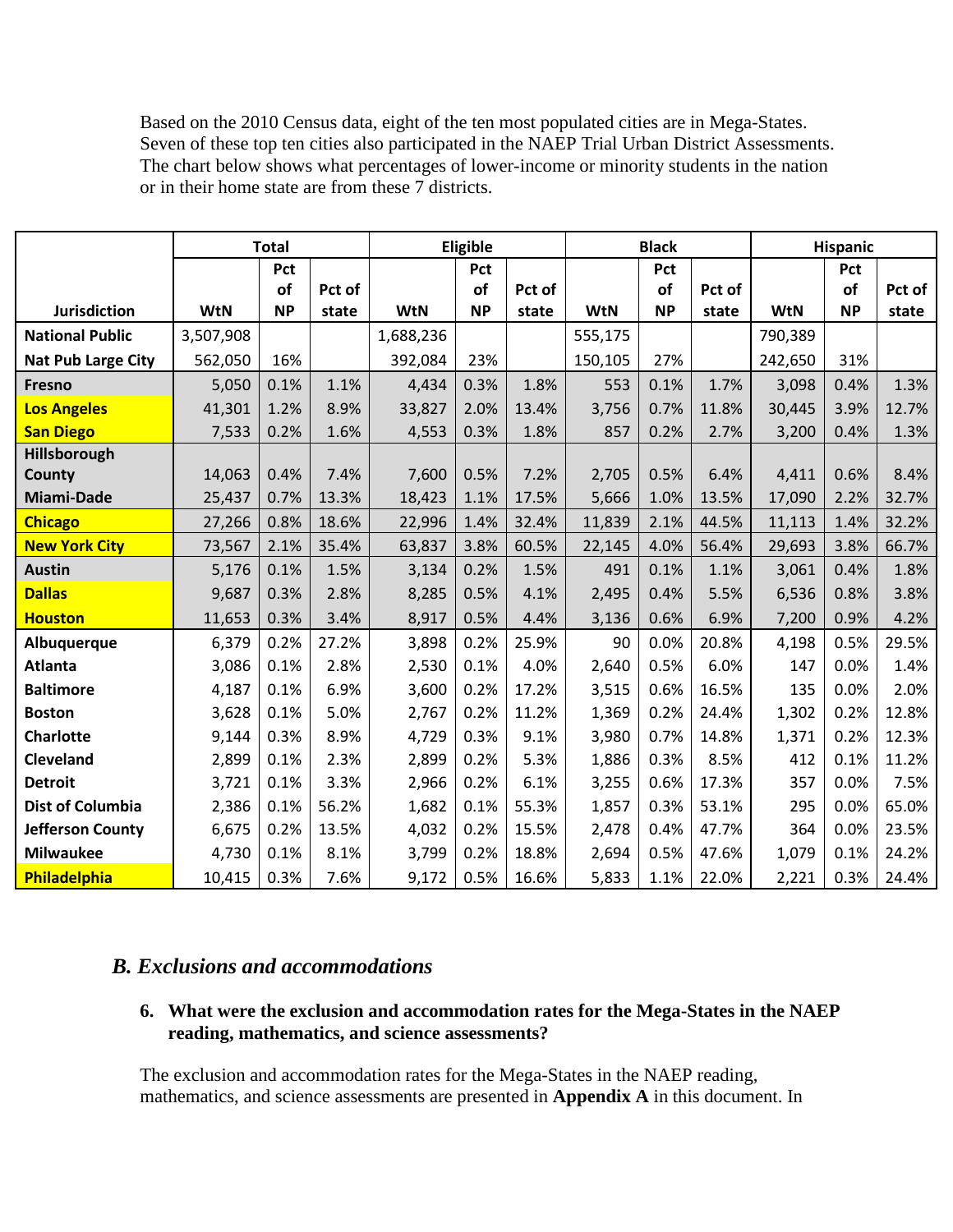<span id="page-10-0"></span>general, the percentages of students identified as SD and/or ELL have increased over time in the nation and in the Mega-States, and the percentages of SD and/or ELL students being assessed have also increased.

#### **7. What accommodations were offered in the NAEP reading, mathematics, and science assessments?**

The accommodations offered in the NAEP reading, mathematics, and science assessments are shown below:

- Bilingual booklet (mathematics and science)
- Bilingual dictionary (mathematics and science)
- Read-aloud in regular session (mathematics and science)
- Large-print booklet
- Extended time in regular session
- Small-group session
- One-on-one session
- Scribe or use of computer
- Breaks during testing
- Magnification device
- School staff administers
- Directions read aloud in Spanish
- Directions read aloud in English
- Braille version of the text
- Sign language (reading and science)
- Cue to stay on the task
- Special equipment (reading and science)

Most other accommodations that schools usually offer, with the exception of testing over more than one day and permitting use of calculators in non-calculator blocks in the mathematics assessment. Allowing extra time and giving the assessment in a small-group format were the two most commonly used accommodations.

#### **8. Why is the exclusion rate higher in Texas in grade 4 reading than in the other Mega-States?**

The Texas exclusion rate of 5% is due to a state level policy where 4th grade students are allowed to use a Spanish version bilingual booklet on their state assessment. Because this accommodation is not allowed on the NAEP Reading assessment there were more students excluded.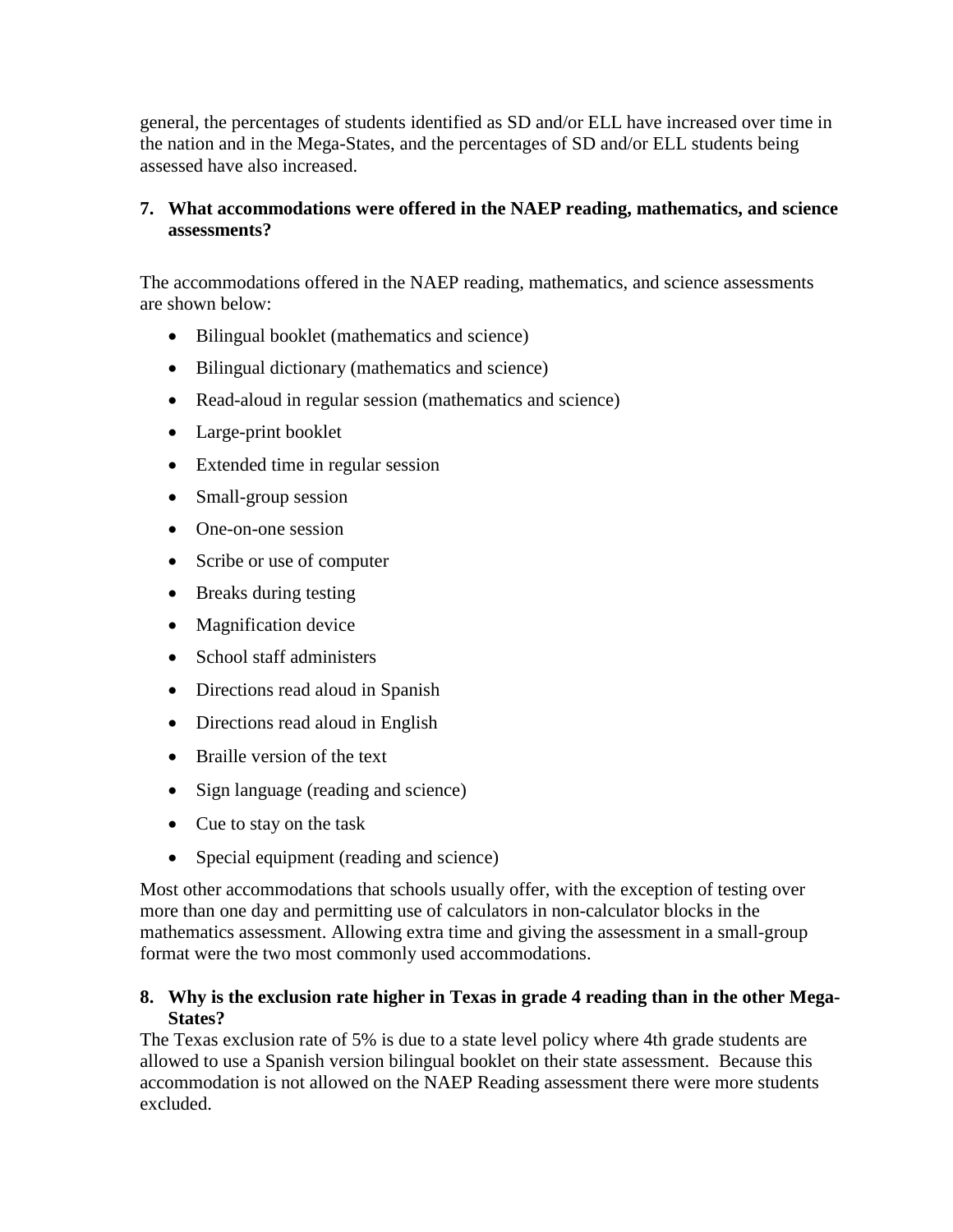### <span id="page-11-0"></span>*C. Reporting and interpreting results*

#### **9. What results were included in the Mega-States report? Why weren't writing results included in the report?**

The Mega-States report presents previously released NAEP results for public school students at grades 4 and 8 in reading, mathematics, and science for the nation, California, Florida, Illinois, New York, and Texas. Specifically, it includes the following:

- Student performance results in these subjects over time and in the most recent assessments,
- Comparisons to the nation and among the Mega-States,
- Highlights of score gains for student groups that performed higher than their peers in the nation, and
- Student performance at or above the *Proficient* level on NAEP.

The National Assessment Governing Board oversees the creation of the NAEP frameworks that describe the specific knowledge and skills that should be assessed in each subject. The frameworks also provide the theoretical basis for the assessments, direction for what types of items should be included, and instructions for how the items should be designed and scored. The frameworks for all main NAEP assessments are periodically updated or changed to reflect current curricula and standards. Whenever changes are made to a subject framework, every effort is made to maintain the trend lines that permit the reporting of changes in student achievement over time. If, however, the changes made to an assessment are such that the results are not comparable to earlier assessments, a new trend line is started. This was the case for the science assessment in 2009 and the writing assessment in 2011, so the science results in the report are only shown for 2009 at grade 4 and for 2009 and 2011 at grade 8. The writing results were not included in the report because the 2011 writing framework begins a new trend line, and the new computer-based writing assessment in 2011 was not administered at the state level. Previous writing assessment results can be found in the 2002 and 2007 NAEP writing report cards and the NAEP Data Explorer at [http://nces.ed.gov/nationsreportcard/naepdata/.](http://nces.ed.gov/nationsreportcard/naepdata/)

The state assessment component of NAEP began in 1990 with grade 8 mathematics. In 1992, grade 4 mathematics and reading were added, with grade 8 reading following in 1998. As explained above, a new science trend line began in 2009 for both grades 4 and 8. All of the five largest states have data available from these earliest assessments, with the exception of Illinois (as shown in the table below). In Illinois, the first grade 4 data were available for mathematics in 2000 and for reading in 2003. The first grade 8 data were available for reading in 2003.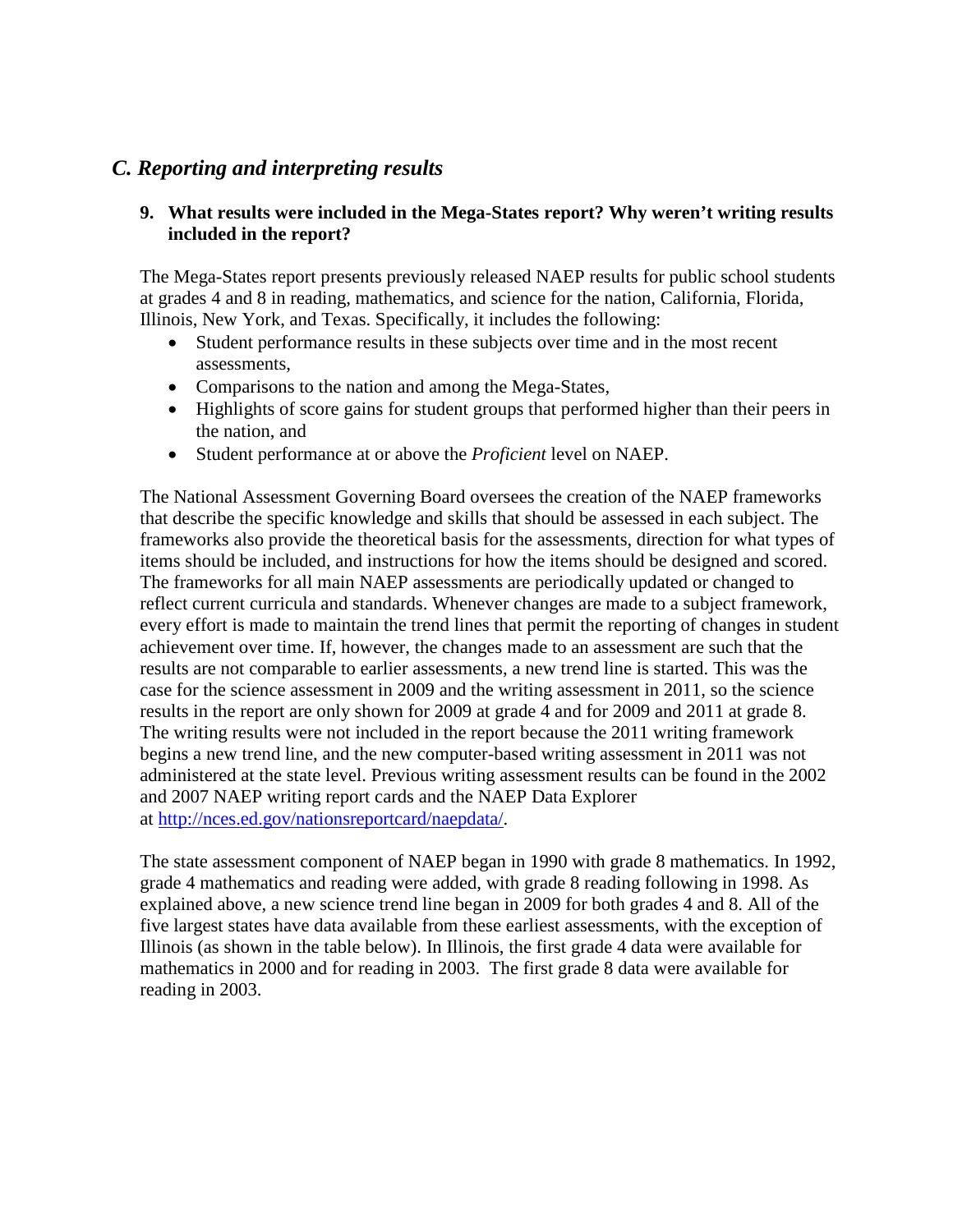| Subject            | Grade 4                                                                  | Grade 8                                                                  |
|--------------------|--------------------------------------------------------------------------|--------------------------------------------------------------------------|
| Reading            | 1992 - California,<br>Florida, New York,<br>and Texas<br>2003 - Illinois | 1998 - California,<br>Florida, New York,<br>and Texas<br>2003 - Illinois |
| <b>Mathematics</b> | 1992 - California,<br>Florida, New York,<br>and Texas<br>2000 - Illinois | 1990 – California,<br>Florida, Illinois,<br>New York, and Texas          |
| Science            | 2009 - California,<br>Florida, Illinois,<br>New York, and Texas          | 2009 - California,<br>Florida, Illinois,<br>New York, and Texas          |

<span id="page-12-0"></span>Summary of the earliest NAEP assessment years for which selected state data are available, by grade and subject

#### **10. Can results be compared across subjects and grades?**

Because NAEP scales are developed independently for each subject, scores cannot be compared across subjects. Reading and mathematics scores are reported on a 0-500 scale, while science scores are reported on a 0-300 scale. For science, a separate 0-300 scale was developed at each grade level, so scores cannot be compared across grades. For mathematics and reading, results for all grades assessed were analyzed together to create a 0-500 crossgrade scale in the base year of the trend line. In subsequent years, the data from each grade level were analyzed separately and then linked to the original cross-grade scale established in the base year. Comparisons of overall national performance across grade levels on a crossgrade scale are acceptable; however, other comparisons of scores across grades are not as strongly supported by the data, so they are therefore discouraged.

#### **11. What information is on the website that is not shown in the report card?**

In addition to the results presented in the print report, the Web version of the Mega-States report also included the following:

- Demographic information and performance results for various student groups (i.e., race/ethnicity, eligibility status for free/reduced-price school lunch, school location, students with disabilities, and English language learners),
- White-Black/White-Hispanic score gaps,
- Contextual variable results (e.g., teachers' educational background and classroom instructions), and
- The percentage of students identified as SD and/or ELL excluded and accommodated as a percentage of all students or as a percentage of identified SD/ELL students over time.

The summary of student performance at or above the *Basic* level on NAEP is presented in **Appendix B** in this document. More Mega-States data are available on the NAEP Data Explorer at [http://nces.ed.gov/nationsreportcard/naepdata/.](http://nces.ed.gov/nationsreportcard/naepdata/)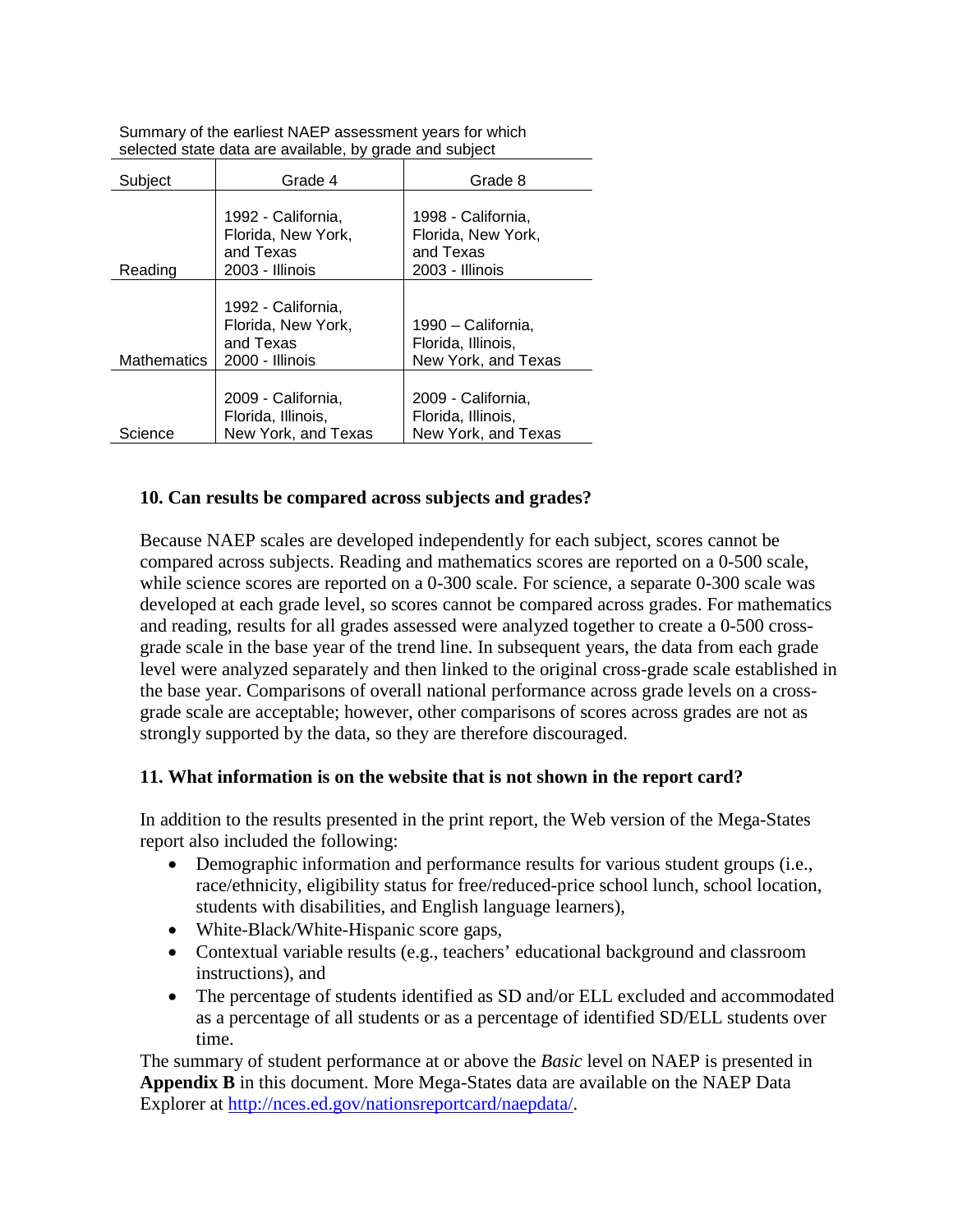#### <span id="page-13-0"></span>**12. What were the score changes for the other 45 states in the NAEP reading and mathematics assessments?**

The charts below show the score changes for each state and show their changes compared to the nation.

| <b>Reading grade 4</b> |                        |                                                              |      |      |                                     |  |  |  |  |  |  |
|------------------------|------------------------|--------------------------------------------------------------|------|------|-------------------------------------|--|--|--|--|--|--|
| Order                  | <b>State</b>           | <b>Score change</b><br>compared to<br>the nation<br>(public) | 1992 | 2011 | <b>Score</b><br>change<br>2011-1992 |  |  |  |  |  |  |
| 1                      | Maryland               | >                                                            | 211  | 231  | 20                                  |  |  |  |  |  |  |
| $\overline{2}$         | <b>Florida</b>         | $\mathbf{I}$                                                 | 208  | 225  | 16                                  |  |  |  |  |  |  |
| 3                      | Alabama                | $\, > \,$                                                    | 207  | 220  | 13                                  |  |  |  |  |  |  |
| 4                      | Kentucky               | $\mathbf{I}$                                                 | 213  | 225  | 13                                  |  |  |  |  |  |  |
| 5                      | District of Columbia   | >                                                            | 188  | 201  | 12                                  |  |  |  |  |  |  |
| 6                      | Delaware               | >                                                            | 213  | 225  | 12                                  |  |  |  |  |  |  |
| 7                      | Massachusetts          | $\mathbf{I}$                                                 | 226  | 237  | 11                                  |  |  |  |  |  |  |
| 8                      | Hawaii                 | $\geq$                                                       | 203  | 214  | 10                                  |  |  |  |  |  |  |
| 9                      | Mississippi            | $\, > \,$                                                    | 199  | 209  | 10                                  |  |  |  |  |  |  |
| 10                     | North Carolina         | $\, > \,$                                                    | 212  | 221  | 10                                  |  |  |  |  |  |  |
| 11                     | California             | $\equiv$                                                     | 202  | 211  | $\overline{9}$                      |  |  |  |  |  |  |
| 12                     | Georgia                | $=$                                                          | 212  | 221  | 8                                   |  |  |  |  |  |  |
| 13                     | New Jersey             | $=$                                                          | 223  | 231  | 8                                   |  |  |  |  |  |  |
| 14                     | <b>New York</b>        | $=$                                                          | 215  | 222  | 8                                   |  |  |  |  |  |  |
| 15                     | Colorado               | $=$                                                          | 217  | 223  | 7                                   |  |  |  |  |  |  |
| 16                     | Louisiana              | =                                                            | 204  | 210  | 7                                   |  |  |  |  |  |  |
| 17                     | Pennsylvania           | =                                                            | 221  | 227  | 7                                   |  |  |  |  |  |  |
| 18                     | Ohio                   | $=$                                                          | 217  | 224  | 6                                   |  |  |  |  |  |  |
| 19                     | Rhode Island           | $=$                                                          | 217  | 222  | 6                                   |  |  |  |  |  |  |
| 20                     | <b>Texas</b>           | $=$                                                          | 213  | 218  | $6\overline{6}$                     |  |  |  |  |  |  |
| 21                     | Connecticut            | $=$                                                          | 222  | 227  | 6                                   |  |  |  |  |  |  |
| 22                     | Virginia               | $=$                                                          | 221  | 226  | 6                                   |  |  |  |  |  |  |
| 23                     | Arkansas               | =                                                            | 211  | 217  | 6                                   |  |  |  |  |  |  |
|                        | <b>National public</b> |                                                              | 215  | 220  | 5                                   |  |  |  |  |  |  |
| 24                     | South Carolina         | $=$                                                          | 210  | 215  | 5                                   |  |  |  |  |  |  |
| 25                     | Arizona                | $=$                                                          | 209  | 212  | 3                                   |  |  |  |  |  |  |
| 26                     | Michigan               | =                                                            | 216  | 219  | 3                                   |  |  |  |  |  |  |
| 27                     | New Hampshire          | $=$                                                          | 228  | 230  | 3                                   |  |  |  |  |  |  |
| 28                     | Tennessee              |                                                              | 212  | 215  | 3                                   |  |  |  |  |  |  |
| 29                     | Nebraska               | =                                                            | 221  | 223  | $\overline{2}$                      |  |  |  |  |  |  |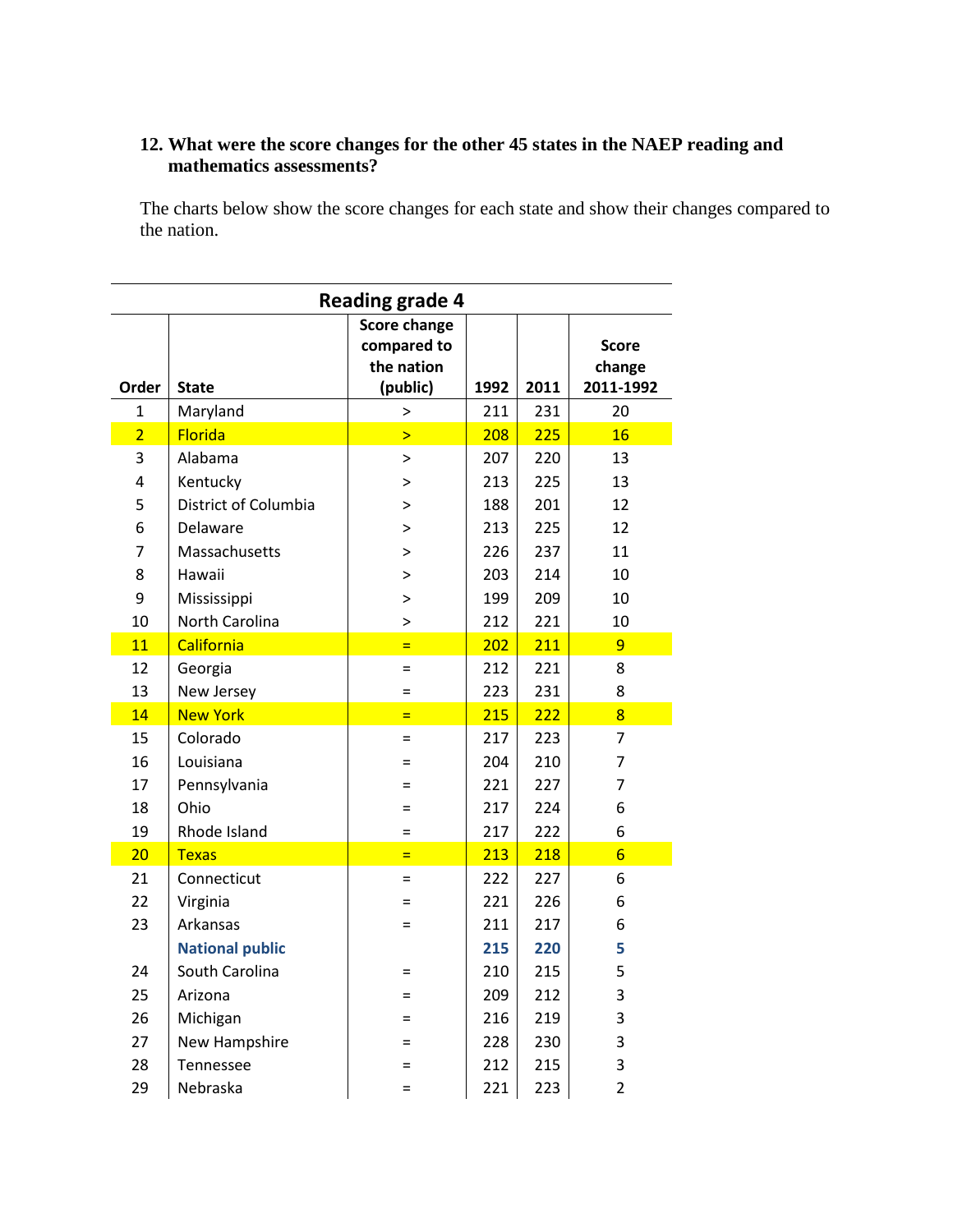| 30<br>Idaho            |               | $\,<$ | 219                      | 221 | $\overline{2}$ |  |
|------------------------|---------------|-------|--------------------------|-----|----------------|--|
| 31                     | Minnesota     | $=$   | 221                      | 222 | $\mathbf{1}$   |  |
| 32                     | Wyoming       | $\,<$ | 223                      | 224 | $\mathbf{1}$   |  |
| 33                     | Missouri      | $\,<$ | 220                      | 220 | 0              |  |
| 34                     | North Dakota  | $\,<$ | 226                      | 226 | 0              |  |
| 35<br>Utah             |               | $\,<$ | 220                      | 220 | 0              |  |
| 36                     | Indiana       | $\,<$ | 221                      | 221 | 0              |  |
| 37                     | West Virginia | $\,<$ | 216                      | 214 | $-1$           |  |
| 38                     | Wisconsin     | $\,<$ | 224                      | 221 | $-2$           |  |
| 39                     | New Mexico    | $\,<$ | 211                      | 208 | $-3$           |  |
| 40<br>Maine            |               | $\,<$ | 227                      | 222 | $-5$           |  |
| 41<br>lowa             |               | $\,<$ | 225                      | 221 | $-5$           |  |
| 42                     | Oklahoma      | $\,<$ | 220                      | 215 | $-5$           |  |
| N/A                    | DoDEA         |       |                          | 229 |                |  |
| N/A                    | Washington    |       |                          | 221 |                |  |
| N/A                    | Vermont       |       |                          | 227 |                |  |
| N/A                    | South Dakota  |       |                          | 220 |                |  |
| N/A                    | Oregon        |       |                          | 216 |                |  |
| N/A                    | Nevada        |       |                          | 213 |                |  |
| N/A                    | Montana       |       |                          | 225 |                |  |
| N/A                    | Kansas        |       |                          | 224 |                |  |
| N/A<br><b>Illinois</b> |               |       | $\overline{\phantom{0}}$ | 219 |                |  |
| N/A<br>Alaska          |               |       |                          | 208 |                |  |

|                | <b>Reading grade 8</b> |                                                              |      |      |                                  |  |  |  |  |  |  |  |
|----------------|------------------------|--------------------------------------------------------------|------|------|----------------------------------|--|--|--|--|--|--|--|
| Order          | <b>State</b>           | <b>Score change</b><br>compared to<br>the nation<br>(public) | 1998 | 2011 | <b>Score change</b><br>2011-1998 |  |  |  |  |  |  |  |
| $\mathbf{1}$   | Delaware               | >                                                            | 254  | 266  | 12                               |  |  |  |  |  |  |  |
| $\overline{2}$ | Maryland               | >                                                            | 261  | 271  | 10                               |  |  |  |  |  |  |  |
| 3              | Hawaii                 | >                                                            | 249  | 257  | 8                                |  |  |  |  |  |  |  |
| $\overline{4}$ | <b>Florida</b>         | $\geq$                                                       | 255  | 262  | $\overline{8}$                   |  |  |  |  |  |  |  |
| 5              | Colorado               | $\geq$                                                       | 264  | 271  | $\overline{7}$                   |  |  |  |  |  |  |  |
| 6              | Massachusetts          |                                                              | 269  | 275  | 7                                |  |  |  |  |  |  |  |
| 7              | Kentucky               |                                                              | 262  | 269  | 7                                |  |  |  |  |  |  |  |
| 8              | Wyoming                |                                                              | 263  | 270  | 6                                |  |  |  |  |  |  |  |
| 9              | District of Columbia   |                                                              | 236  | 242  | 6                                |  |  |  |  |  |  |  |
| 10             | South Carolina         |                                                              | 255  | 260  | 6                                |  |  |  |  |  |  |  |
| 11             | Georgia                |                                                              | 257  | 262  | 5                                |  |  |  |  |  |  |  |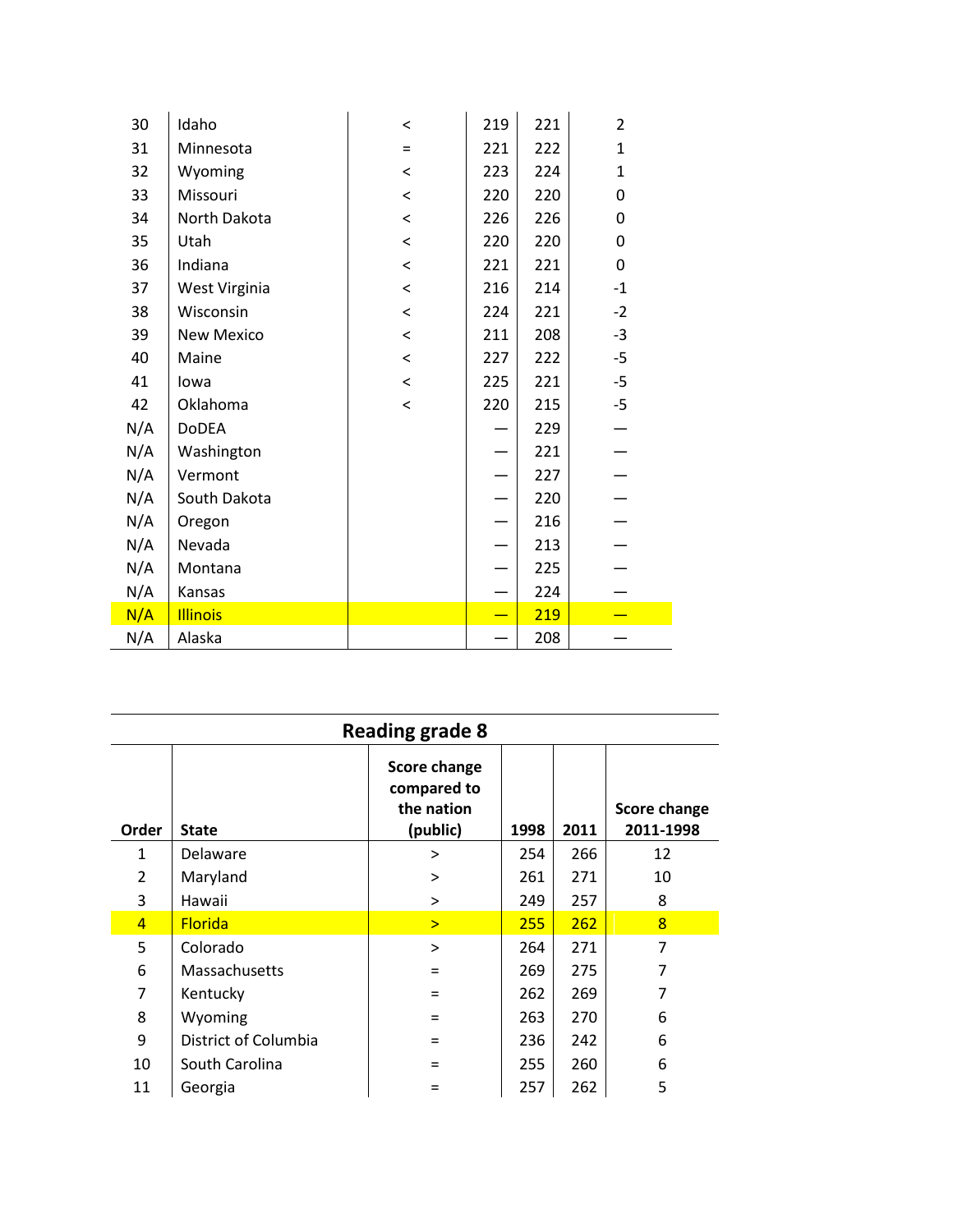| 12  | Minnesota              | $=$     | 265        | 270 | 5              |
|-----|------------------------|---------|------------|-----|----------------|
| 13  | Missouri               | Ξ       | 262        | 267 | 4              |
| 14  | Connecticut            | Ξ       | 270        | 275 | 4              |
| 15  | Washington             | Ξ       | 264        | 268 | 4              |
| 16  | Utah                   | Ξ       | 263        | 267 | 4              |
| 17  | <b>DoDEA</b>           | Ξ       | 269        | 272 | 4              |
| 18  | Alabama                | Ξ       | 255        | 258 | 3              |
| 19  | Louisiana              | Ξ       | 252        | 255 | 3              |
| 20  | Arkansas               | Ξ       | 256        | 259 | 3              |
|     | <b>National public</b> |         | 261        | 264 | 3              |
| 21  | California             | $=$     | 252        | 255 | $\overline{3}$ |
| 22  | Mississippi            | $=$     | 251        | 254 | $\overline{2}$ |
| 23  | Montana                | =       | 271        | 273 | $\overline{2}$ |
| 24  | Wisconsin              | $=$     | 265        | 267 | $\overline{2}$ |
| 25  | Tennessee              | Ξ       | 258        | 259 | $\mathbf 1$    |
| 26  | <b>New York</b>        | $=$     | 265        | 266 | $\overline{1}$ |
| 27  | Virginia               | $=$     | 266        | 267 | $\mathbf{1}$   |
| 28  | Rhode Island           | $=$     | 264        | 265 | $\mathbf{1}$   |
| 29  | North Carolina         | =       | 262        | 263 | $\mathbf{1}$   |
| 30  | Nevada                 | =       | 258        | 258 | 0              |
| 31  | <b>Texas</b>           | $=$     | 261        | 261 | $\overline{0}$ |
| 32  | Arizona                | $=$     | 260        | 260 | 0              |
| 33  | Kansas                 | $=$     | 268        | 267 | 0              |
| 34  | Maine                  | $\,<$   | 271        | 270 | $-2$           |
| 35  | Oregon                 | $\,<$   | 266        | 264 | $-2$           |
| 36  | <b>New Mexico</b>      | $\,<\,$ | 258        | 256 | $-2$           |
| 37  | Oklahoma               | $\,<$   | 265        | 260 | $-5$           |
| 38  | West Virginia          | $\,<$   | 262        | 256 | -6             |
| N/A | Vermont                |         |            | 274 |                |
| N/A | South Dakota           |         |            | 269 |                |
| N/A | Pennsylvania           |         |            | 268 |                |
| N/A | Ohio                   |         |            | 268 |                |
| N/A | North Dakota           |         |            | 269 |                |
| N/A | New Jersey             |         |            | 275 |                |
| N/A | New Hampshire          |         |            | 272 |                |
| N/A | Nebraska               |         |            | 268 |                |
| N/A | Michigan               |         |            | 265 |                |
| N/A | lowa                   |         |            | 265 |                |
| N/A | Indiana                |         |            | 265 |                |
| N/A | <b>Illinois</b>        |         | $\ddagger$ | 266 | $\ddagger$     |
| N/A | Idaho                  |         |            | 268 |                |
| N/A | Alaska                 |         |            | 261 |                |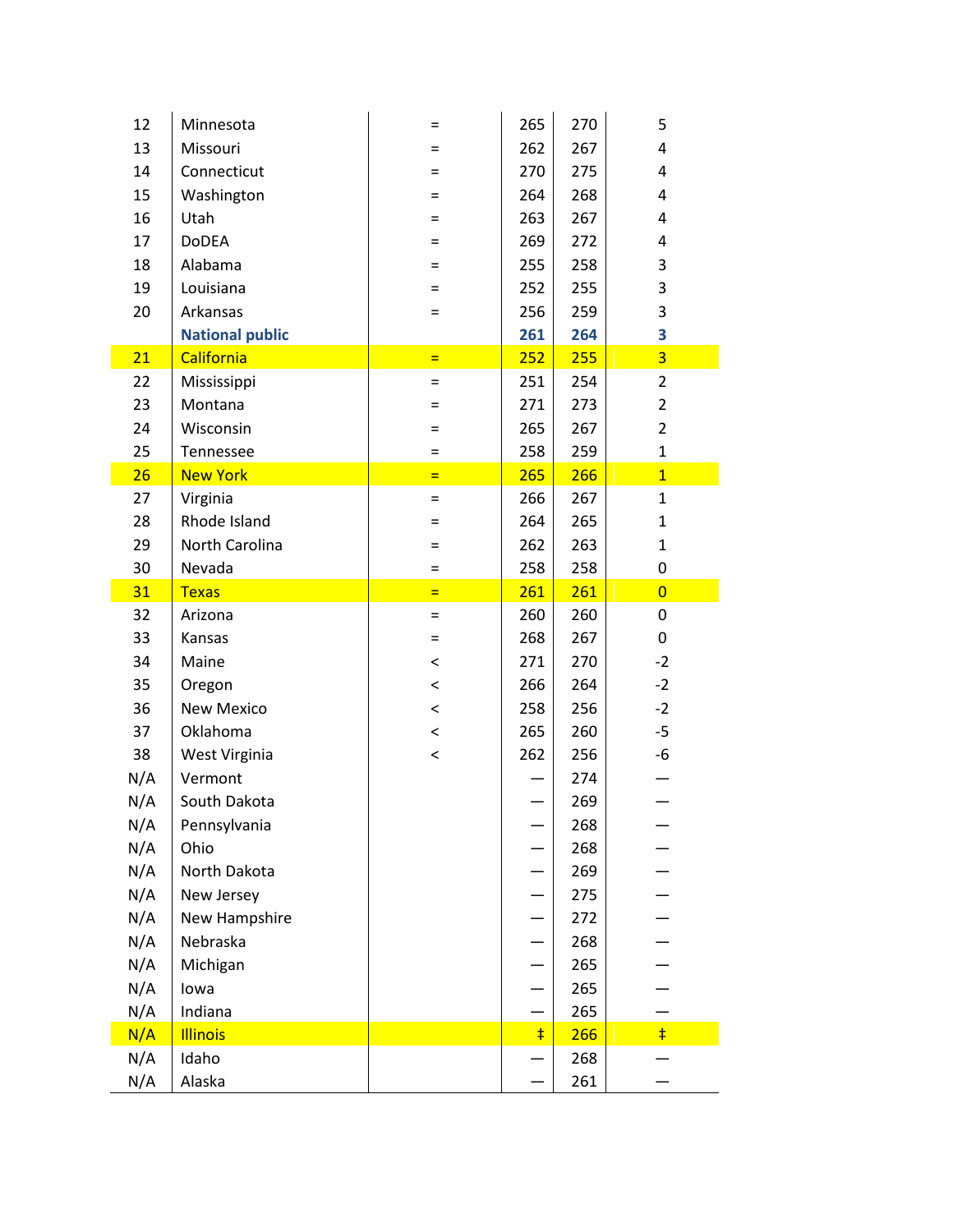| <b>Math grade 4</b> |                        |                                                              |      |      |                                     |  |  |  |  |  |  |
|---------------------|------------------------|--------------------------------------------------------------|------|------|-------------------------------------|--|--|--|--|--|--|
| Order               | <b>State</b>           | <b>Score change</b><br>compared to<br>the nation<br>(public) | 1992 | 2011 | <b>Score</b><br>change<br>2011-1992 |  |  |  |  |  |  |
| $\mathbf{1}$        | North Carolina         | >                                                            | 213  | 245  | 32                                  |  |  |  |  |  |  |
| $\overline{2}$      | Maryland               | >                                                            | 217  | 247  | 30                                  |  |  |  |  |  |  |
| 3                   | District of Columbia   | >                                                            | 193  | 222  | 29                                  |  |  |  |  |  |  |
| 4                   | Mississippi            | >                                                            | 202  | 230  | 28                                  |  |  |  |  |  |  |
| 5                   | Arkansas               | >                                                            | 210  | 238  | 28                                  |  |  |  |  |  |  |
| 6                   | Massachusetts          | >                                                            | 227  | 253  | 27                                  |  |  |  |  |  |  |
| 7                   | Louisiana              | >                                                            | 204  | 231  | 27                                  |  |  |  |  |  |  |
| 8                   | Rhode Island           | >                                                            | 215  | 242  | 26                                  |  |  |  |  |  |  |
| 9                   | <b>Florida</b>         | $\overline{\phantom{1}}$                                     | 214  | 240  | 26                                  |  |  |  |  |  |  |
| 10                  | Kentucky               | $\, > \,$                                                    | 215  | 241  | 26                                  |  |  |  |  |  |  |
| 11                  | California             | $=$                                                          | 208  | 234  | 26                                  |  |  |  |  |  |  |
| 12                  | Ohio                   | >                                                            | 219  | 244  | 25                                  |  |  |  |  |  |  |
| 13                  | South Carolina         |                                                              | 212  | 237  | 25                                  |  |  |  |  |  |  |
| 14                  | Hawaii                 | =                                                            | 214  | 239  | 25                                  |  |  |  |  |  |  |
| 15                  | Virginia               | =                                                            | 221  | 245  | 25                                  |  |  |  |  |  |  |
| 16                  | Colorado               | =                                                            | 221  | 244  | 23                                  |  |  |  |  |  |  |
| 17                  | <b>Texas</b>           | $=$                                                          | 218  | 241  | 23                                  |  |  |  |  |  |  |
| 18                  | Alabama                | $=$                                                          | 208  | 231  | 23                                  |  |  |  |  |  |  |
| 19                  | Indiana                | =                                                            | 221  | 244  | 23                                  |  |  |  |  |  |  |
| 20                  | Georgia                | =                                                            | 216  | 238  | 23                                  |  |  |  |  |  |  |
| 21                  | Delaware               |                                                              | 218  | 240  | 22                                  |  |  |  |  |  |  |
| 22                  | New Hampshire          |                                                              | 230  | 252  | 22                                  |  |  |  |  |  |  |
| 23                  | Tennessee              |                                                              | 211  | 233  | 22                                  |  |  |  |  |  |  |
|                     | <b>National public</b> |                                                              | 219  | 240  | 22                                  |  |  |  |  |  |  |
| 24                  | Pennsylvania           | =                                                            | 224  | 246  | 21                                  |  |  |  |  |  |  |
| 25                  | New Jersey             | =                                                            | 227  | 248  | 21                                  |  |  |  |  |  |  |
| 26                  | Minnesota              | =                                                            | 228  | 249  | 21                                  |  |  |  |  |  |  |
| 27                  | Arizona                | =                                                            | 215  | 235  | 20                                  |  |  |  |  |  |  |
| 28                  | <b>New Mexico</b>      | =                                                            | 213  | 233  | 20                                  |  |  |  |  |  |  |
| 29                  | West Virginia          | $=$                                                          | 215  | 235  | 19                                  |  |  |  |  |  |  |
| 30                  | <b>New York</b>        | $\equiv$                                                     | 218  | 238  | 19                                  |  |  |  |  |  |  |
| 31                  | Idaho                  | $=$                                                          | 222  | 240  | 19                                  |  |  |  |  |  |  |
| 32                  | Wyoming                | $\,<$                                                        | 225  | 244  | 18                                  |  |  |  |  |  |  |
| 33                  | Utah                   | $\,<\,$                                                      | 224  | 243  | 18                                  |  |  |  |  |  |  |
| 34                  | Missouri               | $=$                                                          | 222  | 240  | 18                                  |  |  |  |  |  |  |
| 35                  | Oklahoma               | $\,<\,$                                                      | 220  | 237  | 17                                  |  |  |  |  |  |  |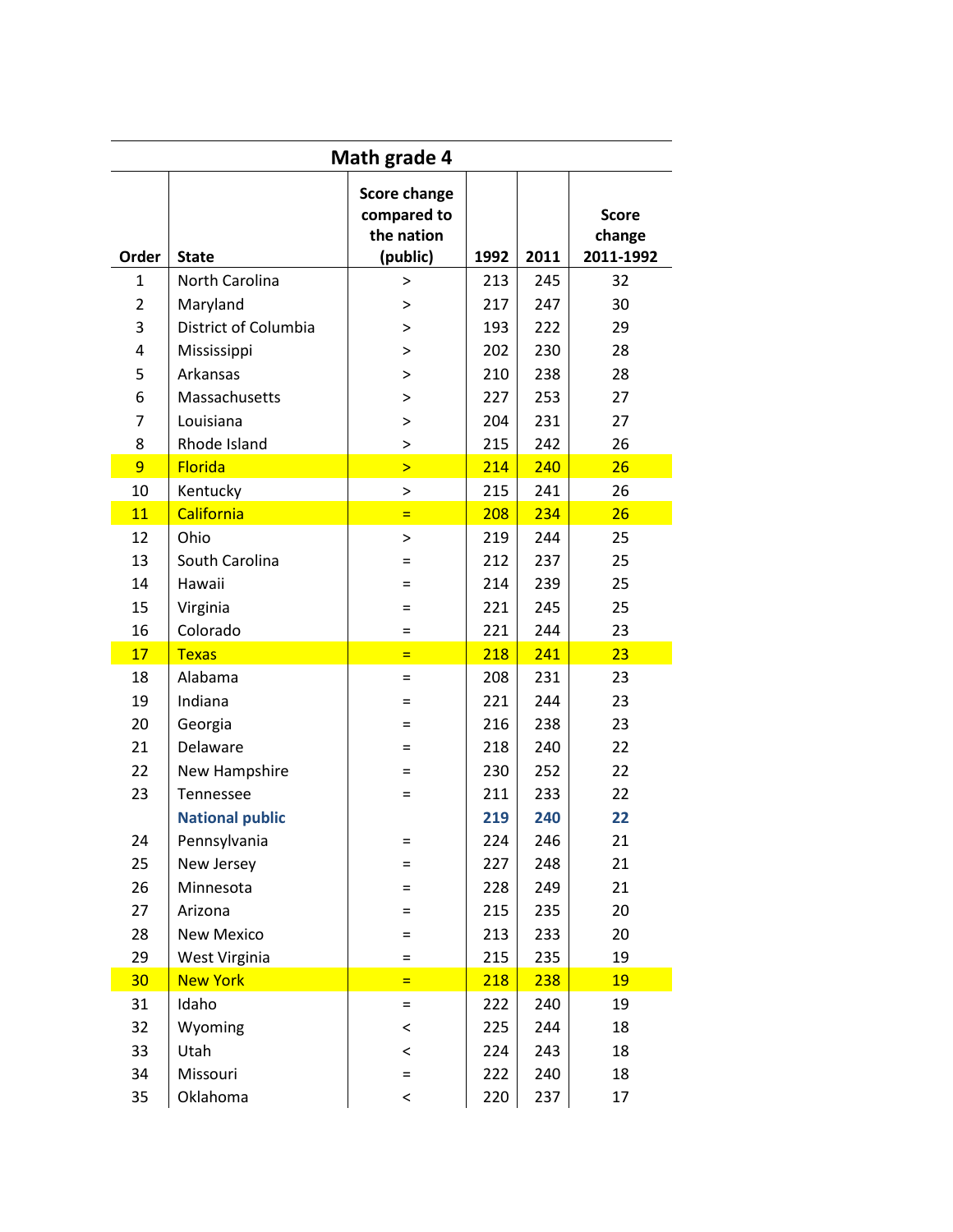| 36  | Michigan        | $\,<$   | 220 | 236 | 17 |  |
|-----|-----------------|---------|-----|-----|----|--|
| 37  | North Dakota    | $\,<$   | 229 | 245 | 16 |  |
| 38  | Wisconsin       | $\,<\,$ | 229 | 245 | 16 |  |
| 39  | Connecticut     | $\,<$   | 227 | 242 | 16 |  |
| 40  | Nebraska        | $\,<$   | 225 | 240 | 14 |  |
| 41  | lowa            | $\,<\,$ | 230 | 243 | 13 |  |
| 42  | Maine           | $\,<$   | 232 | 244 | 13 |  |
| N/A | <b>DoDEA</b>    |         |     | 241 |    |  |
| N/A | Washington      |         |     | 243 |    |  |
| N/A | Vermont         |         |     | 247 |    |  |
| N/A | South Dakota    |         |     | 241 |    |  |
| N/A | Oregon          |         |     | 237 |    |  |
| N/A | Nevada          |         |     | 237 |    |  |
| N/A | Montana         |         |     | 244 |    |  |
| N/A | Kansas          |         |     | 246 |    |  |
| N/A | <b>Illinois</b> |         |     | 239 |    |  |
| N/A | Alaska          |         |     | 236 |    |  |
|     |                 |         |     |     |    |  |

| <b>Score change</b><br>compared to<br>the nation<br>(public)<br>2011<br>Order<br>1990<br><b>State</b><br>North Carolina<br>286<br>$\mathbf{1}$<br>250<br>$\geq$<br>$\overline{2}$<br>290<br><b>Texas</b><br>258<br>$\geq$<br>3<br>District of Columbia<br>231<br>260<br>$\geq$<br>4<br>288<br>261<br>Maryland<br>><br>5<br>Hawaii<br>278<br>251<br>$\,>$ | Math grade 8              |  |  |  |  |  |  |  |  |  |  |  |
|----------------------------------------------------------------------------------------------------------------------------------------------------------------------------------------------------------------------------------------------------------------------------------------------------------------------------------------------------------|---------------------------|--|--|--|--|--|--|--|--|--|--|--|
|                                                                                                                                                                                                                                                                                                                                                          | Score change<br>2011-1990 |  |  |  |  |  |  |  |  |  |  |  |
|                                                                                                                                                                                                                                                                                                                                                          | 36                        |  |  |  |  |  |  |  |  |  |  |  |
|                                                                                                                                                                                                                                                                                                                                                          | 32                        |  |  |  |  |  |  |  |  |  |  |  |
|                                                                                                                                                                                                                                                                                                                                                          | 29                        |  |  |  |  |  |  |  |  |  |  |  |
|                                                                                                                                                                                                                                                                                                                                                          | 27                        |  |  |  |  |  |  |  |  |  |  |  |
|                                                                                                                                                                                                                                                                                                                                                          | 27                        |  |  |  |  |  |  |  |  |  |  |  |
| 6<br>Louisiana<br>246<br>273<br>$\geq$                                                                                                                                                                                                                                                                                                                   | 26                        |  |  |  |  |  |  |  |  |  |  |  |
| $\overline{7}$<br>289<br>Virginia<br>264<br>$=$                                                                                                                                                                                                                                                                                                          | 25                        |  |  |  |  |  |  |  |  |  |  |  |
| 8<br>Ohio<br>264<br>289<br>$=$                                                                                                                                                                                                                                                                                                                           | 25                        |  |  |  |  |  |  |  |  |  |  |  |
| 9<br>257<br>282<br>Kentucky<br>$=$                                                                                                                                                                                                                                                                                                                       | 25                        |  |  |  |  |  |  |  |  |  |  |  |
| 10<br>New Jersey<br>270<br>294<br>$=$                                                                                                                                                                                                                                                                                                                    | 24                        |  |  |  |  |  |  |  |  |  |  |  |
| Colorado<br>11<br>292<br>267<br>$=$                                                                                                                                                                                                                                                                                                                      | 24                        |  |  |  |  |  |  |  |  |  |  |  |
| 12<br>256<br>Arkansas<br>279<br>$=$                                                                                                                                                                                                                                                                                                                      | 23                        |  |  |  |  |  |  |  |  |  |  |  |
| 13<br>Rhode Island<br>260<br>283<br>$=$                                                                                                                                                                                                                                                                                                                  | 23                        |  |  |  |  |  |  |  |  |  |  |  |
| <b>Illinois</b><br>14<br>261<br>283<br>Ξ                                                                                                                                                                                                                                                                                                                 | 23                        |  |  |  |  |  |  |  |  |  |  |  |
| 15<br><b>Florida</b><br>278<br>255<br>Ξ                                                                                                                                                                                                                                                                                                                  | 23                        |  |  |  |  |  |  |  |  |  |  |  |
| 16<br>Delaware<br>261<br>283<br>$=$                                                                                                                                                                                                                                                                                                                      | 22                        |  |  |  |  |  |  |  |  |  |  |  |
| <b>National public</b><br>262<br>283                                                                                                                                                                                                                                                                                                                     | 21                        |  |  |  |  |  |  |  |  |  |  |  |
| Pennsylvania<br>17<br>266<br>286<br>$=$                                                                                                                                                                                                                                                                                                                  | 20                        |  |  |  |  |  |  |  |  |  |  |  |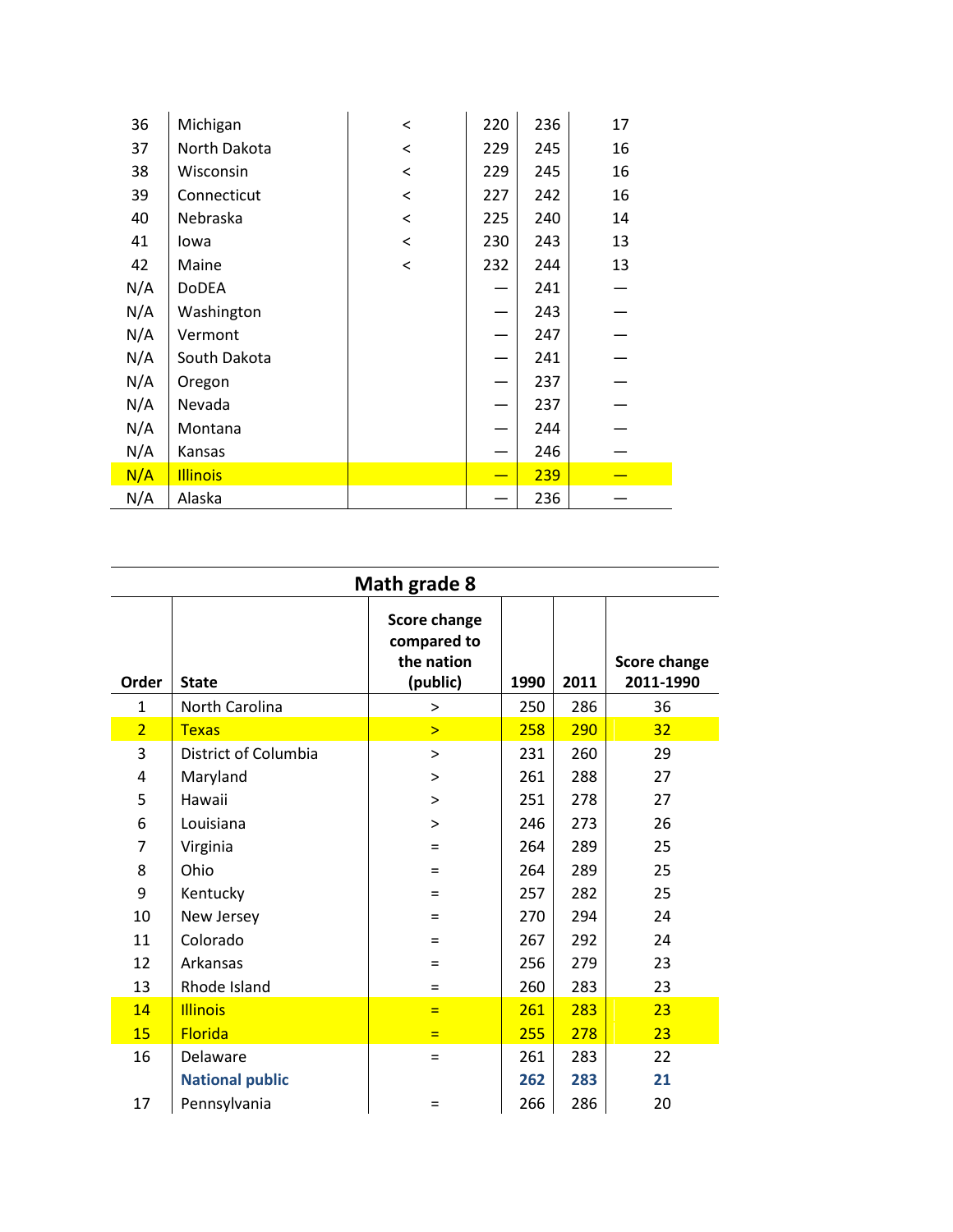| 18  | <b>New York</b>   | Ξ       | 261 | <b>280</b> | 20             |
|-----|-------------------|---------|-----|------------|----------------|
| 19  | Georgia           | $=$     | 259 | 278        | 20             |
| 20  | Minnesota         | $=$     | 275 | 295        | 20             |
| 21  | Arizona           | =       | 260 | 279        | 19             |
| 22  | New Hampshire     | $=$     | 273 | 292        | 19             |
| 23  | <b>New Mexico</b> | $=$     | 256 | 274        | 18             |
| 24  | Indiana           | $=$     | 267 | 285        | 18             |
| 25  | West Virginia     | $\,<\,$ | 256 | 273        | 17             |
| 26  | Connecticut       | $=$     | 270 | 287        | 17             |
| 27  | California        | $\prec$ | 256 | 273        | 16             |
| 28  | Alabama           | $\,<\,$ | 253 | 269        | 16             |
| 29  | Oklahoma          | $\,<\,$ | 263 | 279        | 16             |
| 30  | Michigan          | $\,<\,$ | 264 | 280        | 16             |
| 31  | Wyoming           | $\,<\,$ | 272 | 288        | 16             |
| 32  | Idaho             | $\,<\,$ | 271 | 287        | 15             |
| 33  | Wisconsin         | $\,<\,$ | 274 | 289        | 14             |
| 34  | Montana           | $\,<\,$ | 280 | 293        | 12             |
| 35  | Oregon            | $\,<\,$ | 271 | 283        | 11             |
| 36  | North Dakota      | $\,<\,$ | 281 | 292        | 11             |
| 37  | Nebraska          | $\,<\,$ | 276 | 283        | 8              |
| 38  | lowa              | $\,<\,$ | 278 | 285        | $\overline{7}$ |
| N/A | DoDEA             |         |     | 288        |                |
| N/A | Washington        |         |     | 288        |                |
| N/A | Vermont           |         |     | 294        |                |
| N/A | Utah              |         |     | 283        |                |
| N/A | Tennessee         |         |     | 274        |                |
| N/A | South Dakota      |         |     | 291        |                |
| N/A | South Carolina    |         |     | 281        |                |
| N/A | Nevada            |         |     | 278        |                |
| N/A | Missouri          |         |     | 282        |                |
| N/A | Mississippi       |         |     | 269        |                |
| N/A | Massachusetts     |         |     | 299        |                |
| N/A | Maine             |         |     | 289        |                |
| N/A | Kansas            |         |     | 290        |                |
| N/A | Alaska            |         |     | 283        |                |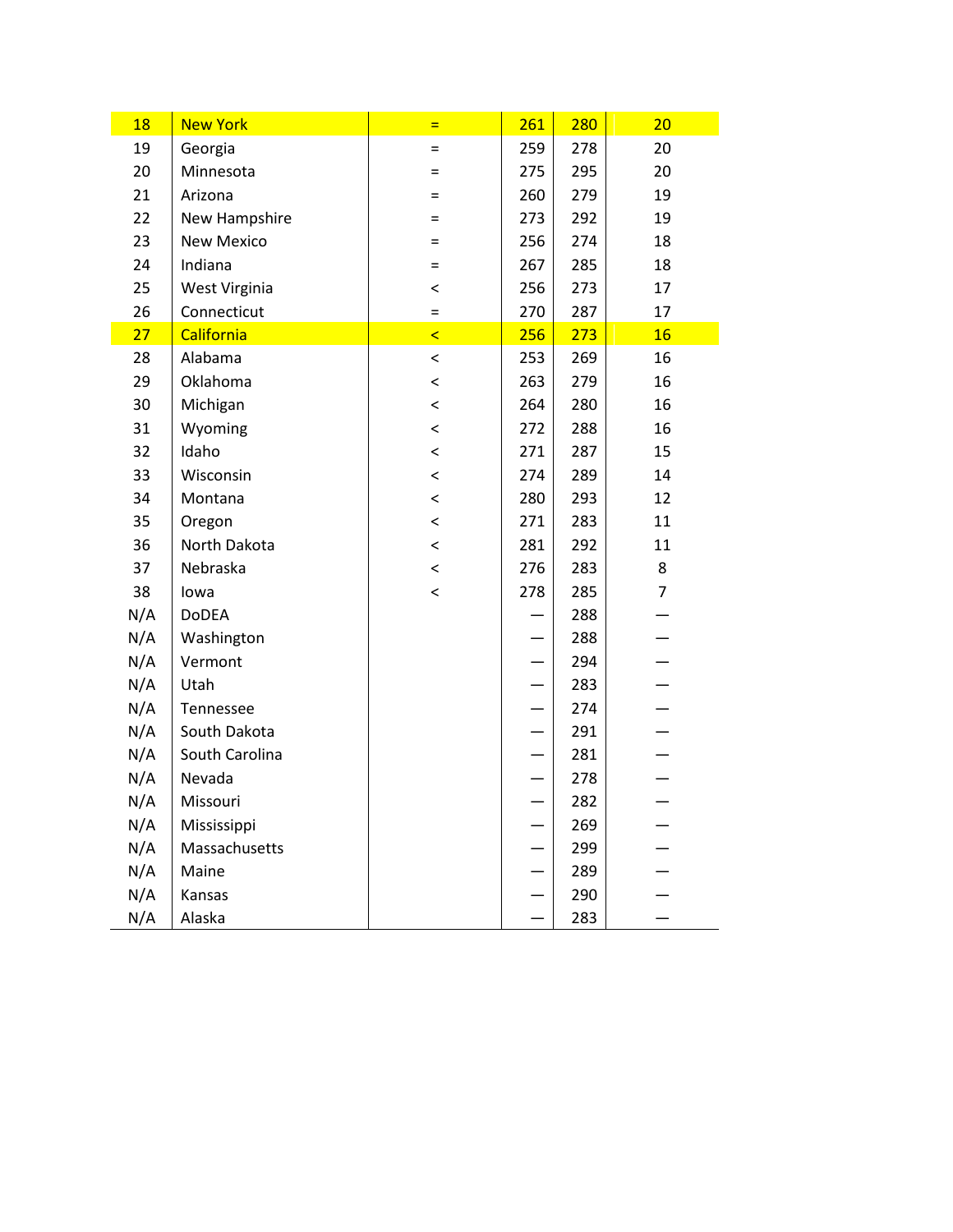|                        | Nation (public) |                |      | California |                | Florida        | <b>Illinois</b> |                | New York       |      | Texas |      |
|------------------------|-----------------|----------------|------|------------|----------------|----------------|-----------------|----------------|----------------|------|-------|------|
| SD/ELL category        | 1992            | 2011           | 1992 | 2011       | 1992           | 2011           | $2003^1$        | 2011           | 1992           | 2011 | 1992  | 2011 |
| SD and/or ELL          |                 |                |      |            |                |                |                 |                |                |      |       |      |
| Identified             | 11              | 23             | 28   | 38         | 17             | 23             | 22              | 21             | 13             | 23   | 17    | 30   |
| Excluded               | 6               | 4              | 14   | 2          | 9              | $\overline{2}$ | 8               | $\overline{2}$ | 6              | 3    | 8     | 10   |
| Assessed               | 4               | 19             | 13   | 35         | 8              | 21             | 14              | 19             |                | 20   | 9     | 20   |
| Without accommodations |                 | 9              | 13   | 29         | 8              | 3              |                 | 6              |                |      | 9     | 17   |
| With accommodations    |                 | 10             |      | 6          |                | 18             | 7               | 13             |                | 19   |       | 3    |
| <b>SD</b>              |                 |                |      |            |                |                |                 |                |                |      |       |      |
| Identified             | 8               | 13             | 8    | 10         | 13             | 16             | 16              | 14             | 8              | 16   | 9     | 10   |
| Excluded               | 5               | 3              | 4    | 2          | 7              | 2              | 5               |                | 4              | 2    | 5     | 6    |
| Assessed               | 3               | 10             |      | 8          | 6              | 14             | 10              | 13             |                | 14   |       | 5    |
| Without accommodations | 3               | 3              |      | 3          | 6              | 3              | 4               | 4              |                |      |       | 2    |
| With accommodations    |                 | $\overline{7}$ |      | 5          |                | 11             | 7               | 9              |                | 13   |       | 3    |
| <b>ELL</b>             |                 |                |      |            |                |                |                 |                |                |      |       |      |
| Identified             | 3               | 11             | 21   | 32         | 4              | 9              | 9               | 8              | 5              | 9    | 9     | 22   |
| Excluded               |                 |                | 11   |            | 2              |                |                 |                | $\overline{2}$ |      | 3     | 5    |
| Assessed               |                 | 10             | 10   | 30         | $\overline{2}$ | 8              | 5               |                | 3              | 8    | 5     | 16   |
| Without accommodations |                 | 7              | 10   | 27         | $\overline{2}$ | #              |                 | $\overline{2}$ | 3              | #    | 5     | 15   |
| With accommodations    |                 | 4              |      | 3          |                | 8              |                 | 6              |                | 8    |       |      |

## **Appendix A: Summary of Exclusion and Accommodation Rate**

Table A-1. Percentage of fourth-grade public school students with disabilities (SD) and/or English language learners (ELL) identified, excluded, and assessed in NAEP reading, as a percentage of all students, by jurisdiction and SD/ELL category: 1992, 2003, and 2011

† Not applicable.

# Rounds to zero.

 $1$  Illinois did not participate or did not meet the minimum participation guidelines for reporting prior to 2003.

NOTE: Students identified as both SD and ELL were counted only once under the combined SD and/or ELL category, but were counted separately under the SD and ELL categories. Detail may not sum to totals because of rounding.

SOURCE: U.S. Department of Education, Institute of Education Sciences, National Center for Education Statistics, National Assessment of Educational Progress (NAEP), 1992, 2003, and 2011 Reading Assessments.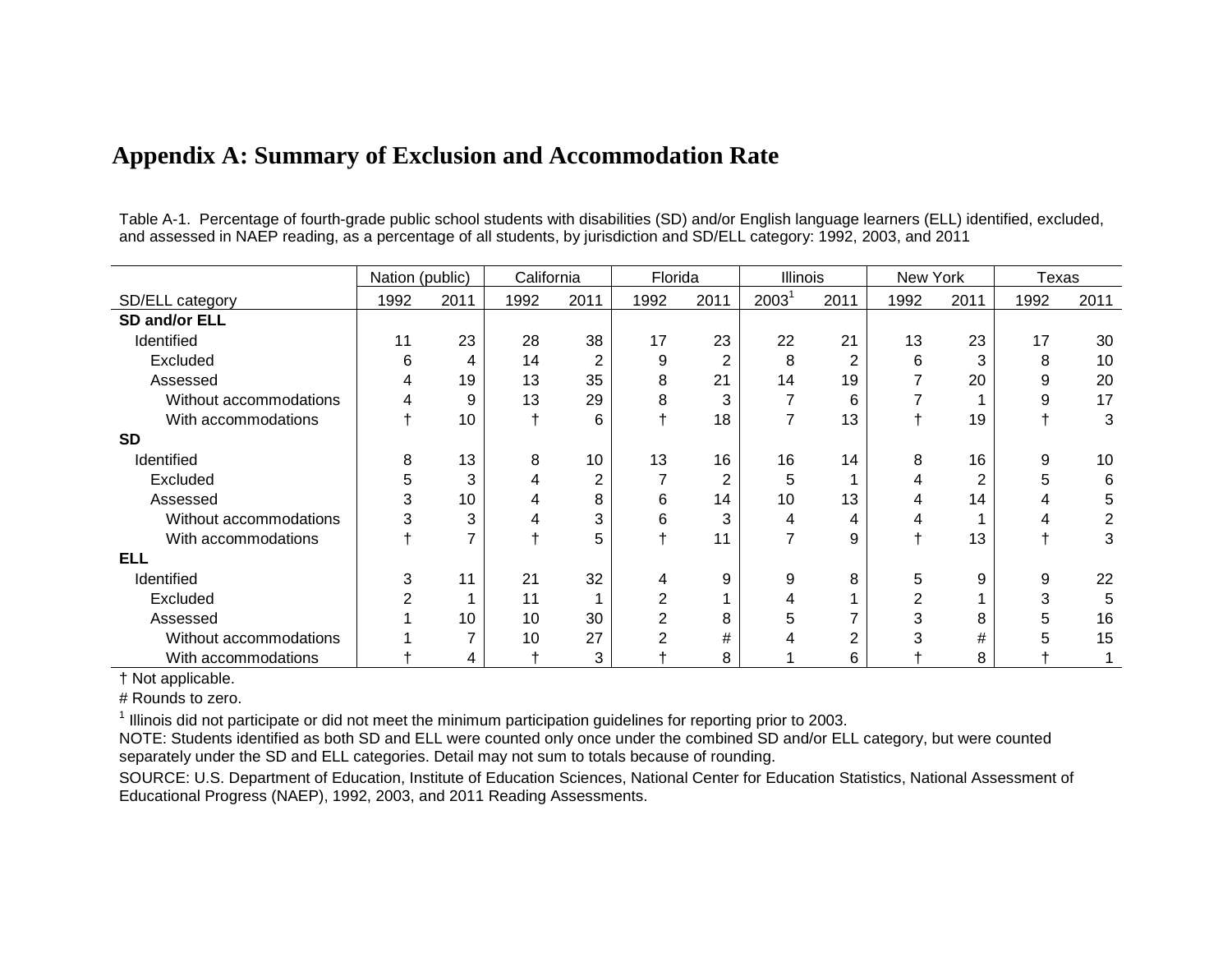|                        | Nation (public) |      |                | California     |                | Florida        |          | Illinois       |      | New York |                | Texas |
|------------------------|-----------------|------|----------------|----------------|----------------|----------------|----------|----------------|------|----------|----------------|-------|
| SD/ELL category        | 1998            | 2011 | 1998           | 2011           | 1998           | 2011           | $2003^1$ | 2011           | 1998 | 2011     | 1998           | 2011  |
| SD and/or ELL          |                 |      |                |                |                |                |          |                |      |          |                |       |
| Identified             | 14              | 18   | 23             | 23             | 17             | 19             | 17       | 17             | 16   | 20       | 19             | 18    |
| Excluded               | 4               | 3    | 4              | 2              | 5              | 2              | 5        | $\overline{2}$ | 8    | 3        | 5              | 6     |
| Assessed               | 10              | 14   | 19             | 21             | 12             | 16             | 11       | 15             | 8    | 17       | 13             | 12    |
| Without accommodations |                 | 5    | 17             | 15             | 9              |                | 5        | 3              | 3    | #        | 11             | 9     |
| With accommodations    | 3               | 9    | $\overline{2}$ | 6              | 3              | 15             | 7        | 12             | 5    | 17       | 3              | 3     |
| <b>SD</b>              |                 |      |                |                |                |                |          |                |      |          |                |       |
| Identified             | 11              | 13   | 8              | 10             | 13             | 14             | 14       | 14             | 10   | 16       | 13             | 11    |
| Excluded               | 3               | 3    | $\overline{2}$ | $\overline{2}$ | 4              | $\overline{2}$ | 4        |                | 4    | 2        | 4              | 5     |
| Assessed               |                 | 10   | 6              | 8              | 9              | 13             | 10       | 13             | 6    | 14       | 9              | 6     |
| Without accommodations | 5               | 2    | 5              | $\overline{2}$ | 6              |                | 4        | $\overline{2}$ | 2    | #        | 6              | 3     |
| With accommodations    | $\overline{2}$  | 8    |                | 5              | $\overline{2}$ | 12             | 7        | 11             | 5    | 13       | $\overline{2}$ | 3     |
| <b>ELL</b>             |                 |      |                |                |                |                |          |                |      |          |                |       |
| Identified             | 3               | 6    | 18             | 17             | 4              | 5              | 4        | 4              | 6    | 6        |                | 9     |
| Excluded               |                 |      | 3              |                | 2              |                | 2        | #              | 4    |          | 2              | 2     |
| Assessed               | 2               | 5    | 14             | 16             | 3              | 4              | 2        | 3              | 2    | 5        | 5              |       |
| Without accommodations | 2               | 3    | 14             | 13             | 3              | #              |          | $\overline{2}$ |      | #        | 5              |       |
| With accommodations    | #               | 2    |                | 3              | #              | 4              |          | 2              | #    | 4        | #              |       |

Table A-2. Percentage of eighth-grade public school students with disabilities (SD) and/or English language learners (ELL) identified, excluded, and assessed in NAEP reading, as a percentage of all students, by jurisdiction and SD/ELL category: 1998, 2003, and 2011

# Rounds to zero.

<sup>1</sup> Illinois did not participate or did not meet the minimum participation guidelines for reporting prior to 2003.

NOTE: Students identified as both SD and ELL were counted only once under the combined SD and/or ELL category, but were counted separately under the SD and ELL categories. Detail may not sum to totals because of rounding.

SOURCE: U.S. Department of Education, Institute of Education Sciences, National Center for Education Statistics, National Assessment of Educational Progress (NAEP), 1998, 2003, and 2011 Reading Assessments.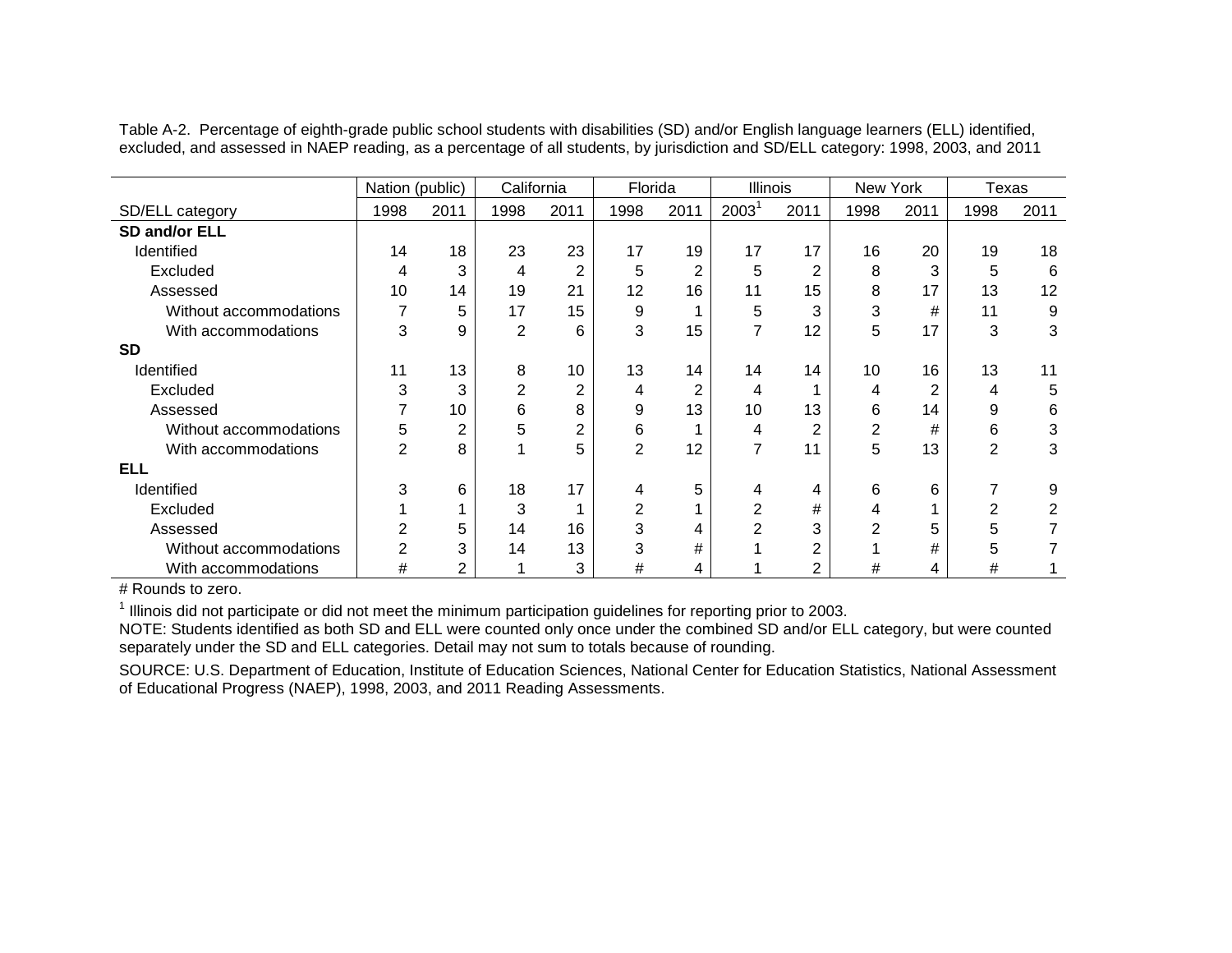Table A-3. Percentage of fourth-grade public school students with disabilities (SD) and/or English language learners (ELL) identified, excluded, and assessed in NAEP mathematics, as a percentage of all students, by jurisdiction and SD/ELL category: 1992, 2000, and 2011

|                        | Nation (public) |                | California |                | Florida |      | Illinois       |      | New York |      | Texas |      |
|------------------------|-----------------|----------------|------------|----------------|---------|------|----------------|------|----------|------|-------|------|
| SD/ELL category        | 1992            | 2011           | 1992       | 2011           | 1992    | 2011 | 2000           | 2011 | 1992     | 2011 | 1992  | 2011 |
| SD and/or ELL          |                 |                |            |                |         |      |                |      |          |      |       |      |
| Identified             | 10              | 23             | 28         | 38             | 17      | 23   | 17             | 21   | 12       | 23   | 17    | 30   |
| Excluded               |                 | $\overline{2}$ | 12         | $\overline{2}$ | 8       | 2    | 3              | 2    | 5        |      | 8     | 4    |
| Assessed               | 4               | 21             | 16         | 36             | 8       | 22   | 14             | 18   | 6        | 22   | 9     | 26   |
| Without accommodations | 4               | 9              | 16         | 29             | 8       | 3    | 5              | 6    | 6        |      | 9     | 18   |
| With accommodations    |                 | 12             |            | ⇁              |         | 19   | 9              | 13   |          | 21   |       | 8    |
| <b>SD</b>              |                 |                |            |                |         |      |                |      |          |      |       |      |
| Identified             |                 | 13             |            | 10             | 13      | 16   | 11             | 14   |          | 16   | 9     | 10   |
| Excluded               | 5               | $\overline{2}$ | 3          |                |         |      | 2              | 2    | 3        |      | 5     | 4    |
| Assessed               | 3               | 11             |            | 8              | 6       | 14   | 9              | 12   | 3        | 15   | 5     |      |
| Without accommodations | 3               | 3              | 4          | 2              | 6       | 3    | 3              | 4    | 3        |      | 5     |      |
| With accommodations    |                 | 9              |            | 6              |         | 12   | 6              | 8    |          | 14   |       | 5    |
| <b>ELL</b>             |                 |                |            |                |         |      |                |      |          |      |       |      |
| Identified             | 3               | 11             | 22         | 32             | 4       | 9    |                | 8    | 5        | 9    | 9     | 22   |
| Excluded               | $\overline{2}$  | #              | 10         |                | 2       | #    | 2              |      | 2        |      | 4     |      |
| Assessed               |                 | 11             | 12         | 31             | 2       | 9    | h              |      | 3        | 9    | 5     | 21   |
| Without accommodations |                 | 6              | 12         | 27             | 2       | #    | $\overline{2}$ | 2    | 3        | #    | 5     | 16   |
| With accommodations    |                 | 4              |            | 4              |         | 8    | 3              | 6    |          | 8    |       | 4    |

† Not applicable.

# Rounds to zero.

 $1$  Illinois did not participate or did not meet the minimum participation guidelines for reporting prior to 2000.

NOTE: Students identified as both SD and ELL were counted only once under the combined SD and/or ELL category, but were counted separately under the SD and ELL categories. Detail may not sum to totals because of rounding.

SOURCE: U.S. Department of Education, Institute of Education Sciences, National Center for Education Statistics, National Assessment of Educational Progress (NAEP), 1992, 2000, and 2011 Mathematics Assessments.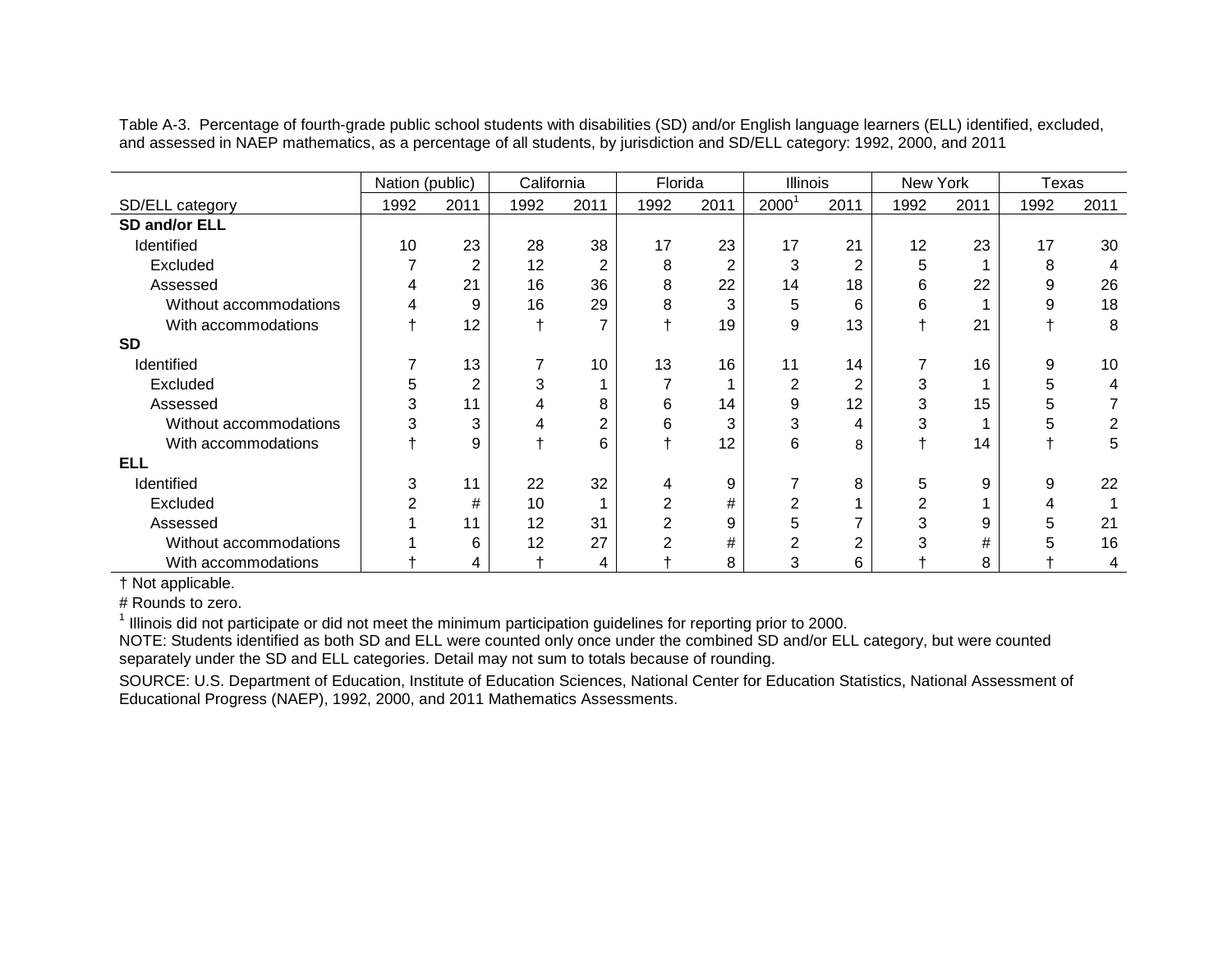Table A-4. Percentage of eighth-grade public school students with disabilities (SD) and/or English language learners (ELL) identified, excluded, and assessed in NAEP mathematics, as a percentage of all students, by jurisdiction and SD/ELL category: 1990, 1992, and 2011

|                        | Nation (public) |                | California |      | Florida        |                | Illinois |                | New York |      | Texas |      |
|------------------------|-----------------|----------------|------------|------|----------------|----------------|----------|----------------|----------|------|-------|------|
| SD/ELL category        | $1992^1$        | 2011           | 1990       | 2011 | 1990           | 2011           | 1990     | 2011           | 1990     | 2011 | 1990  | 2011 |
| SD and/or ELL          |                 |                |            |      |                |                |          |                |          |      |       |      |
| Identified             | 10              | 18             | 15         | 23   | 11             | 19             | 9        | 17             | 12       | 20   | 12    | 18   |
| Excluded               | 6               | 3              |            |      | 6              | $\overline{2}$ | 5        | 2              | 6        |      | 6     | 5    |
| Assessed               | 4               | 15             | 8          | 22   | 5              | 17             | 4        | 15             | 6        | 19   | 6     | 13   |
| Without accommodations |                 | 5              | 8          | 15   | 5              |                | 4        | 3              | 6        | #    | 6     | 8    |
| With accommodations    |                 | 10             |            | 7    |                | 16             |          | 12             |          | 18   |       | 5    |
| <b>SD</b>              |                 |                |            |      |                |                |          |                |          |      |       |      |
| Identified             | 8               | 13             |            | 10   | 8              | 14             | 8        | 14             | 8        | 16   | 8     | 11   |
| Excluded               | 5               | 2              | 3          |      | 5              | $\overline{2}$ | 4        | 2              |          |      | 4     | 5    |
| Assessed               | 3               | 10             |            | 9    | 4              | 13             | 4        | 12             |          | 15   | 3     | 6    |
| Without accommodations | 3               | 2              | 4          | 3    | 4              |                | 4        |                |          | #    |       |      |
| With accommodations    |                 | 9              |            | 6    |                | 12             |          | 10             |          | 14   |       | 4    |
| ELL                    |                 |                |            |      |                |                |          |                |          |      |       |      |
| Identified             |                 | 6              | 8          | 17   | 2              | 5              |          | 4              | 4        | 6    | 5     | 9    |
| Excluded               |                 | #              |            |      | $\overline{2}$ | #              |          | #              |          | #    | 2     |      |
| Assessed               |                 | 6              |            | 17   |                | 5              | #        | 3              |          | 5    |       |      |
| Without accommodations |                 | 3              |            | 13   |                | #              | #        | $\overline{2}$ |          | #    |       | 6    |
| With accommodations    |                 | $\overline{2}$ |            | 4    |                | 4              |          | $\overline{2}$ |          | 5    |       |      |

† Not applicable.

# Rounds to zero.

<sup>1</sup>National results for SD and ELL public school students are not available prior to 1992.

NOTE: Students identified as both SD and ELL were counted only once under the combined SD and/or ELL category, but were counted separately under the SD and ELL categories. Detail may not sum to totals because of rounding.

SOURCE: U.S. Department of Education, Institute of Education Sciences, National Center for Education Statistics, National Assessment of Educational Progress (NAEP), 1990, 1992, and 2011 Mathematics Assessments.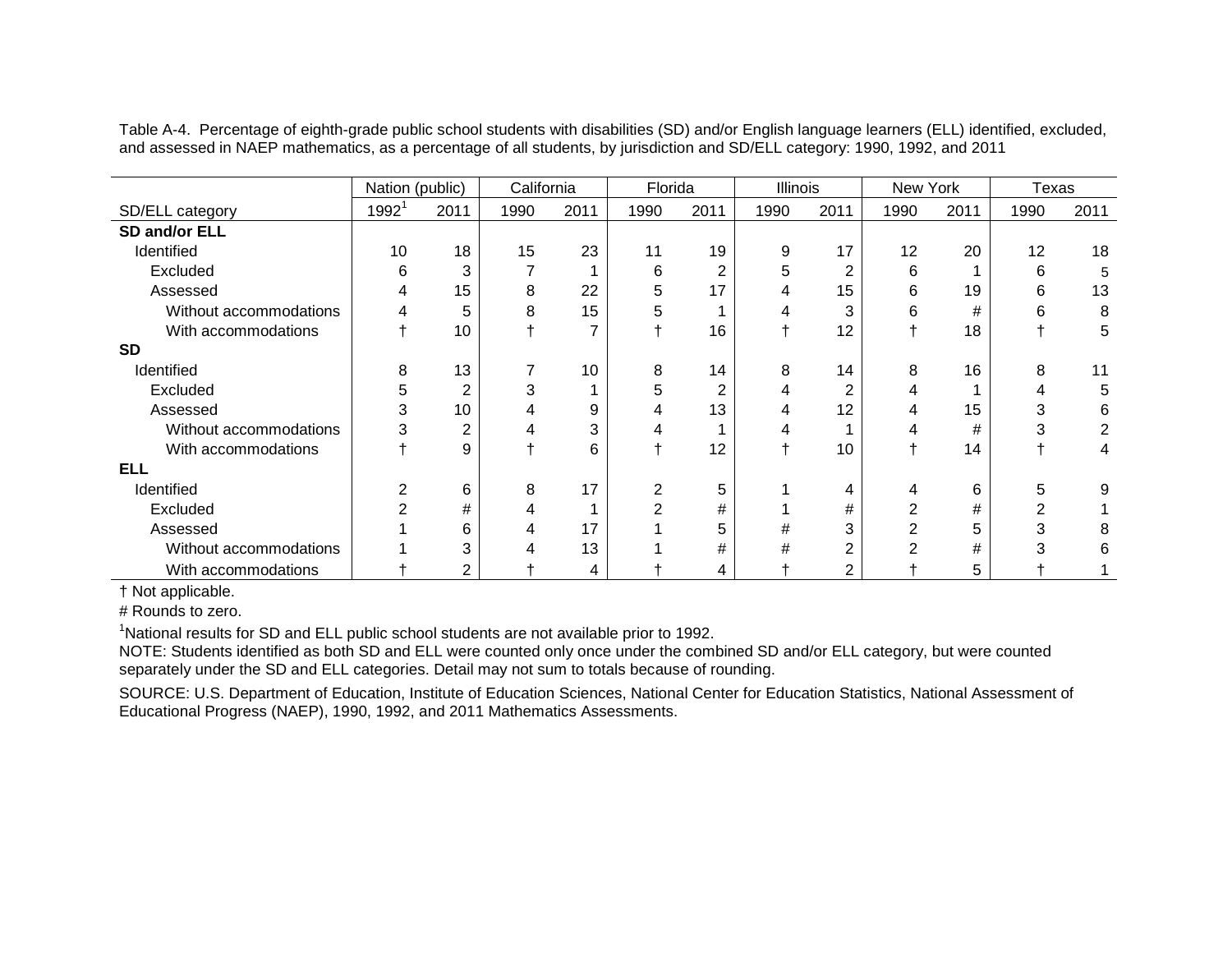Table A-5. Percentage of fourth-grade public school students with disabilities (SD) and/or English language learners (ELL) identified, excluded, and assessed in NAEP science, as a percentage of all students, by jurisdiction and SD/ELL category: 2009

|                        | Nation         |            |         |                 |          |       |
|------------------------|----------------|------------|---------|-----------------|----------|-------|
| SD/ELL category        | (public)       | California | Florida | <b>Illinois</b> | New York | Texas |
| SD and/or ELL          |                |            |         |                 |          |       |
| Identified             | 23             | 36         | 23      | 22              | 22       | 29    |
| Excluded               | 2              | 2          | 2       | 2               |          | 3     |
| Assessed               | 20             | 33         | 22      | 19              | 21       | 26    |
| Without accommodations | 9              | 27         | 4       | 5               |          | 16    |
| With accommodations    | 12             | 6          | 18      | 14              | 20       | 9     |
| <b>SD</b>              |                |            |         |                 |          |       |
| Identified             | 13             | 10         | 17      | 15              | 16       | 10    |
| Excluded               | $\overline{2}$ | 2          |         |                 |          | 2     |
| Assessed               | 12             | ⇁          | 15      | 14              | 15       | 8     |
| Without accommodations | 3              | 3          | 3       | 3               |          | 2     |
| With accommodations    | 9              | 4          | 12      | 10              | 14       | 5     |
| <b>ELL</b>             |                |            |         |                 |          |       |
| Identified             | 10             | 30         | 8       | 8               | 8        | 21    |
| Excluded               | $\mathbf 1$    |            |         |                 |          | 2     |
| Assessed               | 10             | 29         |         |                 | 7        | 19    |
| Without accommodations | 6              | 25         | #       | 2               | #        | 15    |
| With accommodations    | 4              | 3          |         | 5               | 7        | 5     |

# Rounds to zero.

NOTE: Students identified as both SD and ELL were counted only once under the combined SD and/or ELL category, but were counted separately under the SD and ELL categories. Detail may not sum to totals because of rounding.

SOURCE: U.S. Department of Education, Institute of Education Sciences, National Center for Education Statistics, National Assessment of Educational Progress (NAEP), 2009 Science Assessment.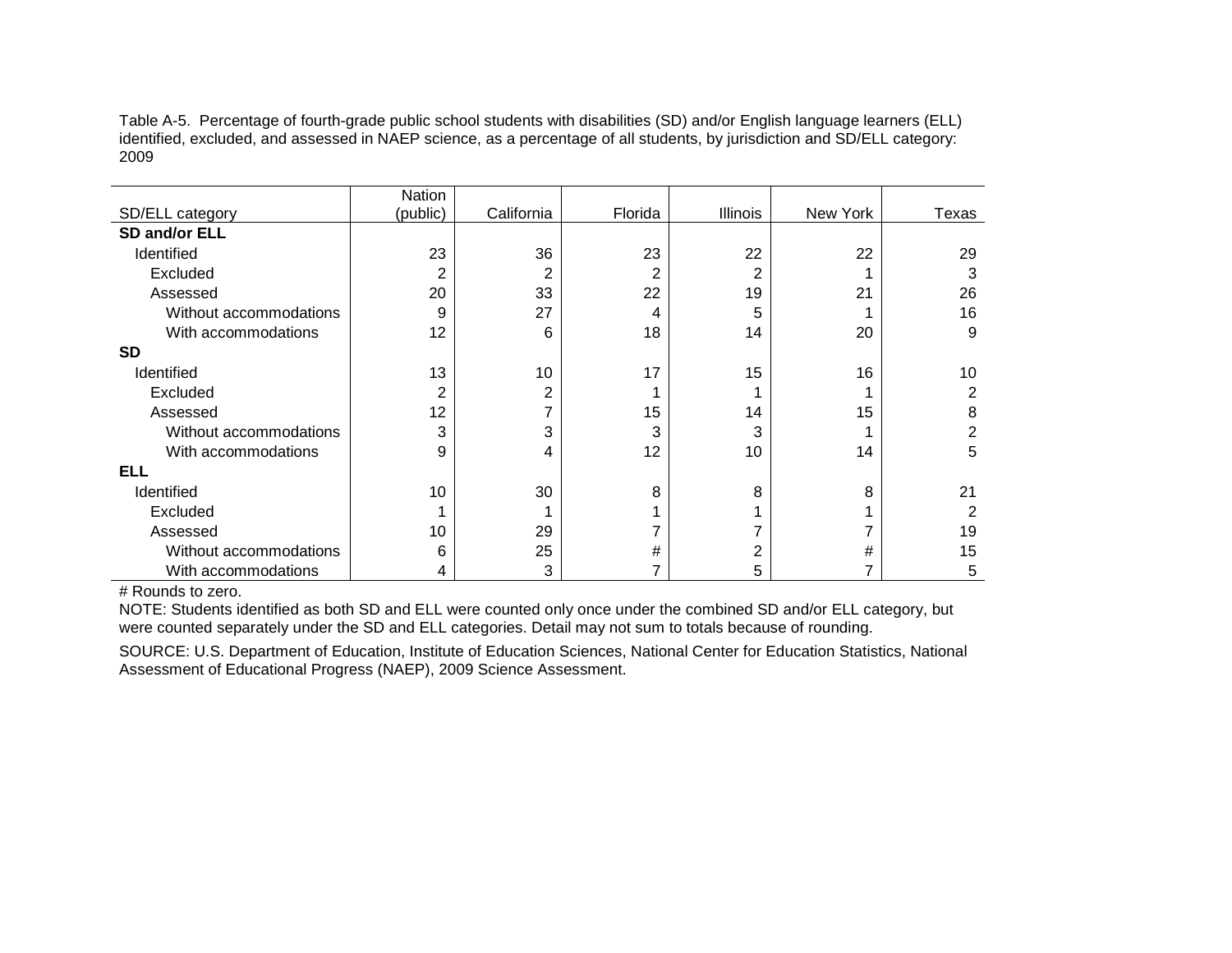Table A-6. Percentage of eighth-grade public school students with disabilities (SD) and/or English language learners (ELL) identified, excluded, and assessed in NAEP science, as a percentage of all students, by jurisdiction and SD/ELL category: 2009 and 2011

|                        | Nation (public) |                | California |                | Florida        |      | Illinois       |                | New York       |      | Texas |      |
|------------------------|-----------------|----------------|------------|----------------|----------------|------|----------------|----------------|----------------|------|-------|------|
| SD/ELL category        | 2009            | 2011           | 2009       | 2011           | 2009           | 2011 | 2009           | 2011           | 2009           | 2011 | 2009  | 2011 |
| SD and/or ELL          |                 |                |            |                |                |      |                |                |                |      |       |      |
| Identified             | 18              | 18             | 25         | 23             | 19             | 19   | 16             | 17             | 20             | 20   | 17    | 18   |
| Excluded               | 2               | $\overline{2}$ | 2          | $\overline{2}$ | $\overline{2}$ |      |                |                | $\overline{2}$ |      | 4     | 2    |
| Assessed               | 16              | 16             | 24         | 22             | 17             | 17   | 15             | 16             | 18             | 19   | 14    | 16   |
| Without accommodations | 5               | 5              | 18         | 14             |                |      | 3              | 3              |                | #    |       | 8    |
| With accommodations    | 10              | 11             | 6          | 8              | 16             | 16   | 12             | 12             | 17             | 18   |       | 8    |
| <b>SD</b>              |                 |                |            |                |                |      |                |                |                |      |       |      |
| Identified             | 13              | 13             | 9          | 10             | 15             | 14   | 14             | 14             | 16             | 16   | 12    | 11   |
| Excluded               | 2               | $\overline{2}$ |            | $\overline{2}$ |                |      |                |                |                |      | 3     | 2    |
| Assessed               | 11              | 11             | 8          | 8              | 14             | 13   | 13             | 13             | 15             | 15   | 9     | 9    |
| Without accommodations | 2               | $\overline{2}$ | 3          | $\overline{2}$ |                |      | $\overline{2}$ | $\overline{2}$ |                | #    | 3     | 2    |
| With accommodations    | 9               | 9              | 5          | 6              | 12             | 12   | 11             | 11             | 14             | 14   | 6     |      |
| ELL                    |                 |                |            |                |                |      |                |                |                |      |       |      |
| Identified             | 6               | 6              | 20         | 17             | 5              | 5    | 3              | 4              | 5              | 6    |       | 9    |
| Excluded               |                 | #              |            |                |                | #    |                | #              |                | #    |       |      |
| Assessed               | 5               | 6              | 19         | 16             | 4              | 4    | 3              | 4              | 4              | 5    | 6     | 8    |
| Without accommodations | 3               | 3              | 16         | 13             | $\#$           | #    |                | $\overline{2}$ | #              | #    | 4     |      |
| With accommodations    | $\overline{2}$  | $\overline{2}$ | 3          | 4              | 4              | 4    | $\mathfrak{p}$ | $\overline{2}$ | 4              | 5    |       |      |

# Rounds to zero.

<sup>1</sup>National results for SD and ELL public school students are not available prior to 1992.

NOTE: Students identified as both SD and ELL were counted only once under the combined SD and/or ELL category, but were counted separately under the SD and ELL categories. Detail may not sum to totals because of rounding.

SOURCE: U.S. Department of Education, Institute of Education Sciences, National Center for Education Statistics, National Assessment of Educational Progress (NAEP), 2009 and 2011 Science Assessments.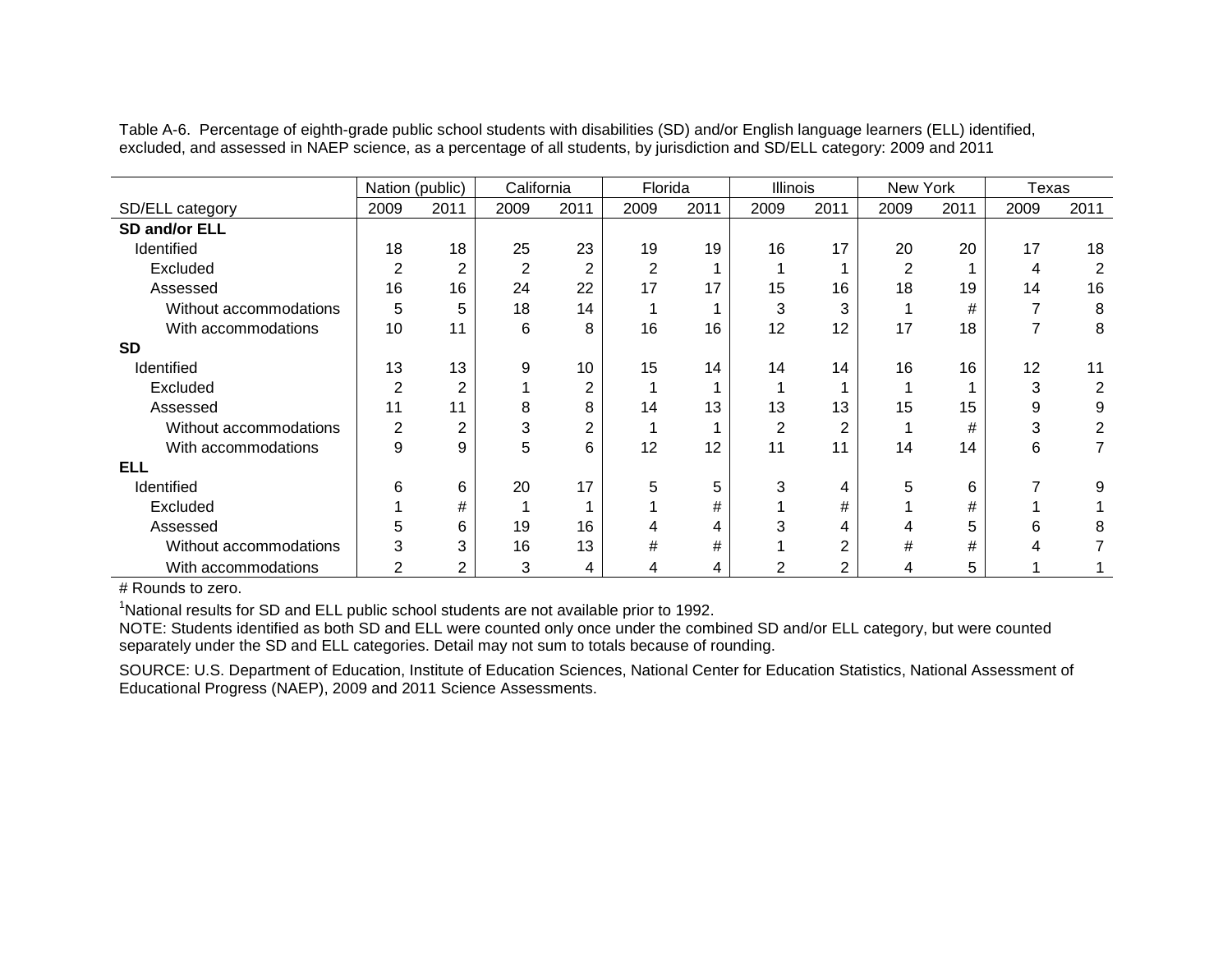## **Appendix B: Summary of Students' Performance at or Above** *Basic*

|                                      | Percentage of students at or above Basic |                 |            |            |      |            |         |      |      |              |            |          |      |          |        |      |
|--------------------------------------|------------------------------------------|-----------------|------------|------------|------|------------|---------|------|------|--------------|------------|----------|------|----------|--------|------|
|                                      |                                          | Nation (public) |            | California |      |            | Florida |      |      | Illinois     |            | New York |      |          | Texas  |      |
| <b>Characteristics</b>               | $1992^1$                                 | 2011            | $1992^{1}$ |            | 2011 | $1992^1$   |         | 2011 | 2003 | 2011         | $1992^1$   |          | 2011 | $1992^1$ |        | 2011 |
| <b>All students</b>                  | 60                                       | $\ast$<br>66    | 48         | $\ast$     | 56   | 53         | $\ast$  | 71   | 61   | $\ast$<br>65 | 61         | $\ast$   | 68   | 57       | $\ast$ | 64   |
| Race/ethnicity                       |                                          |                 |            |            |      |            |         |      |      |              |            |          |      |          |        |      |
| White                                | 69                                       | $\ast$<br>77    | 63         | $\ast$     | 76   | 64         | ∗       | 83   | 74   | 78           | 74         | $\ast$   | 79   | 71       | $\ast$ | 81   |
| <b>Black</b>                         | 31                                       | 49              | 28         | $\ast$     | 53   | 26         | $\ast$  | 54   | 36   | 42           | 41         | $\ast$   | 52   | 39       | $\ast$ | 55   |
| Hispanic                             | 37                                       | 50              | 23         | $\ast$     | 42   | 45         | $\ast$  | 67   | 42   | 49           | 30         | $\ast$   | 54   | 40       |        | 54   |
| <b>Eligibility for free/reduced-</b> |                                          | Nation (public) |            | California |      |            | Florida |      |      | Illinois     |            | New York |      |          | Texas  |      |
| price school lunch                   | 2003                                     | 2011            | 2003       |            | 2011 | 2003       |         | 2011 | 2003 | 2011         | 2003       |          | 2011 | 2003     |        | 2011 |
| Eligible                             | 44                                       | $\ast$<br>52    | 33         | $\ast$     | 42   | 49         | $\ast$  | 62   | 41   | $\ast$<br>48 | 51         |          | 57   | 48       | $\ast$ | 53   |
| Not eligible                         | 75                                       | 82              | 68         | $\ast$     | 77   | 77         | ∗       | 86   | 78   | 82           | 85         |          | 82   | 72       |        | 82   |
|                                      |                                          | Nation (public) |            | California |      |            | Florida |      |      | Illinois     |            | New York |      |          | Texas  |      |
| <b>Students with disabilities</b>    | 1998                                     | 2011            | 1998       |            | 2011 | 1998       |         | 2011 | 2003 | 2011         | 1998       |          | 2011 | 1998     |        | 2011 |
| <b>SD</b>                            | 24                                       | 32              | $\ddagger$ |            | 26   | 24         | $\ast$  | 44   | 31   | 32           | 40         |          | 32   | 21       |        | 32   |
| Not SD                               | 60                                       | 70              | 49         | ∗          | 59   | 56         | $\ast$  | 76   | 65   | $\ast$<br>70 | 63         | $\ast$   | 74   | 63       |        | 66   |
| <b>English language learners</b>     |                                          |                 |            |            |      |            |         |      |      |              |            |          |      |          |        |      |
| <b>ELL</b>                           | 21                                       | $\ast$<br>30    | 19         |            | 27   | $\ddagger$ |         | 35   | 22   | 23           | $\ddagger$ |          | 29   | 15       | $\ast$ | 38   |
| Not ELL                              | 59                                       | 70              | 54         | $\ast$     | 70   | 54         | $\ast$  | 75   | 64   | *<br>69      | 63         | $\ast$   | 72   | 63       |        | 70   |

Table B-1. Percentage of fourth-grade students at or above *Basic* in NAEP reading, by state/jurisdiction and selected characteristics: Various years, 1992–2011

‡ Reporting standards not met. Sample size insufficient to permit a reliable estimate.

\* Significantly different (*p* < .05) from 2011.

<sup>1</sup> Accommodations not permitted.

SOURCE: U.S. Department of Education, Institute of Education Sciences, National Center for Education Statistics, National Assessment of Educational Progress (NAEP), various years, 1992–2011 Reading Assessments.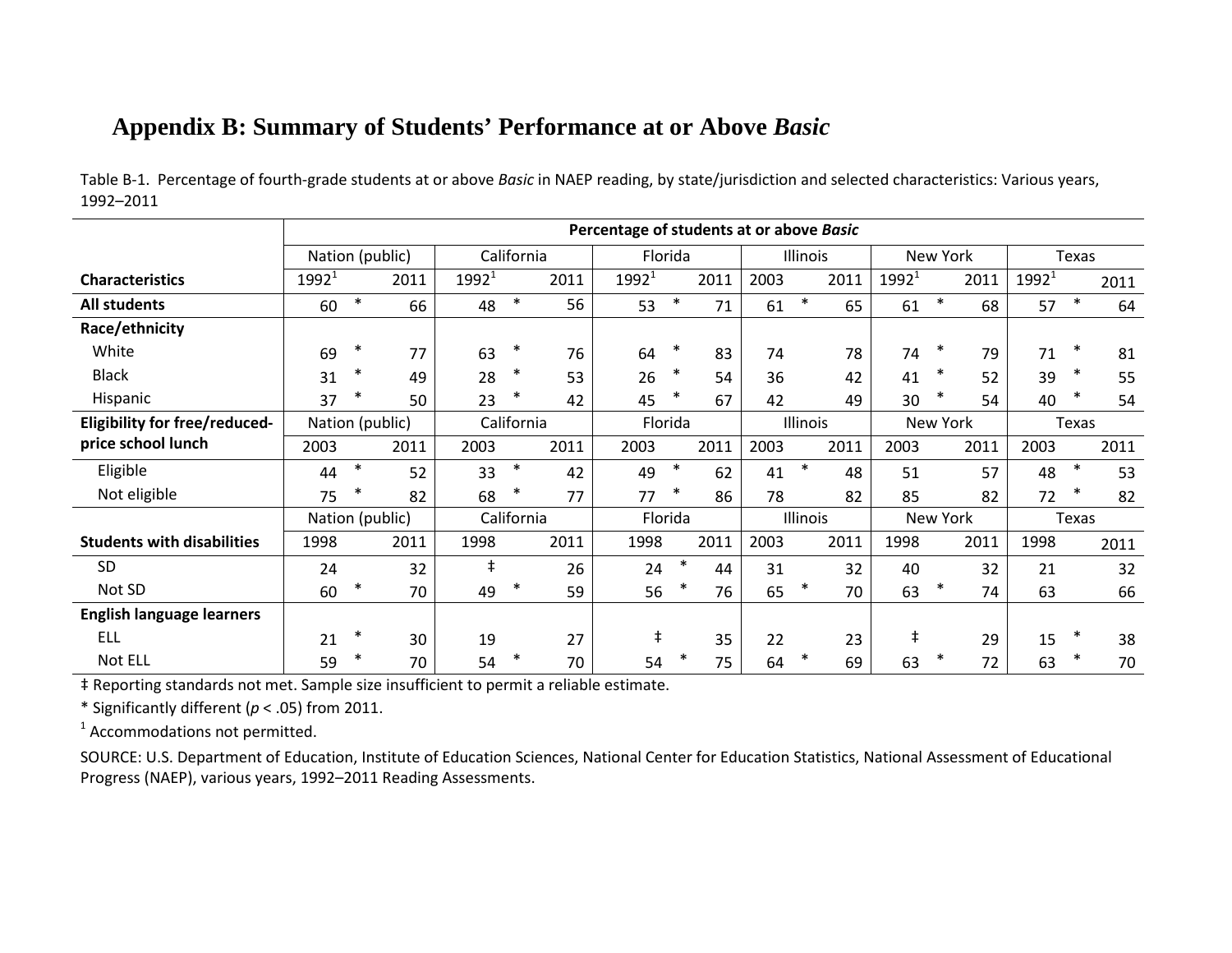|                                           |                 |        |      |      |              |            |         |      |      | Percentage of students at or above Basic |      |              |      |              |
|-------------------------------------------|-----------------|--------|------|------|--------------|------------|---------|------|------|------------------------------------------|------|--------------|------|--------------|
|                                           | Nation (public) |        |      |      | California   |            | Florida |      |      | Illinois                                 |      | New York     |      | <b>Texas</b> |
| <b>Characteristics</b>                    | 1998            |        | 2011 | 1998 | 2011         | 1998       |         | 2011 | 2003 | 2011                                     | 1998 | 2011         | 1998 | 2011         |
| All students                              | 71              | $\ast$ | 75   | 63   | 65           | 67         | $\ast$  | 73   | 77   | 77                                       | 76   | 76           | 74   | 74           |
| Race/ethnicity                            |                 |        |      |      |              |            |         |      |      |                                          |      |              |      |              |
| White                                     | 79              | $\ast$ | 84   | 82   | 79           | 78         |         | 82   | 87   | 85                                       | 87   | 86           | 86   | 87           |
| <b>Black</b>                              | 50              | $\ast$ | 58   | 47   | 53           | 44         | $\ast$  | 57   | 56   | 62                                       | 55   | 63           | 57   | 63           |
| Hispanic                                  | 52              |        | 63   | 46   | $\ast$<br>56 | 61         |         | 71   | 61   | 69                                       | 56   | 62           | 62   | 68           |
| <b>Eligibility for free/reduced-price</b> | Nation (public) |        |      |      | California   |            | Florida |      |      | Illinois                                 |      | New York     |      | <b>Texas</b> |
| school lunch                              | 2003            |        | 2011 | 2003 | 2011         | 2003       |         | 2011 | 2003 | 2011                                     | 2003 | 2011         | 2003 | 2011         |
| Eligible                                  | 56              | $\ast$ | 63   | 47   | $\ast$<br>55 | 55         | $\ast$  | 65   | 59   | $\ast$<br>66                             | 59   | $\ast$<br>66 | 57   | $\ast$<br>66 |
| Not eligible                              | 82              | $\ast$ | 85   | 75   | 78           | 78         | $\ast$  | 83   | 87   | 87                                       | 88   | 87           | 81   | $\ast$<br>87 |
|                                           | Nation (public) |        |      |      | California   |            | Florida |      |      | Illinois                                 |      | New York     |      | <b>Texas</b> |
| <b>Students with disabilities</b>         | 1998            |        | 2011 | 1998 | 2011         | 1998       |         | 2011 | 2003 | 2011                                     | 1998 | 2011         | 1998 | 2011         |
| <b>SD</b>                                 | 31              |        | 36   | 22   | 20           | 33         |         | 42   | 40   | 36                                       | 26   | 41           | 33   | 35           |
| Not SD                                    | 75              |        | 79   | 66   | 69           | 70         | $\ast$  | 78   | 82   | 83                                       | 80   | 82           | 78   | 77           |
| <b>English language learners</b>          |                 |        |      |      |              |            |         |      |      |                                          |      |              |      |              |
| <b>ELL</b>                                | 23              |        | 29   | 28   | 26           | $\ddagger$ |         | 28   | 33   | 32                                       | ŧ    | 21           | 35   | 27           |
| Not ELL                                   | 72              |        | 77   | 70   | 73           | 68         | $\ast$  | 75   | 78   | 78                                       | 77   | 79           | 76   | 78           |

Table B-2. Percentage of eighth-grade students at or above *Basic* in NAEP reading, by state/jurisdiction and selected characteristics: 1998, 2003, and 2011

‡ Reporting standards not met. Sample size insufficient to permit a reliable estimate.

\* Significantly different (*p* < .05) from 2011.

SOURCE: U.S. Department of Education, Institute of Education Sciences, National Center for Education Statistics, National Assessment of Educational Progress (NAEP), 1998, 2003, and 2011 Reading Assessments.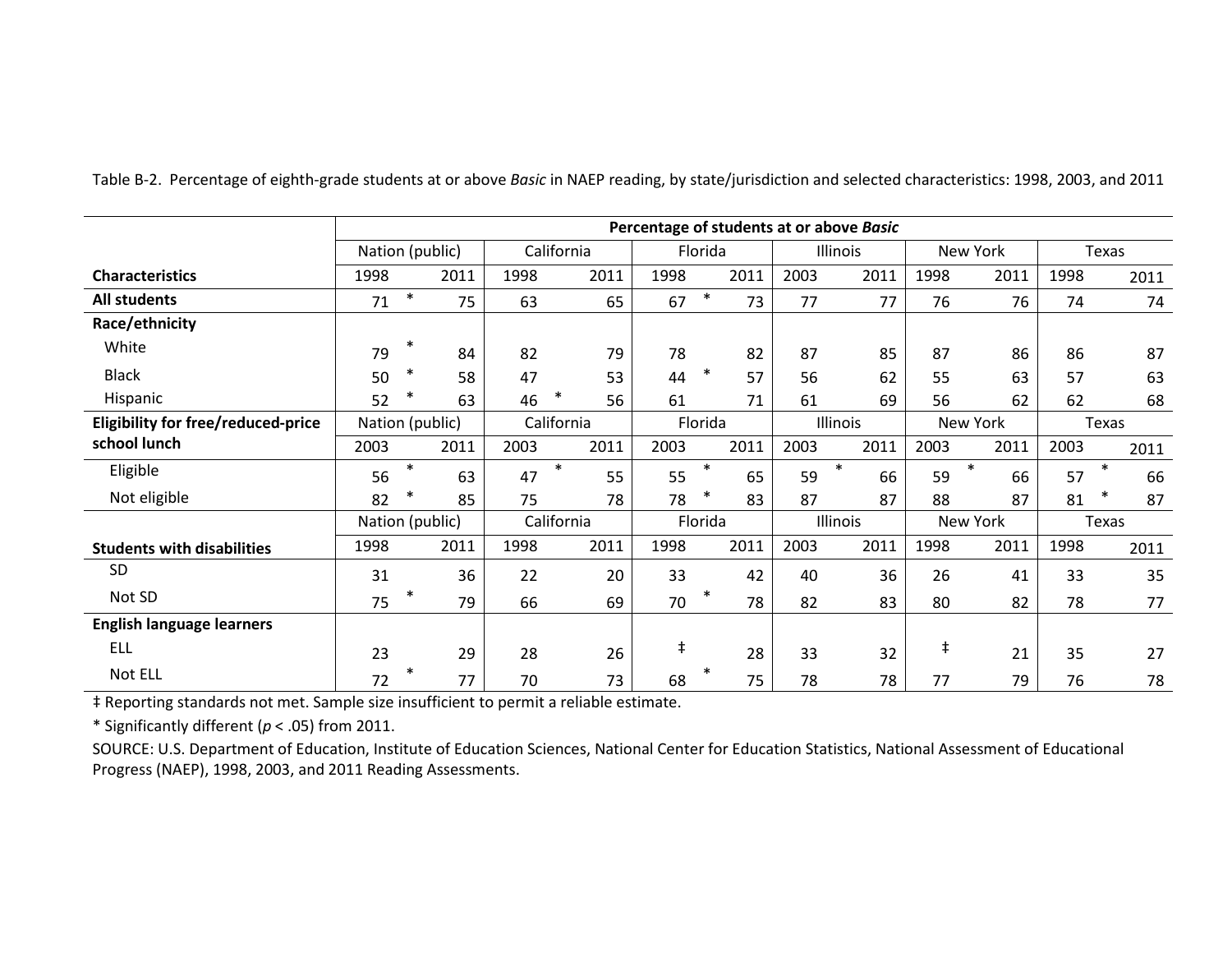|                                      | Percentage of students at or above Basic |        |      |            |            |      |                          |         |      |            |          |      |          |                 |      |          |              |      |
|--------------------------------------|------------------------------------------|--------|------|------------|------------|------|--------------------------|---------|------|------------|----------|------|----------|-----------------|------|----------|--------------|------|
|                                      | Nation (public)                          |        |      |            | California |      |                          | Florida |      |            | Illinois |      |          | New York        |      |          | <b>Texas</b> |      |
| <b>Characteristics</b>               | $1992^1$                                 |        | 2011 | $1992^1$   |            | 2011 | $1992^1$                 |         | 2011 | 2000       |          | 2011 | $1992^1$ |                 | 2011 | $1992^1$ |              | 2011 |
| <b>All students</b>                  | 57                                       | $\ast$ | 82   | 46         | $\ast$     | 74   | 52                       | $\ast$  | 84   | 63         | $\ast$   | 80   | 57       | ∗               | 80   | 56       | $\ast$       | 85   |
| Race/ethnicity                       |                                          |        |      |            |            |      |                          |         |      |            |          |      |          |                 |      |          |              |      |
| White                                | 68                                       | $\ast$ | 91   | 60         | $\ast$     | 92   | 65                       | $\ast$  | 92   | 80         | $\ast$   | 90   | 71       | $\ast$          | 89   | 72       | ∗            | 94   |
| <b>Black</b>                         | 22                                       | $\ast$ | 66   | 20         | $\ast$     | 68   | 20                       | $\ast$  | 70   | 31         | $\ast$   | 58   | 28       | $\ast$          | 65   | 29       | $\ast$       | 77   |
| Hispanic                             | 32                                       | $\ast$ | 72   | 25         | $\ast$     | 62   | 40                       | $\ast$  | 81   | 47         | $\ast$   | 70   | 29       | ∗               | 69   | 41       | ∗            | 81   |
| <b>Eligibility for free/reduced-</b> | Nation (public)                          |        |      |            | California |      |                          | Florida |      |            | Illinois |      |          | <b>New York</b> |      |          | Texas        |      |
| price school lunch                   | 2003                                     |        | 2011 | 2003       |            | 2011 | 2003                     |         | 2011 | 2003       |          | 2011 | 2003     |                 | 2011 | 2003     |              | 2011 |
| Eligible                             | 62                                       | $\ast$ | 73   | 54         | $\ast$     | 63   | 63                       | $\ast$  | 78   | 52         | $\ast$   | 67   | 66       |                 | 71   | 75       | $\ast$       | 80   |
| Not eligible                         | 88                                       | $\ast$ | 92   | 84         | $\ast$     | 89   | 88                       | $\ast$  | 93   | 89         |          | 92   | 91       |                 | 90   | 91       |              | 94   |
|                                      | Nation (public)                          |        |      |            | California |      |                          | Florida |      |            | Illinois |      |          | New York        |      |          | <b>Texas</b> |      |
| <b>Students with disabilities</b>    | 2000                                     |        | 2011 | 2000       |            | 2011 | 2000                     |         | 2011 | 2000       |          | 2011 | 2000     |                 | 2011 | 2000     |              | 2011 |
| <b>SD</b>                            | 29                                       | $\ast$ | 55   | $\ddagger$ |            | 35   | $\overline{\phantom{0}}$ |         | 64   | 50         |          | 57   | 47       |                 | 51   | 56       |              | 56   |
| Not SD                               | 67                                       | $\ast$ | 85   | 51         |            | 77   |                          |         | 87   | 64         | ∗        | 83   | 68       | ∗               | 85   | 78       | ∗            | 87   |
| <b>English language learners</b>     |                                          |        |      |            |            |      |                          |         |      |            |          |      |          |                 |      |          |              |      |
| ELL                                  | 30                                       | $\ast$ | 58   | 23         | $\ast$     | 51   |                          |         | 58   | $\ddagger$ |          | 54   | $\pm$    |                 | 47   | 44       | ∗            | 73   |
| Not ELL                              | 66                                       | $\ast$ | 85   | 59         | ∗          | 84   |                          |         | 86   | 65         | $\ast$   | 82   | 68       | ∗               | 83   | 80       | ∗            | 89   |

Table B-3. Percentage of fourth-grade students at or above *Basic* in NAEP mathematics, by state/jurisdiction and selected characteristics: Various years, 1992–2011

— Not available.

‡ Reporting standards not met. Sample size insufficient to permit a reliable estimate.

\* Significantly different (*p* < .05) from 2011.

<sup>1</sup> Accommodations not permitted.

SOURCE: U.S. Department of Education, Institute of Education Sciences, National Center for Education Statistics, National Assessment of Educational Progress (NAEP), various years, 1992–2011 Mathematics Assessments.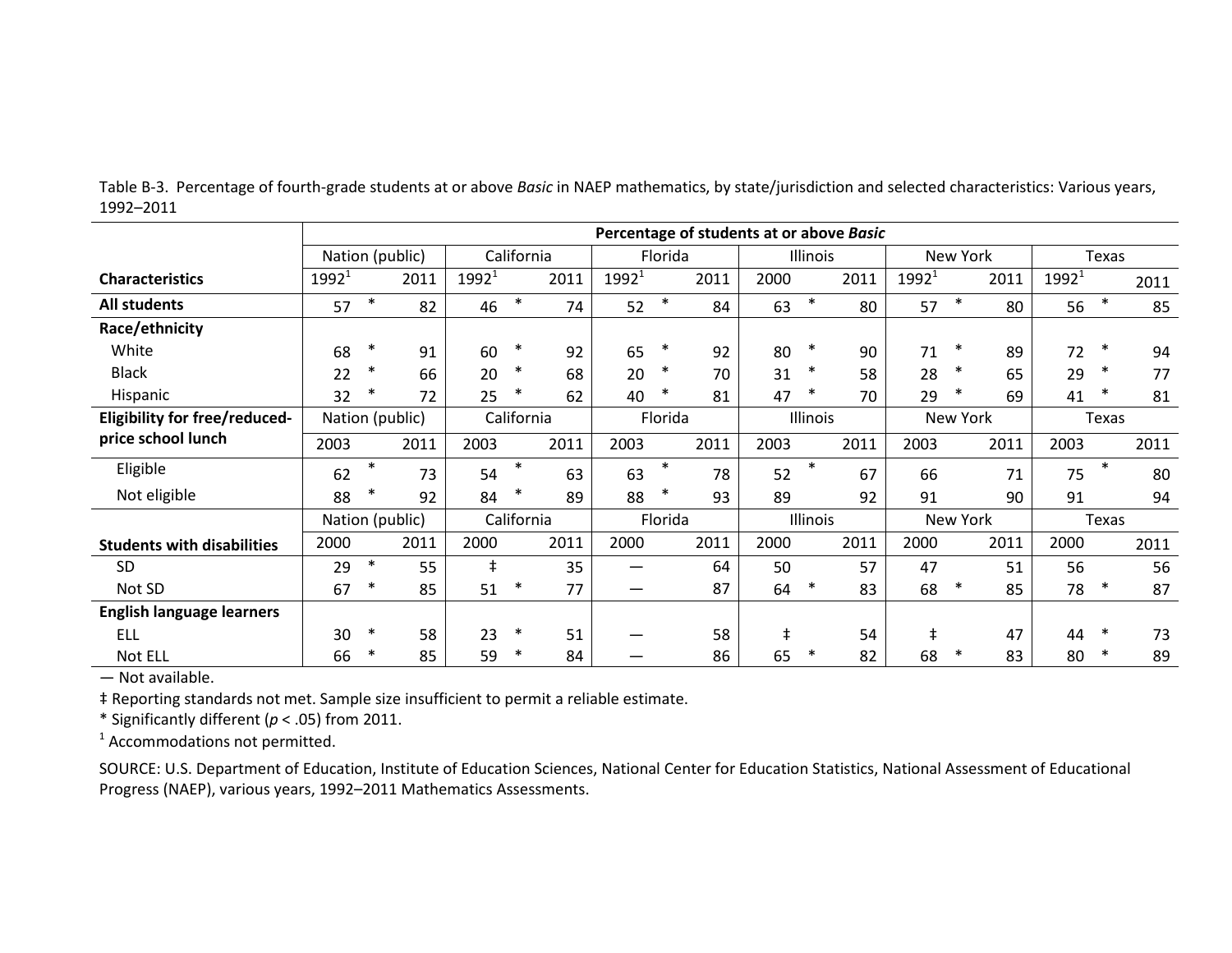|                                      |                 |        |      |          |            |      |          |         |      | Percentage of students at or above Basic |                 |      |          |                 |      |          |        |      |
|--------------------------------------|-----------------|--------|------|----------|------------|------|----------|---------|------|------------------------------------------|-----------------|------|----------|-----------------|------|----------|--------|------|
|                                      | Nation (public) |        |      |          | California |      |          | Florida |      |                                          | <b>Illinois</b> |      |          | <b>New York</b> |      |          | Texas  |      |
| <b>Characteristics</b>               | $1990^1$        |        | 2011 | $1990^1$ |            | 2011 | $1990^1$ |         | 2011 | $1990^1$                                 |                 | 2011 | $1990^1$ |                 | 2011 | $1990^1$ |        | 2011 |
| <b>All students</b>                  | 51              | $\ast$ | 72   | 45       | $\ast$     | 61   | 43       | $\ast$  | 68   | 50                                       | $\ast$          | 73   | 50       | $\ast$          | 70   | 45       | $\ast$ | 81   |
| Race/ethnicity                       |                 |        |      |          |            |      |          |         |      |                                          |                 |      |          |                 |      |          |        |      |
| White                                | 59              | $\ast$ | 83   | 60       | $\ast$     | 80   | 53       | $\ast$  | 79   | 61                                       | $\ast$          | 84   | 64       | ∗               | 82   | 63       | $\ast$ | 92   |
| <b>Black</b>                         | 21              | ∗      | 50   | 19       | ∗          | 42   | 17       | *       | 46   | 19                                       | ∗               | 48   | 19       | ∗               | 53   | 17       | $\ast$ | 71   |
| Hispanic                             | 33              | $\ast$ | 60   | 22       | ∗          | 49   | 30       | $\ast$  | 65   | 24                                       | ∗               | 64   | 25       | ∗               | 51   | 29       | $\ast$ | 76   |
| <b>Eligibility for free/reduced-</b> | Nation (public) |        |      |          | California |      |          | Florida |      |                                          | Illinois        |      |          | New York        |      |          | Texas  |      |
| price school lunch                   | 2003            |        | 2011 | 2003     |            | 2011 | 2003     |         | 2011 | 2003                                     |                 | 2011 | 2003     |                 | 2011 | 2003     |        | 2011 |
| Eligible                             | 47              | $\ast$ | 59   | 38       | $\ast$     | 49   | 45       | $\ast$  | 57   | 43                                       | $\ast$          | 61   | 52       | $\ast$          | 57   | 54       | $\ast$ | 74   |
| Not eligible                         | 78              | $\ast$ | 84   | 70       | $\ast$     | 77   | 75       | $\ast$  | 81   | 81                                       |                 | 84   | 85       |                 | 84   | 81       | $\ast$ | 92   |
|                                      | Nation (public) |        |      |          | California |      |          | Florida |      |                                          | Illinois        |      |          | New York        |      |          | Texas  |      |
| <b>Students with disabilities</b>    | 2000            |        | 2011 | 2000     |            | 2011 | 2000     |         | 2011 | 2000                                     |                 | 2011 | 2000     |                 | 2011 | 2000     |        | 2011 |
| <b>SD</b>                            | 20              | $\ast$ | 35   | 14       |            | 22   |          |         | 34   | 23                                       |                 | 36   | 19       | $\ast$          | 36   | 37       |        | 46   |
| Not SD                               | 65              | $\ast$ | 77   | 53       | $\ast$     | 65   |          |         | 73   | 70                                       | $\ast$          | 78   | 67       | $\ast$          | 76   | 69       | $\ast$ | 84   |
| <b>English language learners</b>     |                 |        |      |          |            |      |          |         |      |                                          |                 |      |          |                 |      |          |        |      |
| ELL                                  | 20              | $\ast$ | 28   | 19       |            | 18   |          |         | 33   | $\ddagger$                               |                 | 30   | ŧ        |                 | 19   | 22       | $\ast$ | 48   |
| Not ELL                              | 63              | $\ast$ | 75   | 56       | ∗          | 70   |          |         | 70   | 67                                       | ∗               | 75   | 65       | ∗               | 73   | 70       | $\ast$ | 84   |

Table B-4. Percentage of eighth-grade students at or above *Basic* in NAEP mathematics, by state/jurisdiction and selected characteristics: Various years, 1990–2011

— Not available.

‡ Reporting standards not met. Sample size insufficient to permit a reliable estimate.

\* Significantly different (*p* < .05) from 2011.

<sup>1</sup> Accommodations not permitted.

SOURCE: U.S. Department of Education, Institute of Education Sciences, National Center for Education Statistics, National Assessment of Educational Progress (NAEP), various years, 1990–2011 Mathematics Assessments.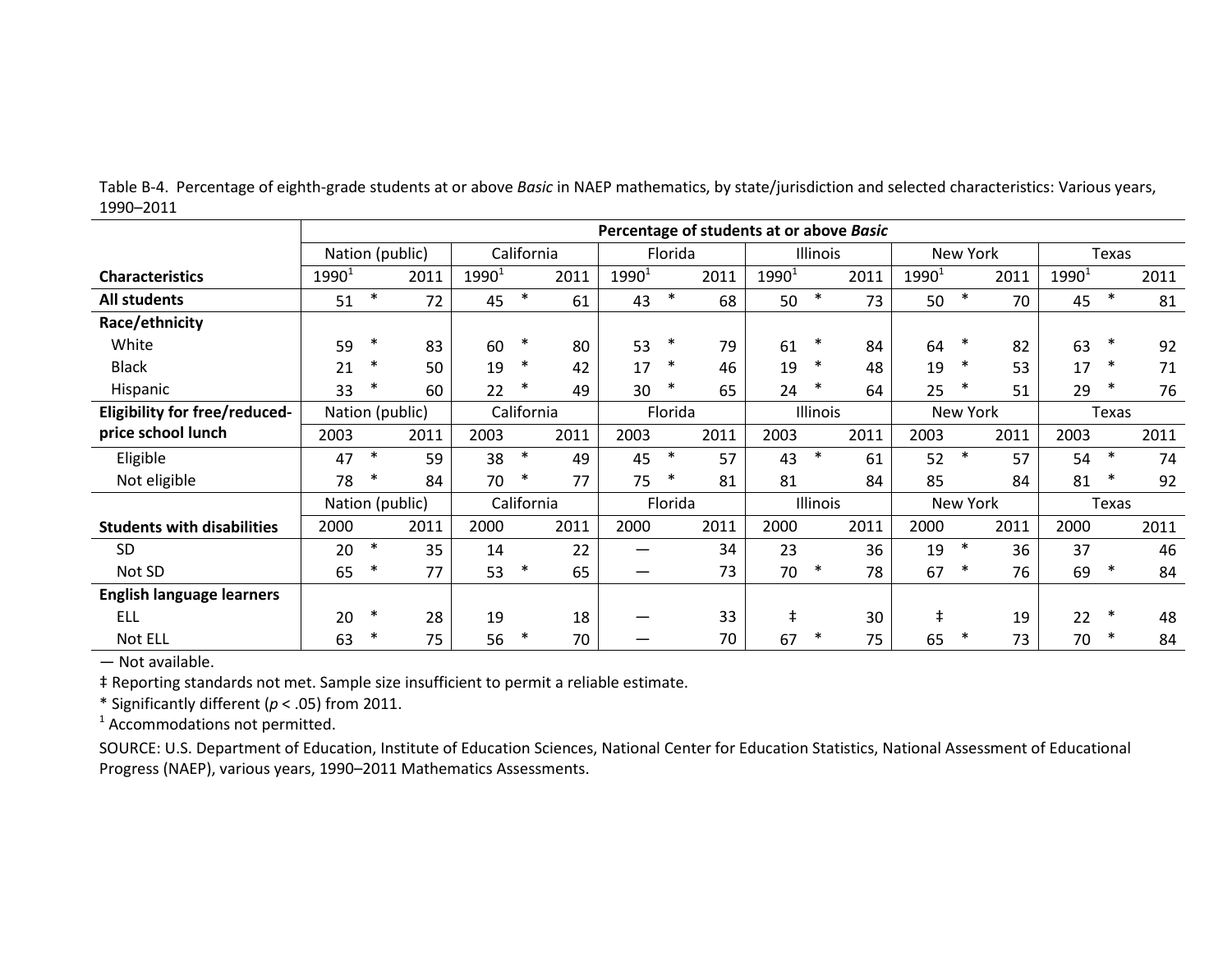|                                                 |                 |            | Percentage of students at or above Basic |          |          |       |
|-------------------------------------------------|-----------------|------------|------------------------------------------|----------|----------|-------|
| <b>Characteristics</b>                          | Nation (public) | California | Florida                                  | Illinois | New York | Texas |
| <b>All students</b>                             | 71              | 58         | 75                                       | 69       | 70       | 70    |
| Race/ethnicity                                  |                 |            |                                          |          |          |       |
| White                                           | 86              | 81         | 88                                       | 87       | 86       | 90    |
| <b>Black</b>                                    | 46              | 41         | 51                                       | 37       | 45       | 62    |
| Hispanic                                        | 52              | 42         | 70                                       | 51       | 51       | 58    |
| Eligibility for free/reduced-price school lunch |                 |            |                                          |          |          |       |
| Eligible                                        | 56              | 43         | 66                                       | 50       | 56       | 58    |
| Not eligible                                    | 86              | 76         | 86                                       | 86       | 86       | 88    |
| <b>Students with disabilities</b>               |                 |            |                                          |          |          |       |
| <b>SD</b>                                       | 50              | 28         | 60                                       | 47       | 48       | 51    |
| Not SD                                          | 74              | 60         | 78                                       | 73       | 75       | 71    |
| <b>English language learners</b>                |                 |            |                                          |          |          |       |
| <b>ELL</b>                                      | 33              | 26         | 47                                       | 35       | 27       | 41    |
| Not ELL                                         | 75              | 71         | 77                                       | 72       | 74       | 77    |

Table B-5. Percentage of fourth-grade students at or above *Basic* in NAEP science, by state/jurisdiction and selected characteristics: 2009

SOURCE: U.S. Department of Education, Institute of Education Sciences, National Center for Education Statistics, National Assessment of Educational Progress (NAEP), 2009 Science Assessment.